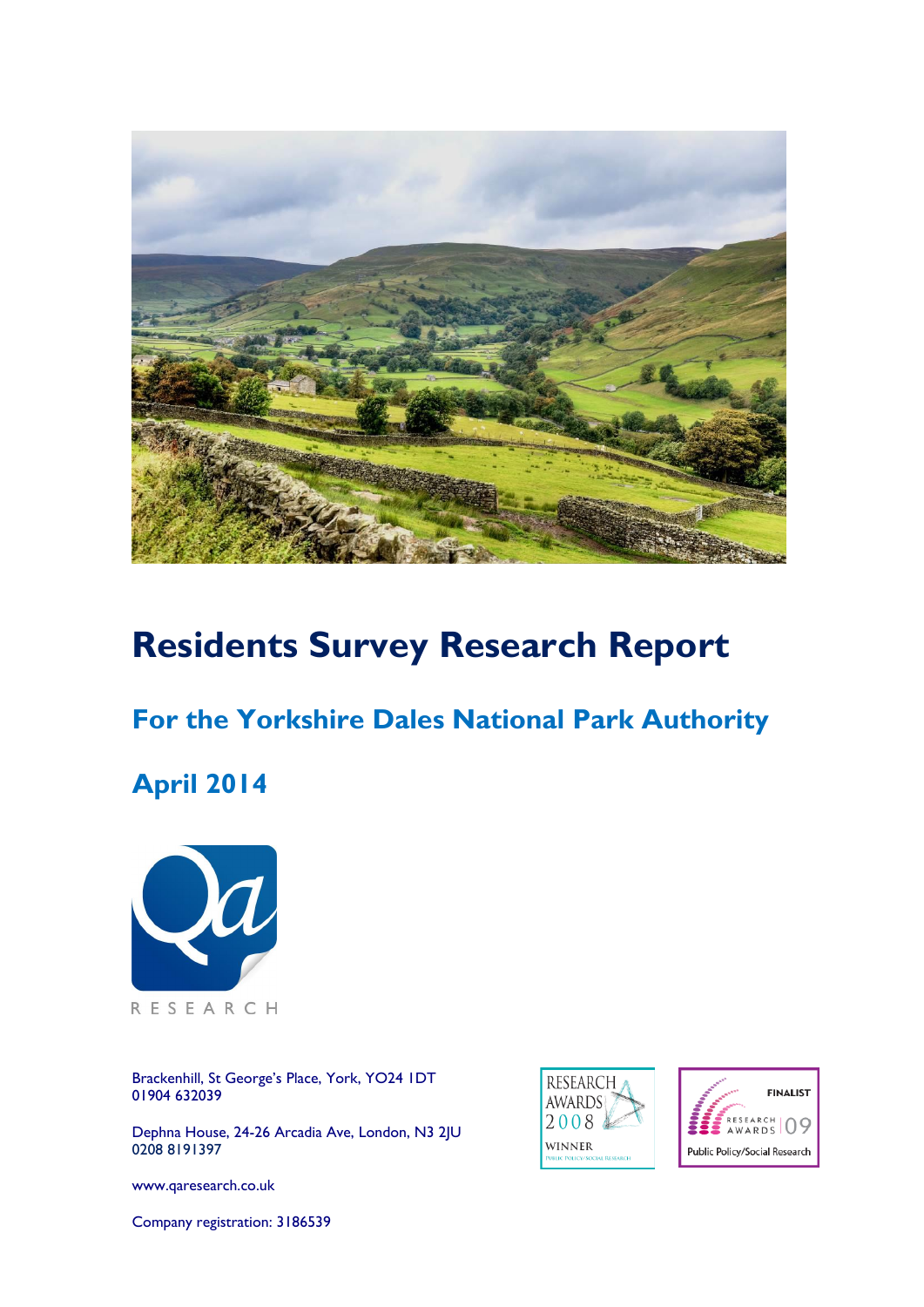#### Yorkshire Dales NPA Residents Survey 2014: Research Report Page 2

## **Contents**

| $\mathbf{L}$                           |  |  |
|----------------------------------------|--|--|
| 2.                                     |  |  |
| 3.                                     |  |  |
| 4.                                     |  |  |
| 4.1<br>4.2<br>4.3<br>4.4<br>4.5<br>4.6 |  |  |
| 5.                                     |  |  |
| 6.                                     |  |  |
|                                        |  |  |



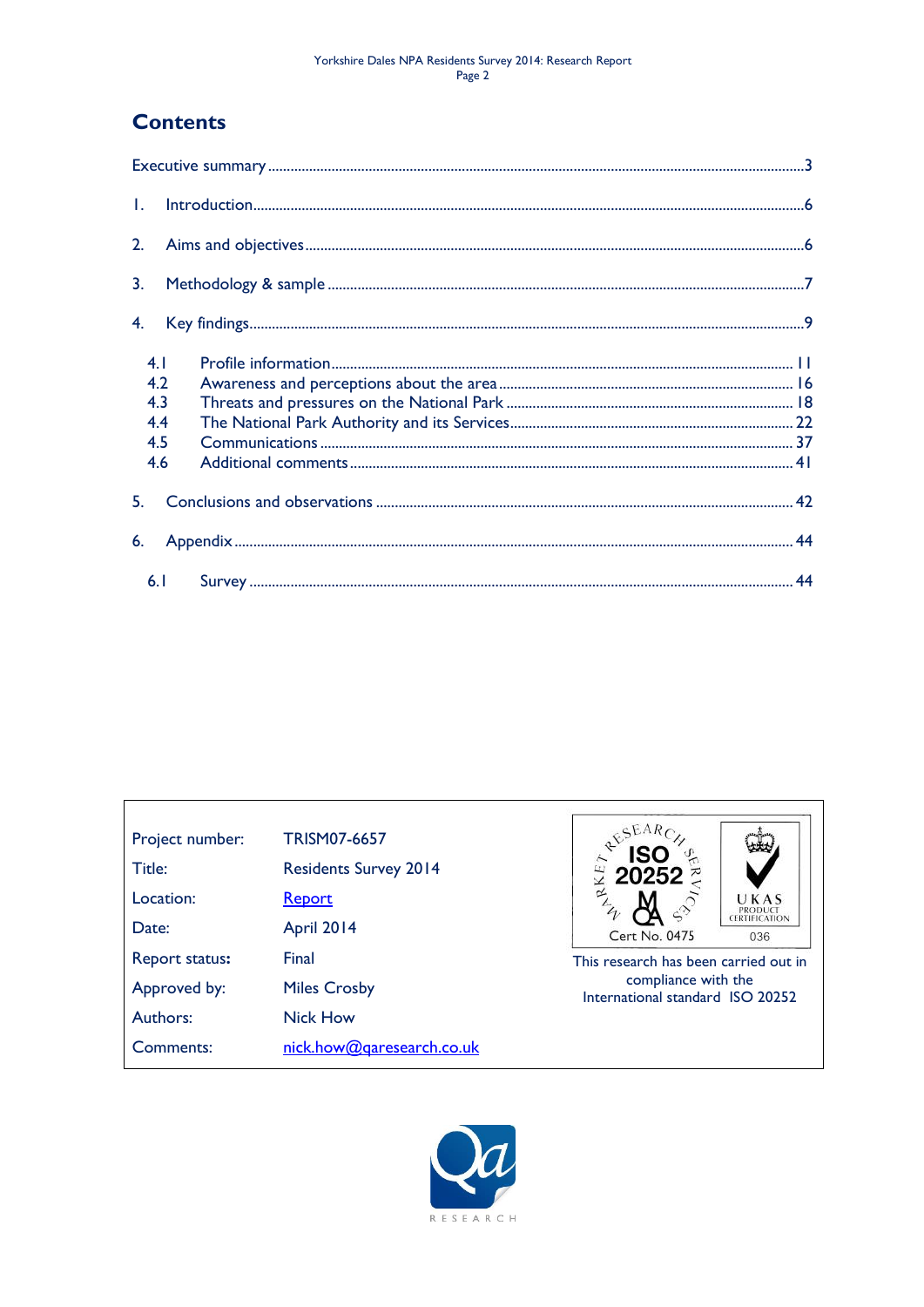## <span id="page-2-0"></span>**Executive summary**

A survey of 800 residents living in the Yorkshire Dales National Park was undertaken during February and March 2014. This was a repeat of similar residents surveys that took place in 2004 and 2009.

Census data was used to impose quotas to ensure a representative spread of residents living in different areas within the National Park and from different age bands were interviewed.

#### **Profile of residents**

The resident population is fairly static and very established with most residents having resided in the National Park area for over 10 years (87%), with only 3% being fairly new to living in the area (having moved there in the last three years).

The majority of residents are White British or Irish (96%), with 2% saying 'white other', a further 1% saying 'other' and 1% 'prefer not to say'.

Out of all the adult residents interviewed 50% are in paid employment, 2% in full time education and 48% are in neither (primarily because they are retired).

#### **Recognition of special qualities**

The Yorkshire Dales National Park is recognised as a special place (97% agree) which is higher than in previous research (91% in 2009 and 94% in 2004),

However residents only spontaneously reference an average of 2.09 aspects which make the National Park special (less than the average of 2.52 aspects cited by visitors).

The most common special quality cited is 'natural beauty, scenery or views' (76% of all residents gave this answer), followed by 'open spaces / freedom / remoteness' (24%) and 'peaceful / tranquil' (13%).

#### **Threats to and pressures on the area**

In total 60% of residents felt that there were threats to or pressures on the Yorkshire Dales National Park as an area (similar to previous research, 58% in 2009 and 62% in 2004).

Spontaneously, amongst those who perceive a threat or pressure the top three aspects cited were; 'government direction on planning policy' (24%), 'building more homes' (22%) and 'lack of affordable housing' (22%).

When the same respondents were prompted the top three threats or pressures which emerge are all economic ones being 'a decline in agricultural income' (66%), 'lack of affordable housing' (64%) and 'lack of employment' (61%).

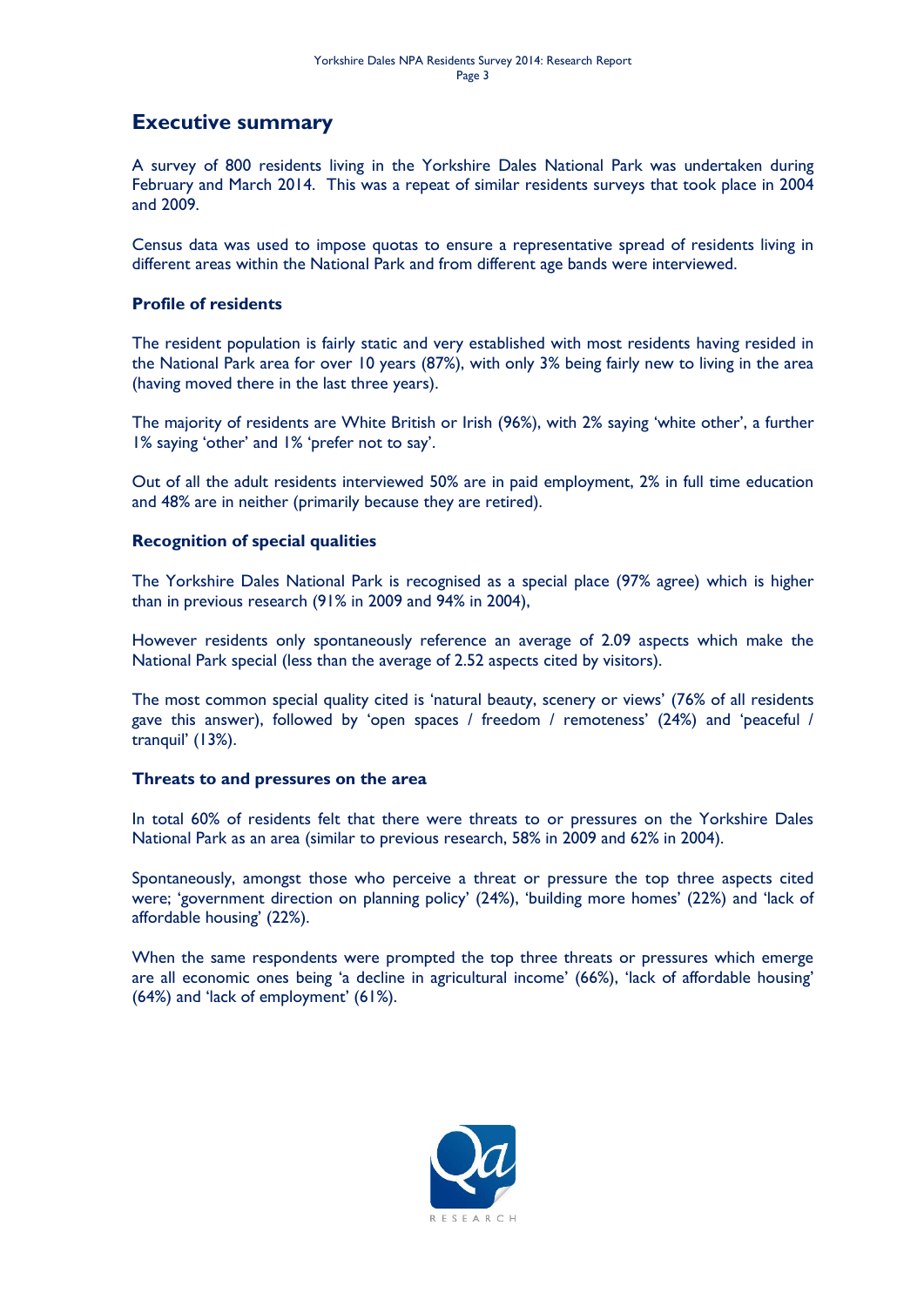#### **Awareness of the Yorkshire Dales National Park Authority**

The level of awareness of the Yorkshire Dales National Park Authority has remained fairly constant over the last decade with 96% saying 'yes' in 2014, 93% in 2009 and 95% in 2004.

In terms of the two statutory purposes of the National Park Authority, 76% of residents agree that the National Park Authority 'conserves and enhances the natural beauty, wildlife and cultural heritage of the National Park' and 66% that 'it promotes opportunities for the understanding and enjoyment of the special qualities of the area by the public'.

All areas were considered important, with two thirds of all the aspects or roles that the Authority undertakes being rated as important by 75% or more of all residents and all but two areas being rated as important by 64% or more of all residents. There is no role where more residents than not felt it was 'not important' for the Authority to undertake.

#### **Services used**

The average number of services residents have come in contact with over the last five years is 6.48 suggesting they have experienced a wide range of different touch points.

#### **Satisfaction with the National Park Authority**

Overall satisfaction with the way the Yorkshire Dales National Park Authority does its job is high (46% fairly satisfied and 14% very satisfied) with 25% saying neither satisfied nor dis-satisfied and only 15% being dis-satisfied.

Amongst users of specific services the most highly rated (taking into account the percentage difference between those who gave a positive against a negative rating) are the 'Dales Countryside Museum' (88% nett satisfied and 2% nett dis-satisfied), 'National Park Information Centres' (86% and 3%), 'volunteers' (83% and 3%) and 'National Park Rangers' (83% and 4%).

Although still with higher positive satisfaction ratings than negative, the areas where satisfaction is less pronounced amongst users of the service is 'planning advice and applications' (52% nett satisfied and 27% nett dis-satisfied), 'consultations' (47% and 19%), 'advice or support for farmers / landowners' (46% and 12%), 'the sustainable development fund' (52% and 8%) and 'advice for the historic environment' (56% and 10%).

More residents than not felt that the Yorkshire Dales National Park Authority provides good value for money (38% nett agree compared to 17% nett disagree).

The aspects residents are less complimentary about are whether the Authority is in touch with and understand the needs of local people (33% nett agree and 32% nett disagree); where as more residents disagreed (nett 38%) than agreed (nett 25%) that the Authority makes good planning decisions.

#### **Communicating with residents**

Residents generally feel as informed as they need to about the work of the Authority (43% 'agree', 18% 'strongly agree' and only 12% 'disagree').

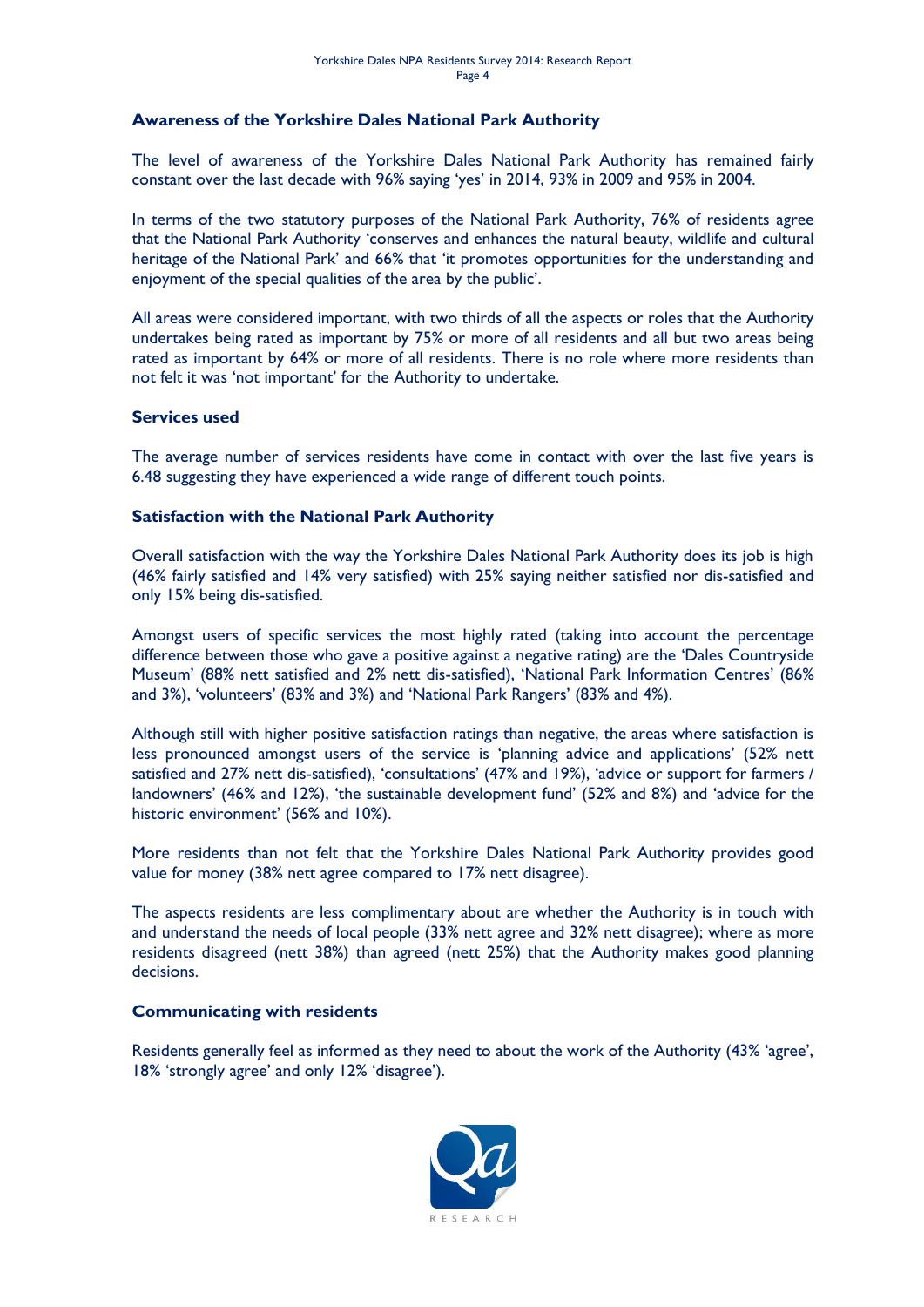The mean number of information sources used to find out about the work of the National Park and/or the Authority is 3.96.

The top five sources of information currently used are the 'National Park Authority 'Dales' newspaper' (59%), 'local media' (59%), 'National Park Information Centres' (51%), 'National Park leaflets and other publications' (45%) and 'National Park Authority website(s)' (41%).

Preferences on how to be kept informed about the work of the National Park suggest a variety of sources are desired with 'local media' (59%), 'National Park Authority Dales newspaper' (61%) and 'National Park leaflets and other publications' (49%) being the three most popular.

However, compared to how information is currently accessed, a greater expectation about receiving information digitally is expected and desired in the future; 41% currently use the 'National Park websites' but 48% prefer to receive information this way, 8% currently receive a National Park Authority e-newsletter' but 28% have a preference for this and 6% currently receive 'National Park Authority social media' but 17% say they would prefer to do so in the future.

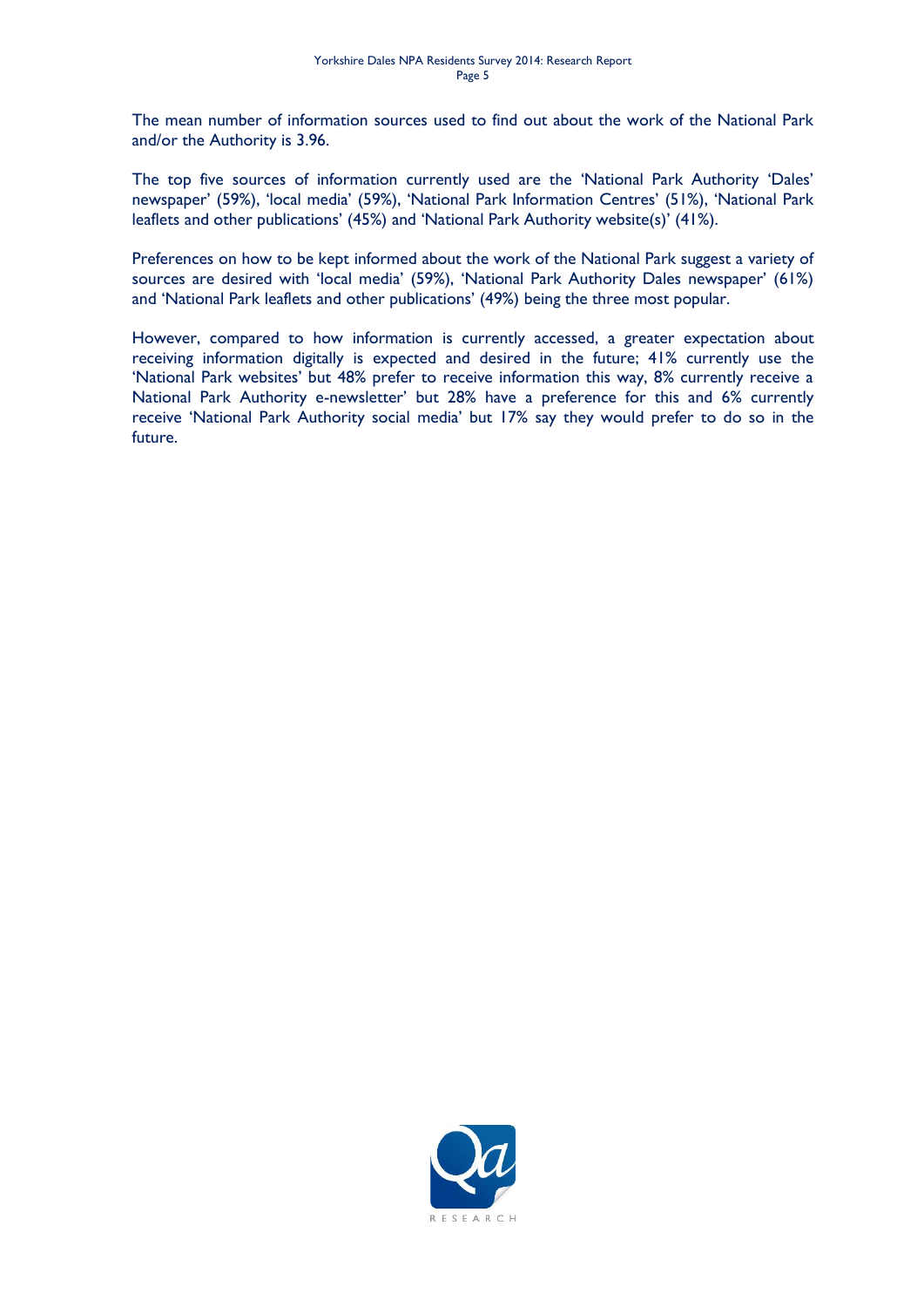## <span id="page-5-0"></span>**1. Introduction**

Qa Research (Qa) is pleased to submit this research report to the Yorkshire Dales National Park Authority (YDNPA).

The research approach, along with a core of questions in the survey, was in large part a repeat of previous research conducted with residents in 2004 (undertaken by Qa) and 2009 (undertaken by CN research).

The survey findings for 2014 are, where possible, shown alongside the previous research to show changes and continuity over time.

## <span id="page-5-1"></span>**2. Aims and objectives**

The objectives of the research were to:

 Ascertain the level of knowledge and interest of aspects of the National Park and the National Park Authority amongst residents of the Yorkshire Dales National Park

To achieve this, the specific research objectives were to:

- Assess residents' level of awareness of the Yorkshire Dales National Park and the responsibilities and duties of the Authority
- Assess residents' attitudes towards the work carried out by the YDNPA
- Assess the level of communication between the Yorkshire Dales National Park Authority and residents
- Investigate whether and why residents feel that the YDNP is a special place
- Determine the extent residents feel the area is under pressure and if so how
- Measure the levels of contact with the Authority and the nature and level of satisfaction with the services provided by the National Park Authority.

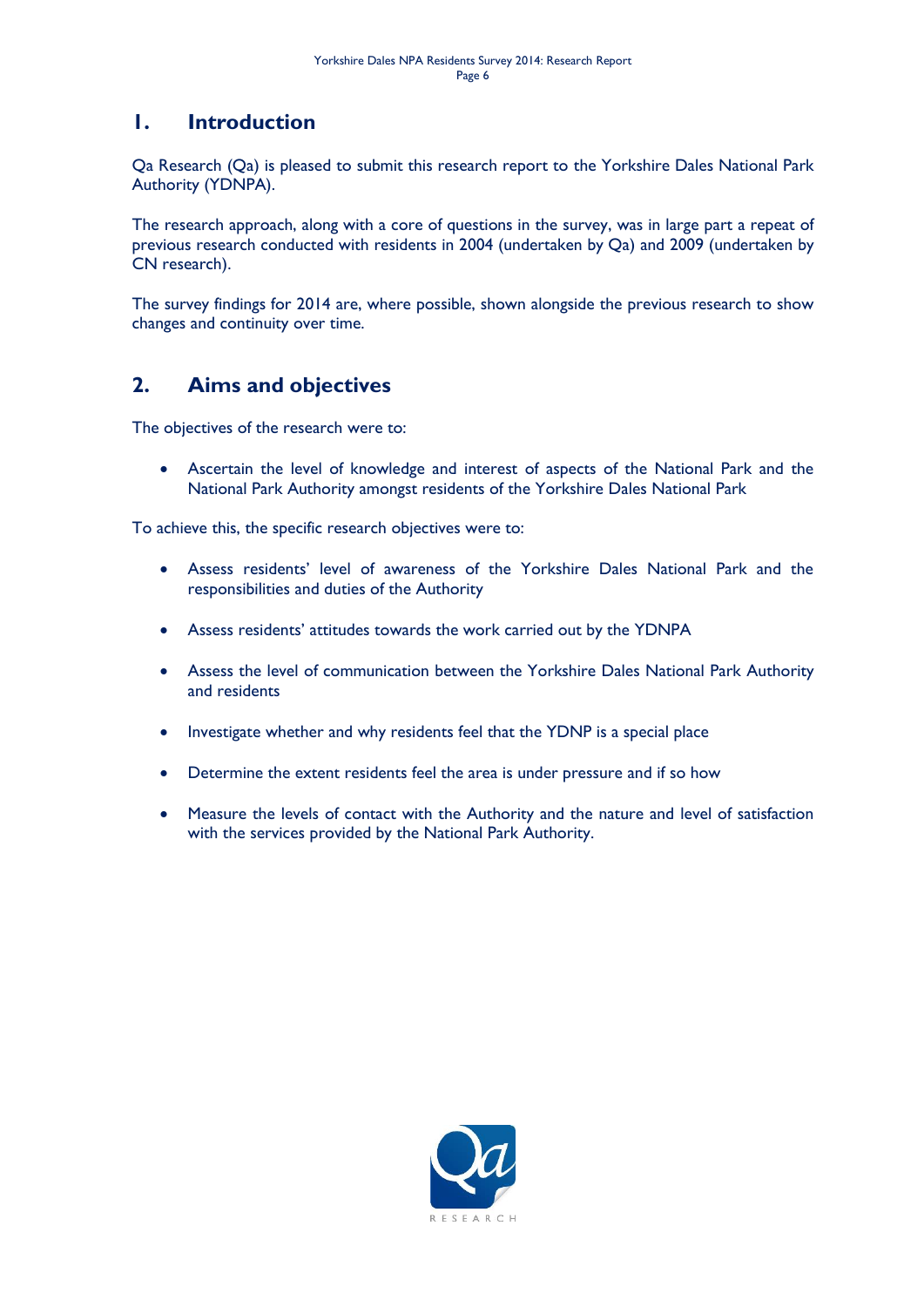## <span id="page-6-0"></span>**3. Methodology & sample**

The visitor research was conducted using quantitative telephone interviews with a total of 800 surveys being conducted.

The interviewing was conducted by Qa's CATI (Computer Aided Telephone Interviewing) telephone interview team using a set questionnaire (included in the appendix for reference).

The 2011 census data indicates that 19,761 people live within the Yorkshire Dales National Park (16,241 adults and 3,520 aged under18); the adult population was used to devise an appropriate quota to ensure the research captured the views of a broadly representative sample of residents; in order to achieve this minimum quotas were set based on age bands.

| <b>Age bands</b> | Minimum quota | <b>Actual sample</b> |
|------------------|---------------|----------------------|
| $18 - 24$        | 40            |                      |
| $25 - 34$        | 56            | 56                   |
| $35 - 44$        | 88            | 100                  |
| $45 - 54$        | 136           | 140                  |
| $55 - 64$        | 152           | 162                  |
| $65 +$           | 232           | 298                  |
| <b>Total</b>     | 704           | 800                  |

Previous research weighted the original data so it comprised an equal 50:50 gender split; in 2014 this question was asked up-front in the survey which enabled the research to interview 400 male and 400 female respondents so the data did not need to be 'weighted' at the analysis stage.

The contact data purchased was done so on postcode with a sample quota set to ensure an appropriate spread of respondents from different geographical locations within the National Park, reflecting the proportion of the population who reside in each area<sup>1</sup>.

At the start of the interview all respondents were asked firstly if they live within the Yorkshire Dales National Park, with those saying 'no' or 'don't know' being thanked (and the interview closed) but informed that the survey being undertaken was only relevant to those who actually live within the boundaries of the National Park.

<sup>1</sup> The 2009 research surveyed equal numbers in each area, with no quota set in 2004.

-

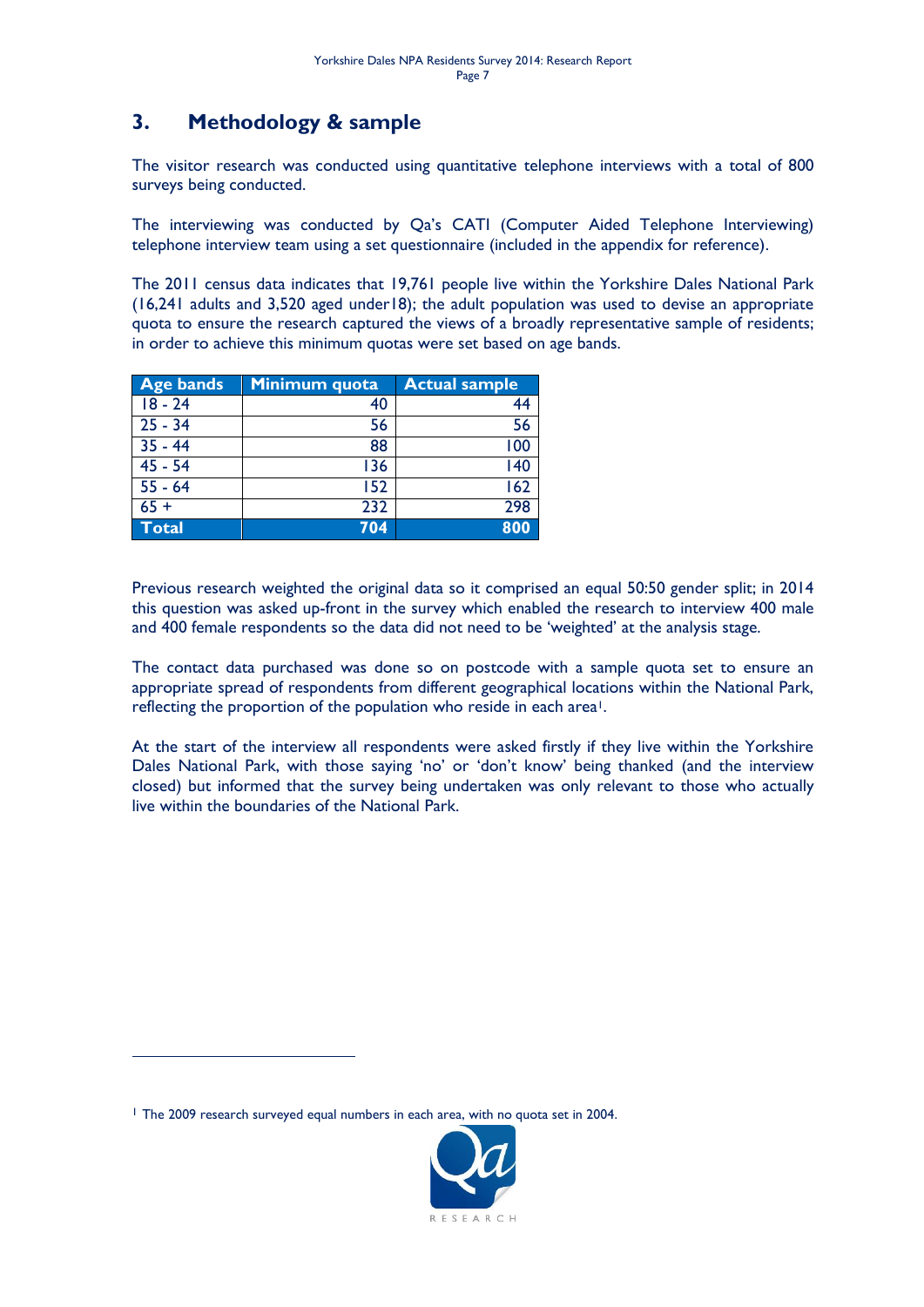**Postcode areas - where respondents are from**



The 800 completions provide a sample which in research terms, based on the total number of adults who live within the National Park, means we can be 95% confident that the data at an overall level has an error margin of no more than +/- 3.4%

Therefore these findings are based on a sample size which provides results that are well within the +/-5% standard industry error margin and therefore provide overall findings which are considered to be statistically robust.

#### Confidence levels:

This indicates how representative findings are of the resident body as a whole. A 95% confidence level refers to the statistical likelihood (probability) that the true value of the population lies within a range (95% confidence interval) of the estimated percentage.

The +/- 5% accuracy refers to the 'standard error', which demonstrates how answers provided by the sample group potentially vary from the responses that would be obtained if all respondents had been surveyed. In the research industry, commonly accepted levels of error are +/- 5%.

This means, for example, that if the observed statistic for any question is 50%, then if the research was repeated, this percentage will be no less than 45% and no more than 55%. The standard error is calculated on the basis of the total number of possible respondents covered and the number that have been covered by the survey.

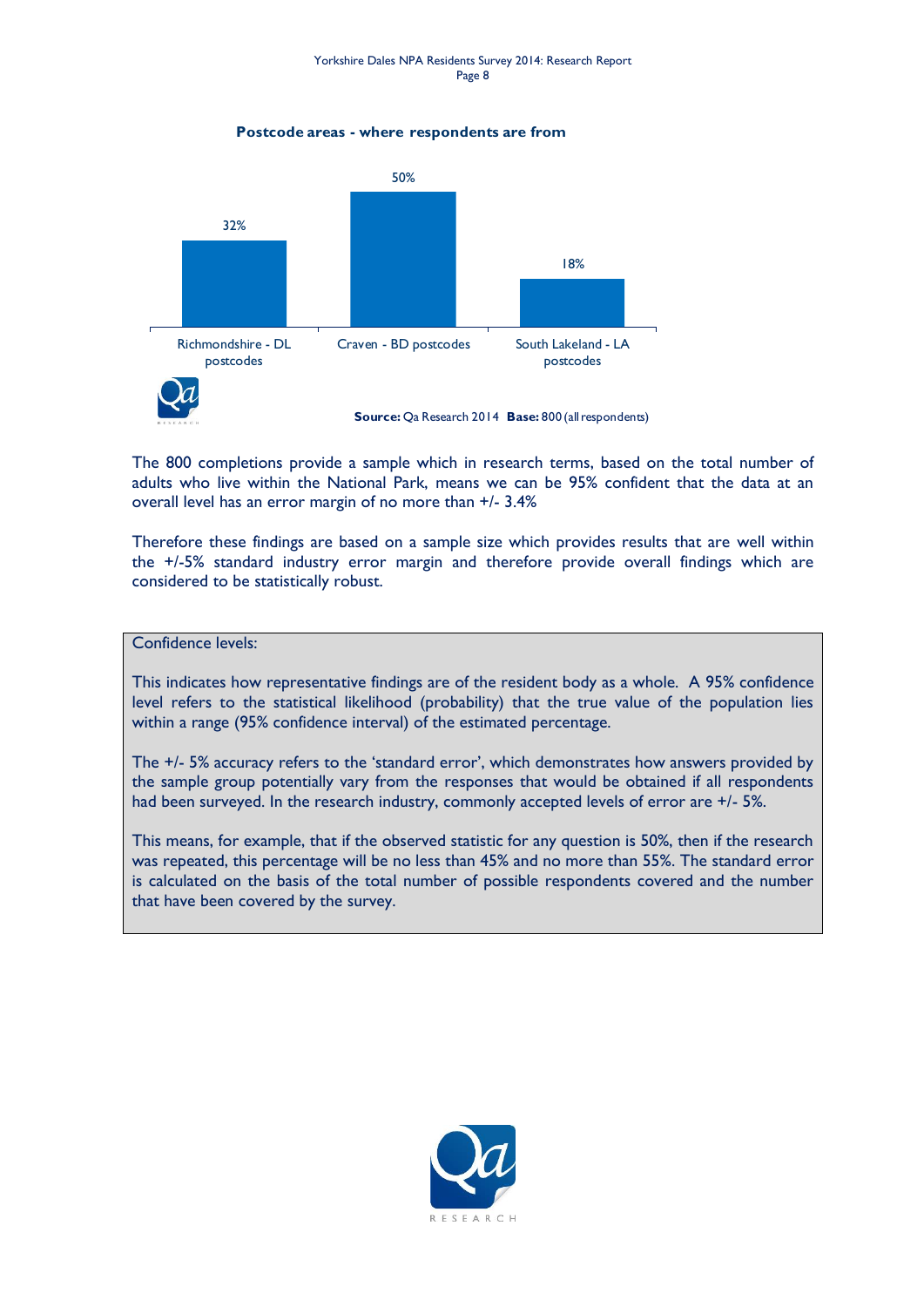## <span id="page-8-0"></span>**4. Key findings**

#### **A note on analysis and how the data is presented in the report**

Please note that when interpreting results throughout this report not all percentages will equal 100% due to rounding (with any figures of 0.5 or higher being rounded up).

Some questions were multiple response questions: respondents had the option of giving more than one response. The sum of the percentages for these questions may be higher than 100%.

The base (i.e. the number of people answering the question) is shown on each chart or table.

Where the figure is shown as 0% at least one respondent gave this answer but the total count makes up less than 0.5% of the overall total; a blank shows no-one has given this answer.

Please note that the base varies as some questions were only asked to some respondents depending on previous answers given.

Open ended verbatim questions (i.e. with no predefined responses) have been coded, grouped together and these groups are shown as percentages in the report.

Where the same question was asked in 2004 and/or 2009 the findings from the previous research have been shown alongside the new data. The dataset for the 2009 results was not available, so we were not able to undertake comparative analysis. We can only show how overall findings compare rather than whether these represent a statistically significant change.

The analysis of the 2014 results have been run through our Askia analytical software. All questions have been cross-tabulated against the following variables with any relevant statistically significant differences which emerge being commented upon:

- Where respondents reside (Richmondshire, Craven and South Lakeland)
- Age bands
- **•** Gender
- Length of time living in area (split new resident less than a year, recent resident 1-5 years and established resident – over 5 years)
- If respondents consider they have a disability or not that limits their daily activity

Only cross tabulations that show a statistical significance are reported after the relevant question. Only category names alongside their proportions have been reported in a standard format and show where there is a statistically significantly difference between categories.

For example, regarding whether they perceive there to be any threats to or pressures on the Yorkshire Dales National Park as an area:

*Yes:*

- *Craven (65%) – Richmondshire (54%)*
- *65+ (66%), 55-64 (65%), 45-54 (64%) – 18-24 (23%), 25-34 (46%), 35-44 (53%)*

This tells us that those who live in Craven are statistically significantly more likely to feel there are threats and pressures (i.e. say 'yes') than those living in Richmondshire, with 65% of all respondents residing in Craven giving this answer compared to 54% of all those who live in

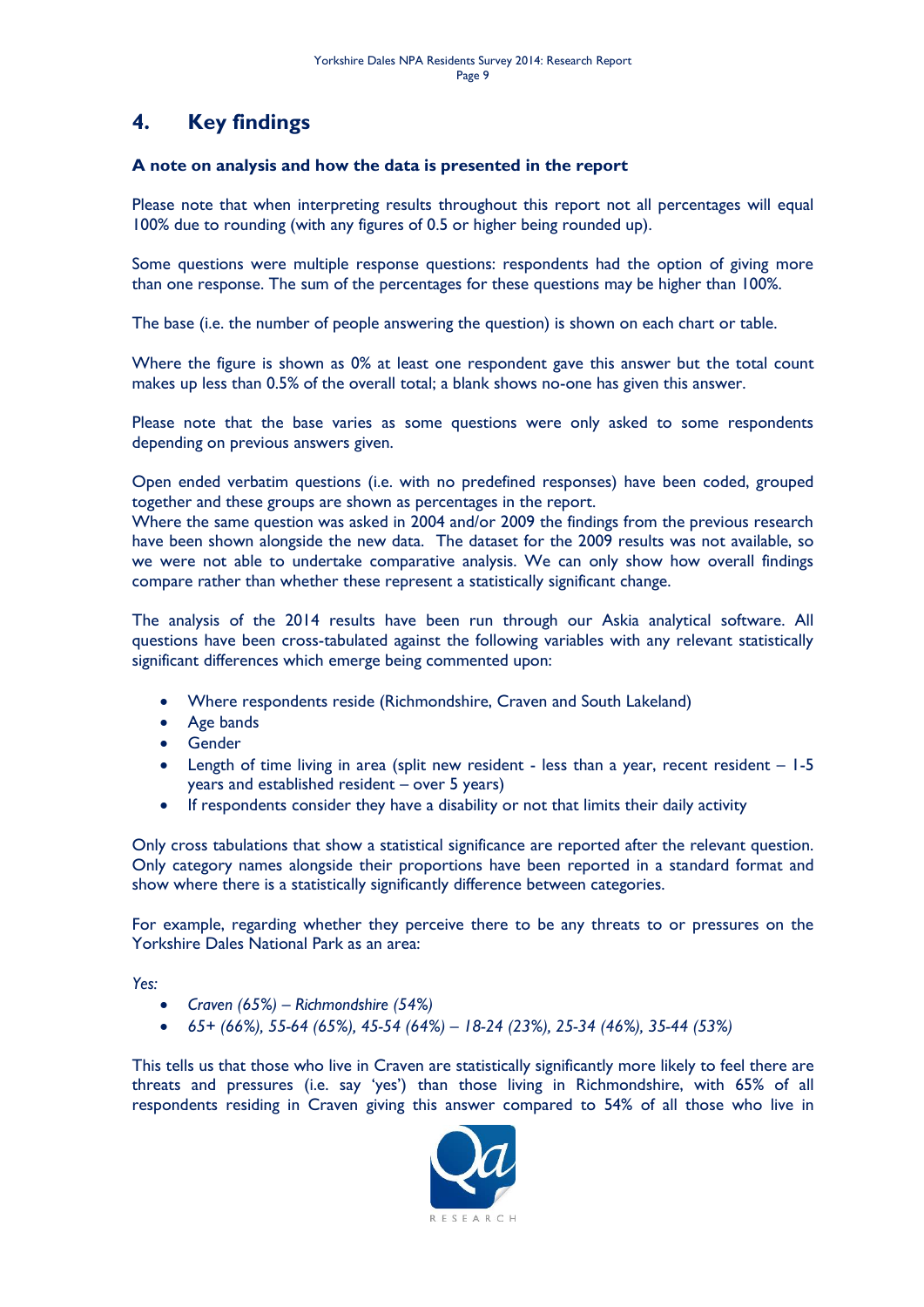Richmondshire; residents from older age bands were also significantly more likely to say 'yes' compared to those from younger age bands.

The analysis shows there is a statistically significant difference between categories, how useful or actionable this is needs to be determined by the reader.

#### Comment:

Observations and comments about the findings in the report are included in separate text boxes to differentiate them from the numeric data.

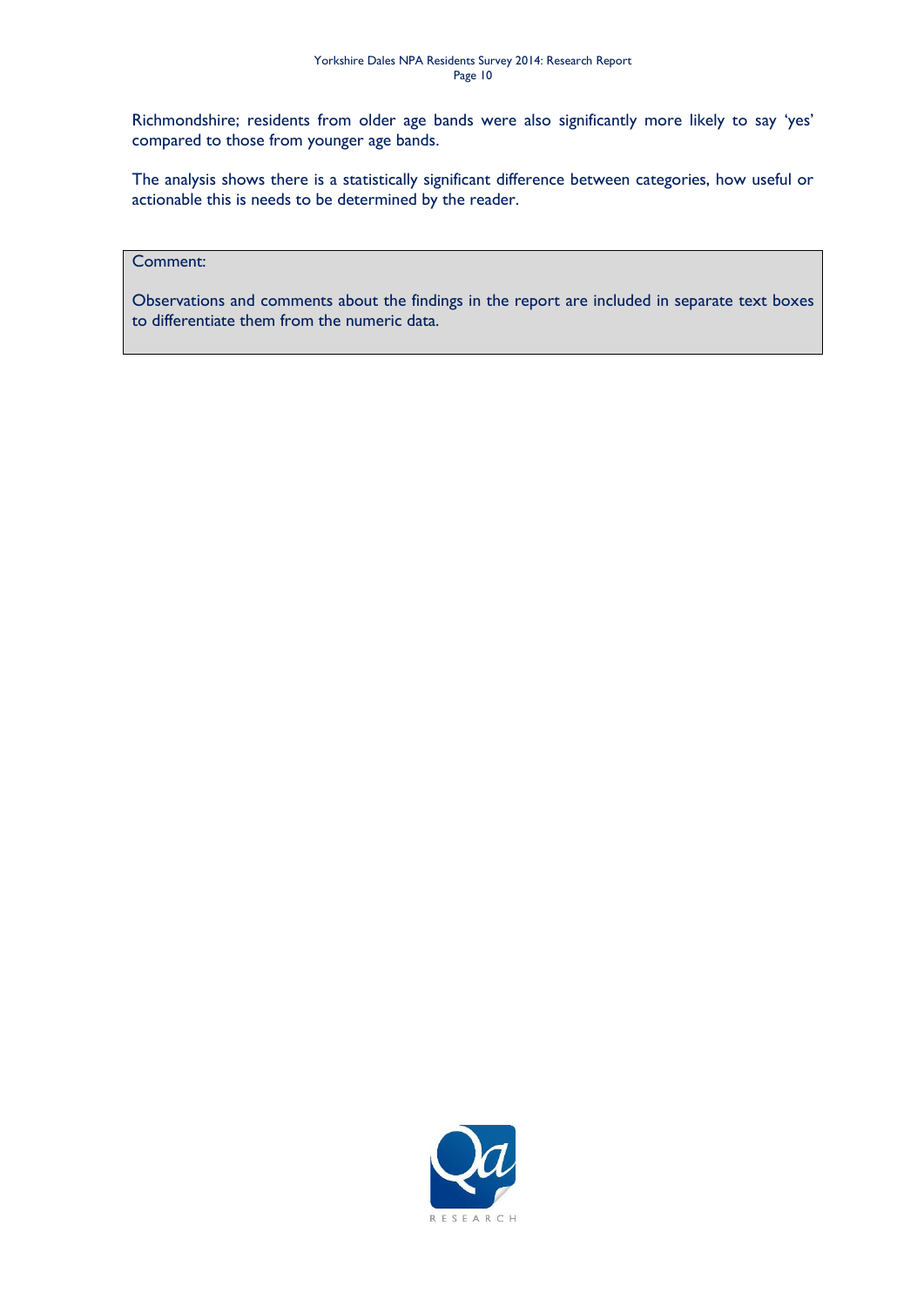### <span id="page-10-0"></span>**4.1 Profile information**

#### **Gender**

Half the sample were male (400 respondents) and the other half were female, providing an exact 50:50 split without the need to weight the data.

In the 2009 research the split was 59% female and 41% male requiring the data to be adjusted and weighted accordingly to reflect a 50:50 split.

A 50:50 quota was imposed in 2004 to ensure an equal mix of males and females.

#### **Age bands**

Quotas were imposed, based on census data provided by the YDNPA, to ensure a representative sample of residents from different age categories; this had not been done in the previous research hence the disparities in who participated in the previous research in some age bands.



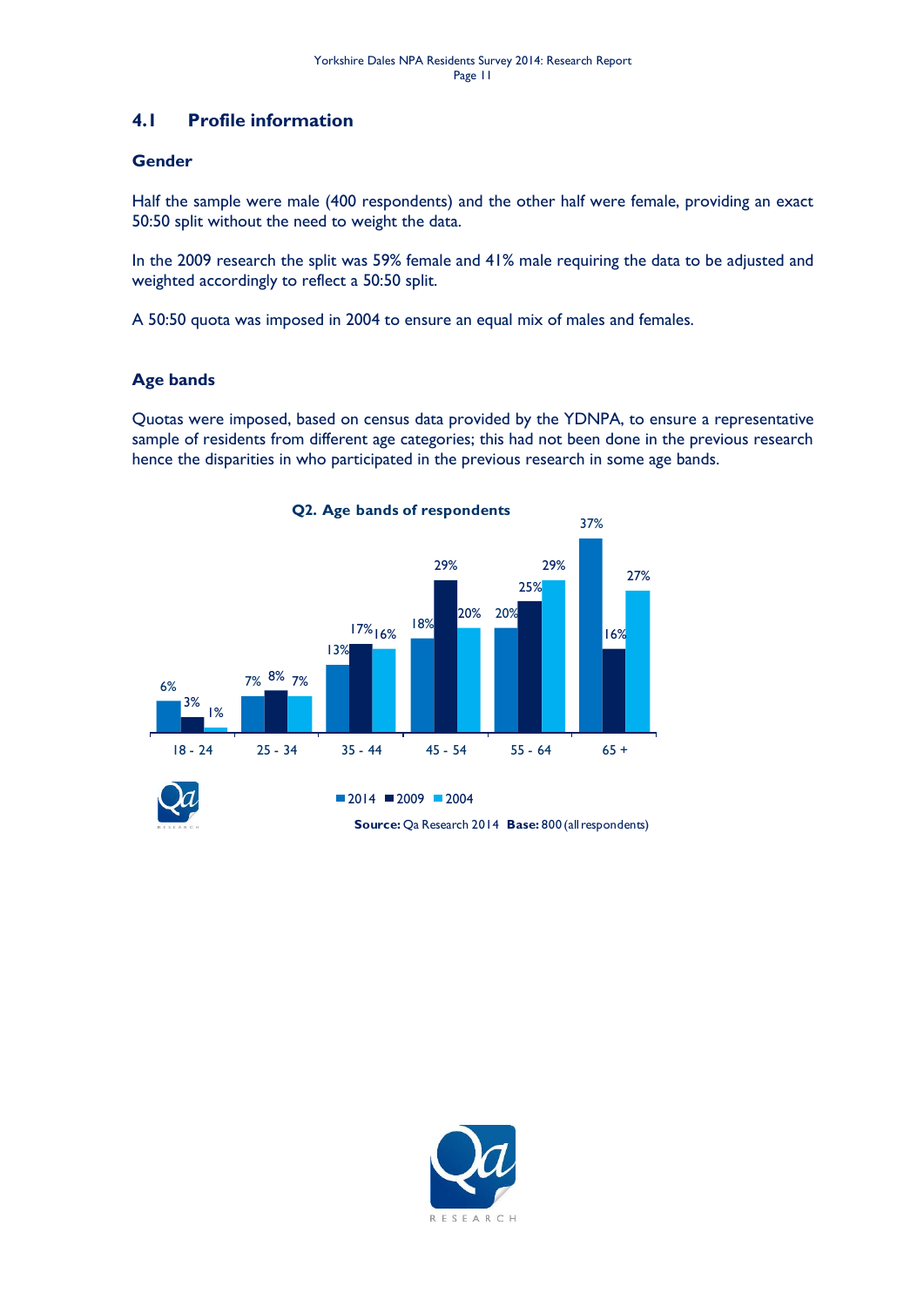#### **Ethnic origin**

Respondents were asked to identify from a list of options which ethnic group they considered they belonged to.

In 2014 the research separated out white British or Irish and other white background; in 2009 this was a single grouping which accounted for 99% of all respondents.

Those in the 'other' category' would only state a nationality (either 'British' or 'English' rather than an ethnicity).



### **Q22. Ethnic group respondents consider they belong to**

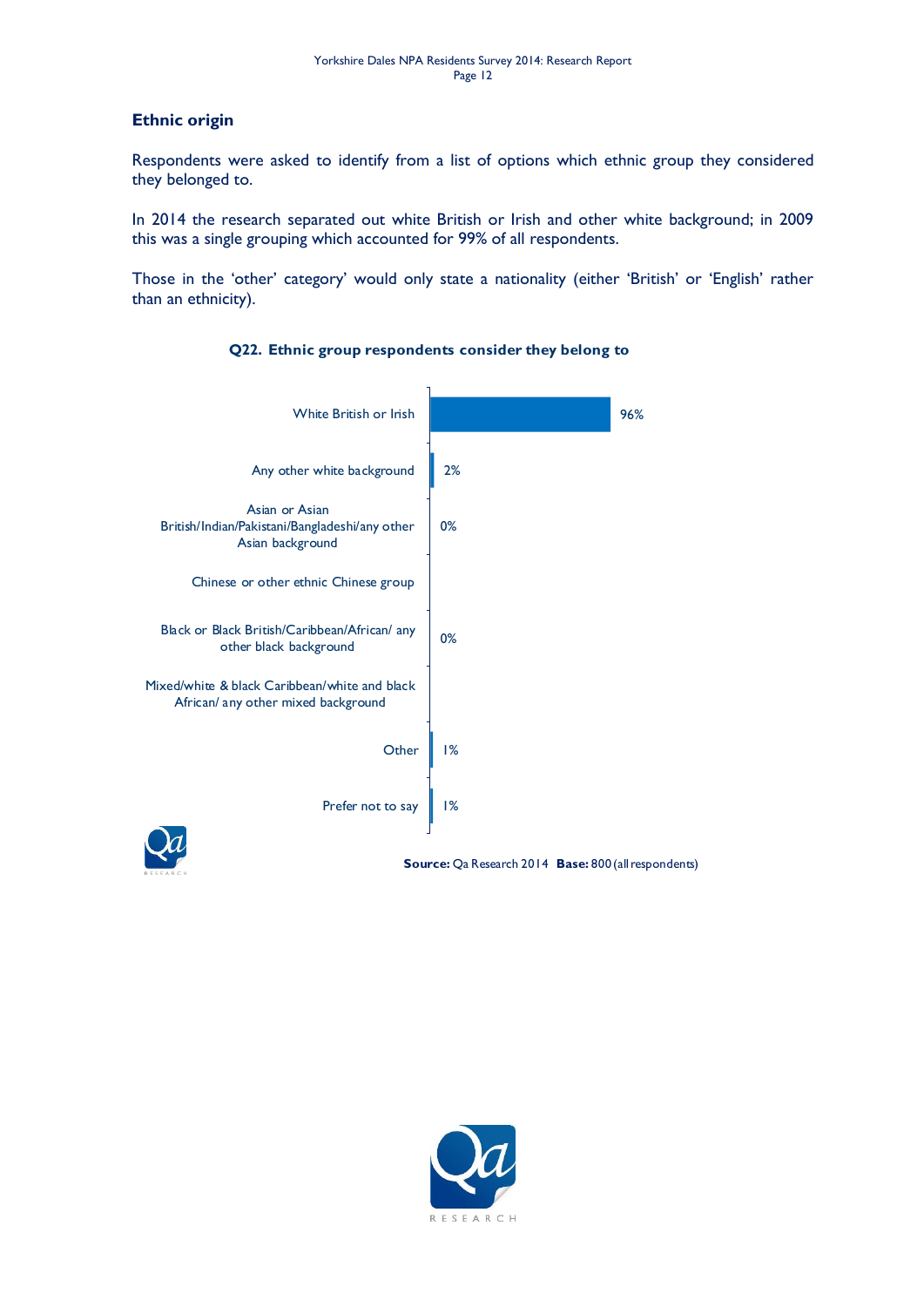#### **Disability**

-

Respondents were asked if they have a disability that limits their daily activity2.

In total 12% of all respondents said they had a long-standing health issue or disability that limits their daily activity.

This figure for residents is higher than the 9% of visitors who gave the same response in a recent visitor survey for the Yorkshire Dales National Park3.

In 2009 6% of respondents considered themselves to have a disability or long term illness. The differences are more likely to be down to the slightly younger age profile in 2009 rather than asking a slightly different question.

#### **How long lived in the area**

The Yorkshire Dales National Park has a very large settled and established population with 87% of residents having lived in the area for 10 years or more.



**Q19. How long lived in this area?**

<sup>3</sup> Figure cited from the customer satisfaction research Qa undertook for Julie Barker at YDNPA in 2013



<sup>&</sup>lt;sup>2</sup> Figures for the UK population show 22% of adults have a physical or mental health condition or illness that they expect to last for 12 months or more – ONS Opinions and Lifestyle Survey Jan-March 2013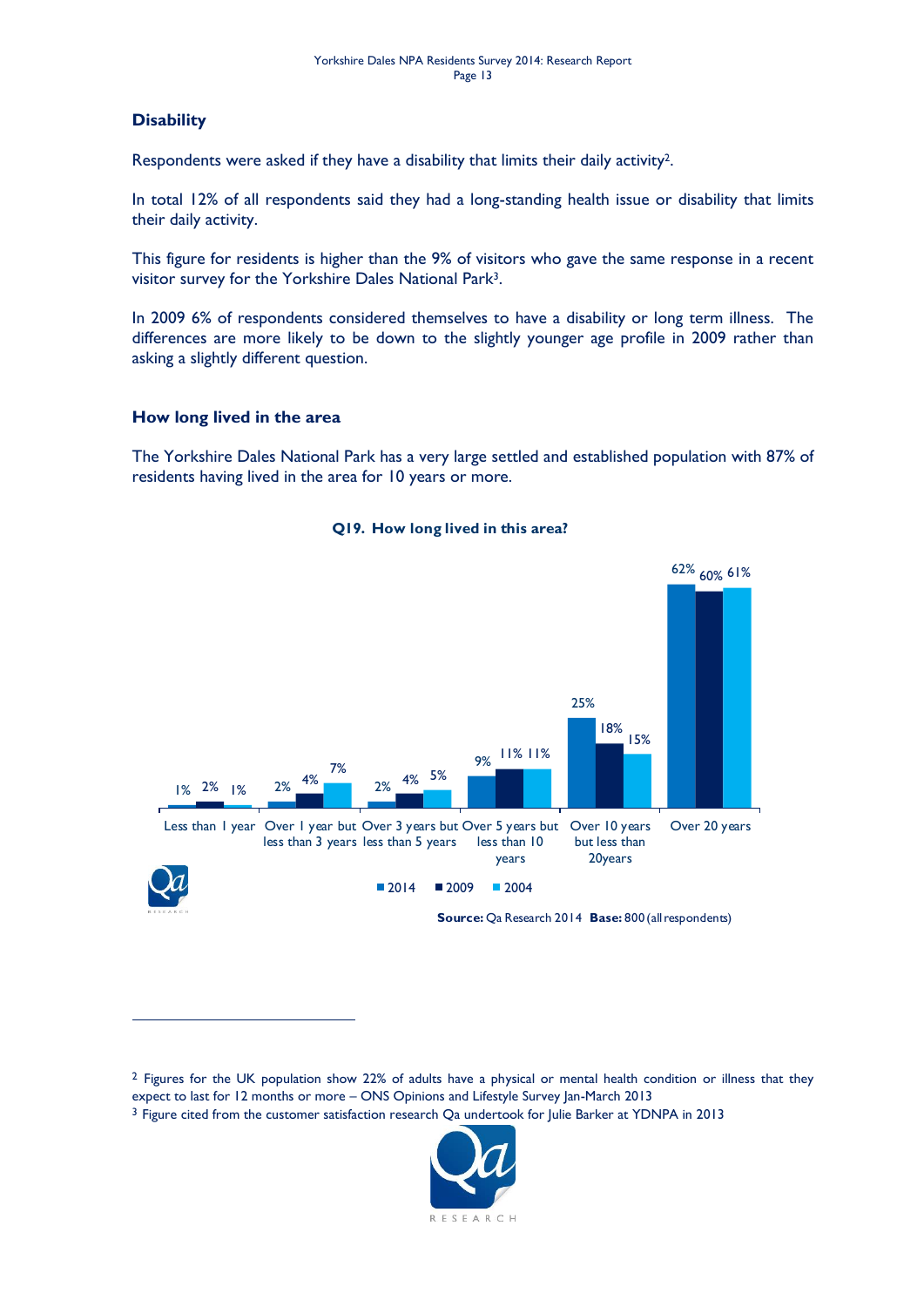#### **Principal residence**

For the vast majority of residents interviewed their home in the National Park is their principal residence.



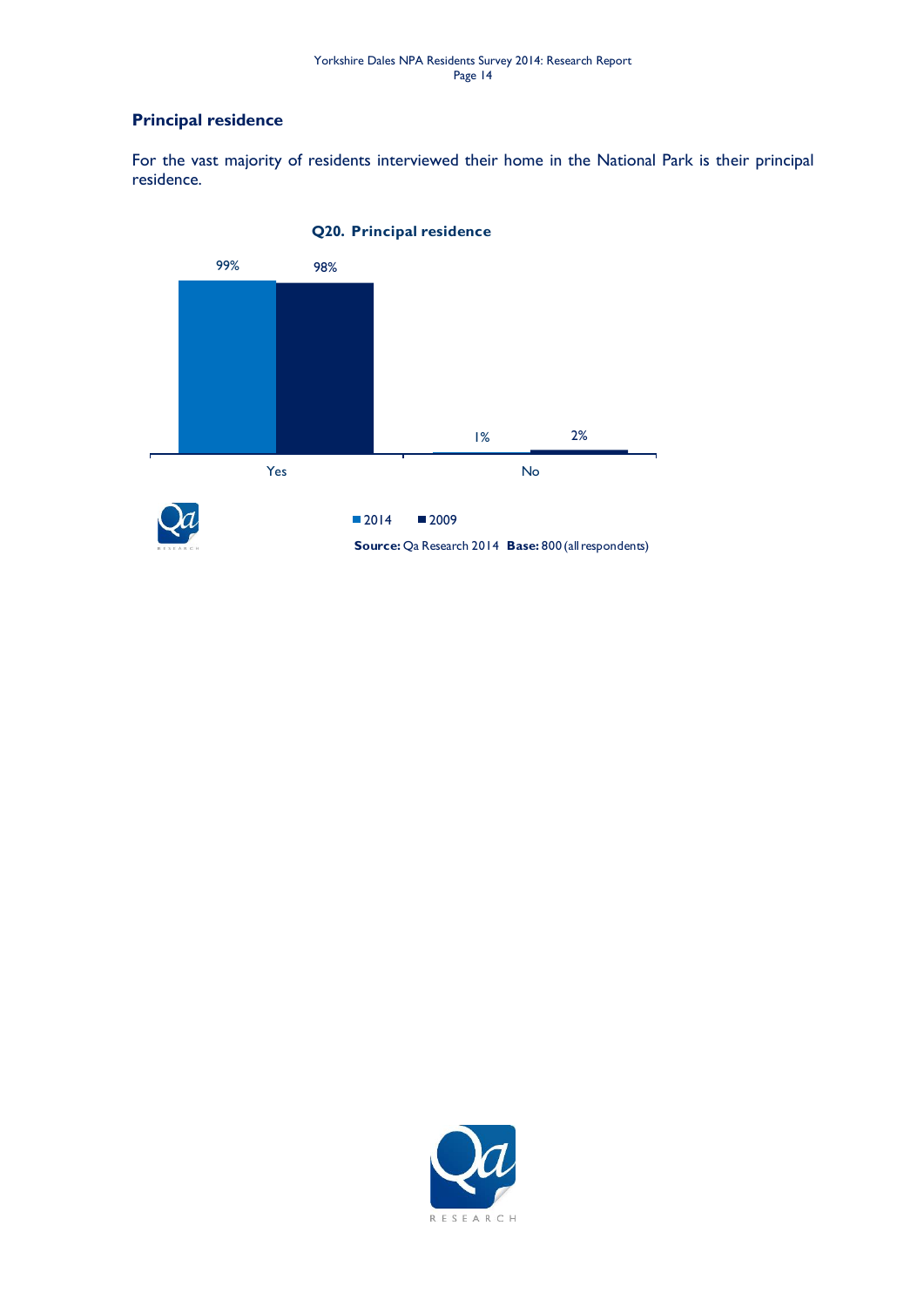#### **Working status**

Out of all the adult residents interviewed 50% are in paid employment, 2% in full time education and 48% are in neither (primarily because they are retired as 70% who gave this answer are over 65 years old).

In 2009 68% were either in work or studying.

In 2004 62% of the sample was in paid employment, 0% in full time education and 30% were retired.

Those who were either working or in full time education were asked if this was within or outside the National Park. The findings show no change since the previous research.

In 2004 the question was only asked to those working, with 61% doing so within the National Park, 30% outside and 5% had a job which meant they worked both inside and outside the National Park boundaries.



#### **Q21b. For those either in paid employment or full time education, is place of work or study within the National Park?**

#### Comment:

The demographic data has in most parts remained broadly consistent over the last 10 years; however in this research the proportion of respondents from different age bands and the areas where they live within the National Park is reflective of the population, whereas quotas do not appear to have been imposed on these aspects before.

Therefore, it is important to consider whether any change over time and especially over the last 5 years is due to a slightly different age profile rather than it being a genuine change. The crosstabulations this year should help indicate for each question whether the age band of a respondent makes a difference to how they answer compared to everyone else.

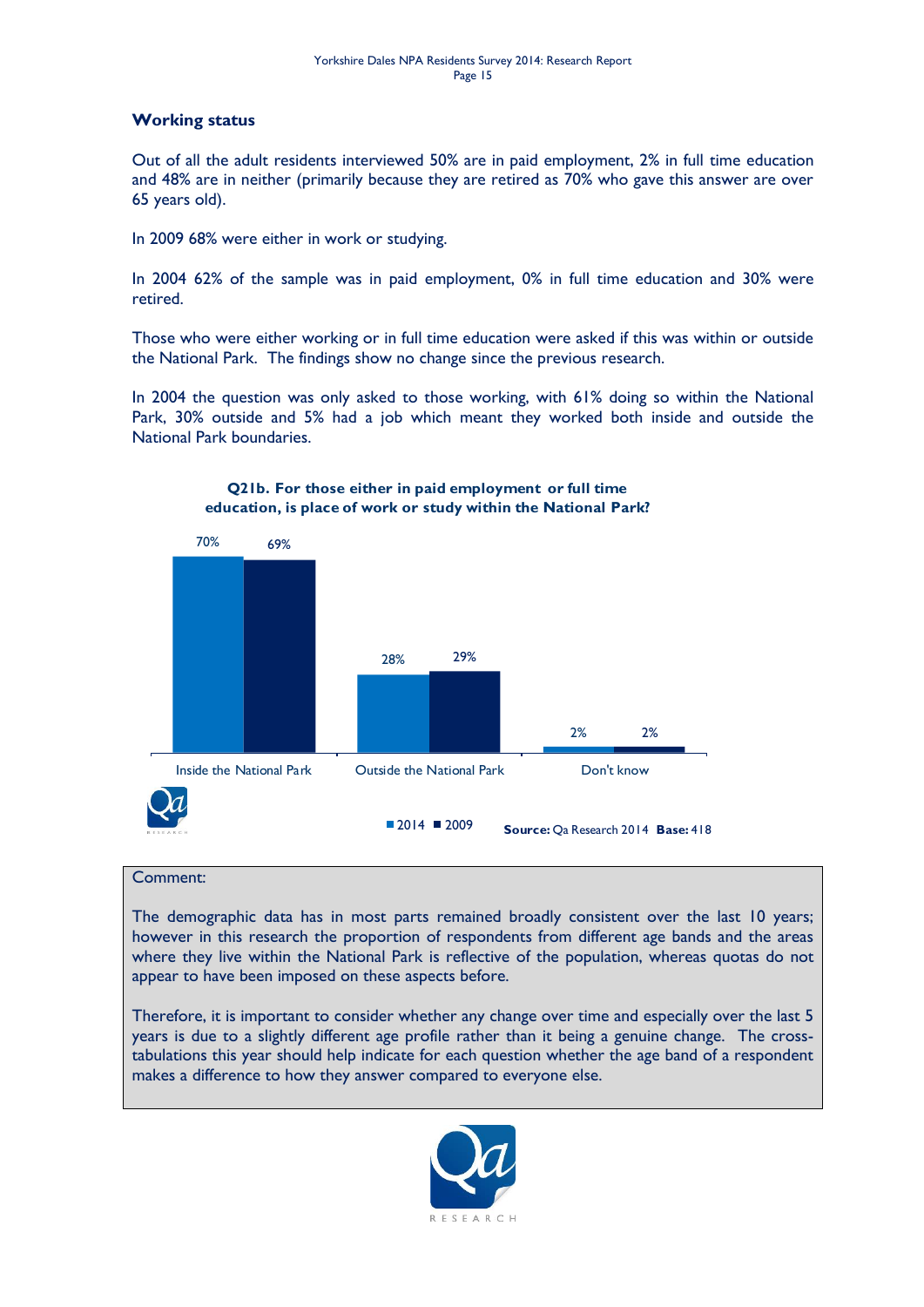#### <span id="page-15-0"></span>**4.2 Awareness and perceptions about the area**

#### **Recognition of the special qualities of the Yorkshire Dales**

All respondents were asked if they thought the Yorkshire Dales National Park is a special place.

The vast majority (97%) said 'yes', with 4% saying 'no'.

This is higher than in previous research; in 2009 91% said 'yes' (94% in 2004) , 7% 'no' (5% in 2004) and 3% 'don't know' (1% in 2004).

Those who perceive the Yorkshire Dales National Park to be a 'special place' were asked in an unprompted question what they see to be the special qualities of the area. If respondents only cited one reason the interviewer was instructed to ask if there was anything else before moving onto the next question to ensure respondents understood they could give more than one answer.

The answers given, if not word for word the same, have been assigned into the appropriate categories used in the survey.

The mean number of special qualities cited was 2.09 (compared to an average of 2.52 cited by visitors in the latest visitor research<sup>4</sup>).

The table below shows the percentage of residents and visitors who spontaneously cited each special quality, ranked in order of the most to least frequently given quality from the residents' research.

| Q5 Special qualities            | 2014 residents | 2013 visitor |
|---------------------------------|----------------|--------------|
|                                 | research       | research     |
| Natural beauty/scenery/views    | 77%            | 78%          |
| Open space/freedom/remoteness   | 24%            | 37%          |
| Villages/ traditional buildings | 14%            | 29%          |
| Peaceful/ tranquil              | 13%            | 15%          |
| Hills/dales/valleys             | 12%            | 17%          |
| Limestone scenery               | 10%            | 13%          |
| <b>Walks and walking</b>        | 7%             | 26%          |
| Clean/ unpolluted               | 6%             | 6%           |
| <b>Wildlife</b>                 | 4%             | 4%           |
| Social history                  | 3%             | 4%           |
| <b>Barns and walls</b>          | 3%             | 3%           |
| <b>Outdoor activities</b>       | 2%             | 2%           |
| Hay meadows                     | 1%             | 1%           |
| <b>Waterfalls</b>               | 0%             | 3%           |
| Other                           | 31%            | 13%          |
| <b>Nothing</b>                  | 0%             |              |
| Don't know                      | 2%             | 0%           |
| Base:                           | 772            | 502          |

-

4 From Customer Satisfaction Survey 2013 conducted by Qa amongst visitors to the Dales during the summer

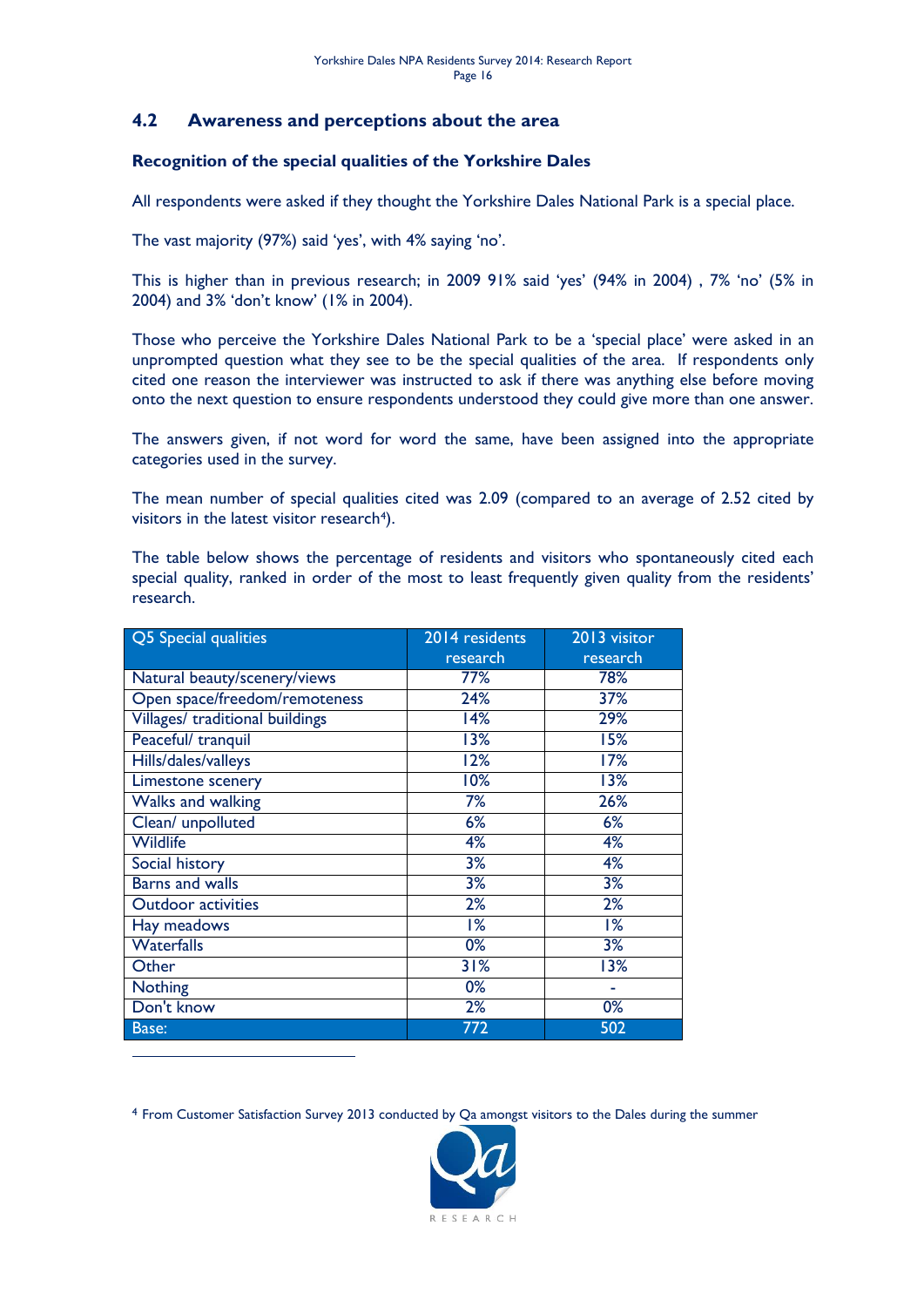The 'other' reasons given are listed in the appendix which accompanies this report with 'the people who live there', 'the people are friendly' or just 'the people' being the most cited answer.

The 2009 and 2004 research did not use the same list of special qualities so the answers given have been grouped differently and therefore do not provide an exact like for like comparison.

There are only a few differences by cross-tabulation but perhaps, interestingly, there is no statistically significant differences emerging based on length of time living in the area.

*Natural beauty / scenery / views:*

*Female (80%) – male (73%)*

*Open spaces / freedom / remoteness:*

*65+ (27%) – 35-44 (18%)*

*Peaceful / tranquil:*

*65+ (15%), 55-64 (16%) - 25-34 (4%)*

*Walks / walking:*

*65+ (11%) – 45-54 (4%), 55-64 (5%)*

#### Comment:

Residents very much agree that the Yorkshire Dales National Park is a special place but identify fewer of its special qualities than visitors do (Visitors Survey 2013).

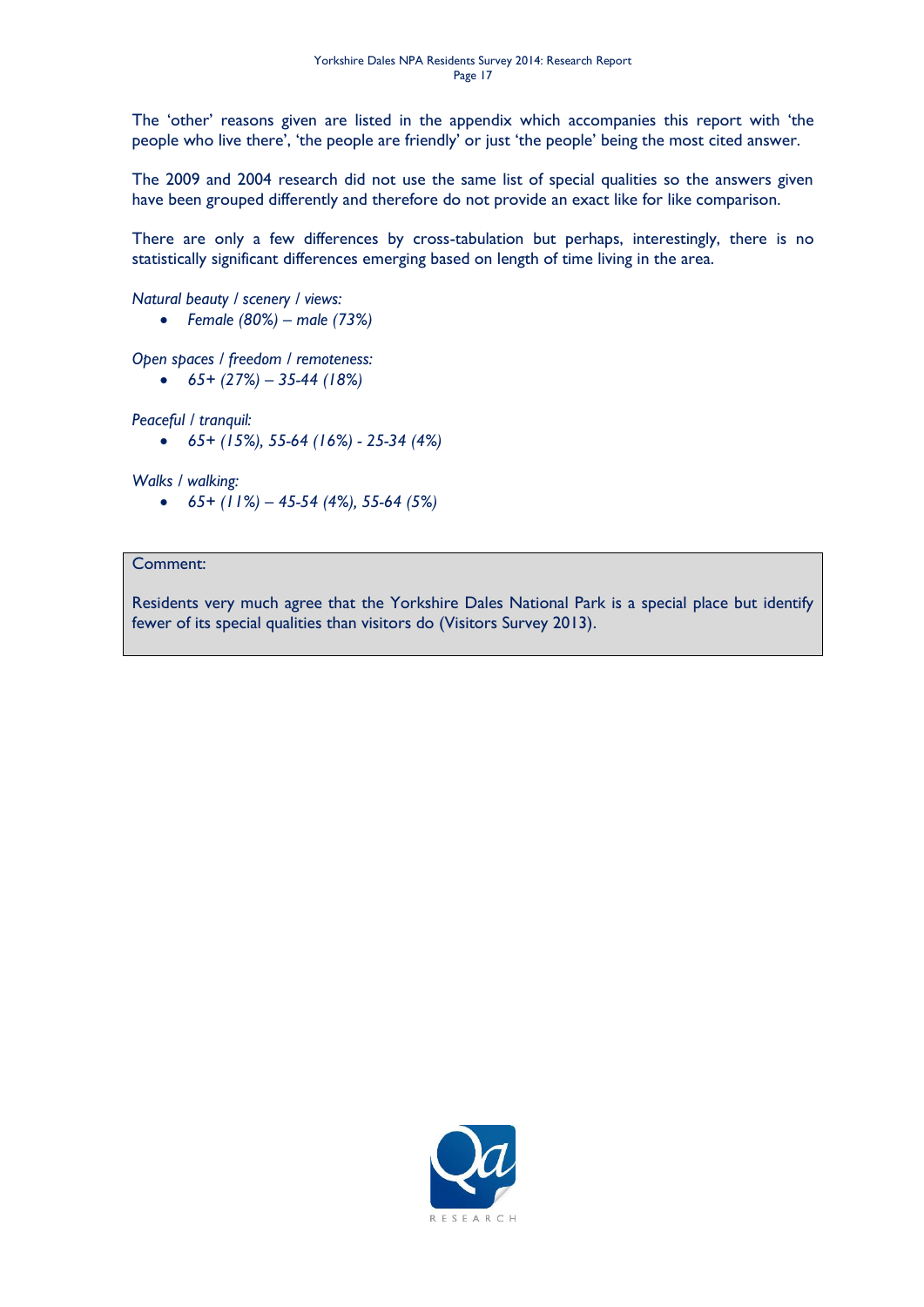### <span id="page-17-0"></span>**4.3 Threats and pressures on the National Park**

All respondents were asked if they thought there are any threats to or pressures on the Yorkshire Dales National Park as an area.

The proportion saying 'yes' has remained fairly consistent over time, with nearly two thirds feeling the area is under some threat or pressure.



#### **Q6. Do you think there are any threats to or pressure on the Yorkshire Dales National Park as an area?**

*Yes:*

- *Craven (65%) – Richmondshire (54%)*
- *65+ (66%), 55-64 (65%), 45-54 (64%) – 18-24 (23%), 25-34 (46%), 35-44 (53%)*

Those who thought the area was under threat or pressure were asked in an unprompted question what these threats or pressures were. If respondents cited only one reason the interviewer was instructed to ask if there was anything else before moving onto the next question to ensure respondents understood they could give more than one answer.

The mean number of perceived threats or pressures cited was 1.88.

The verbatim answers given, if not word for word the same, have been assigned into the appropriate categories used in the survey.

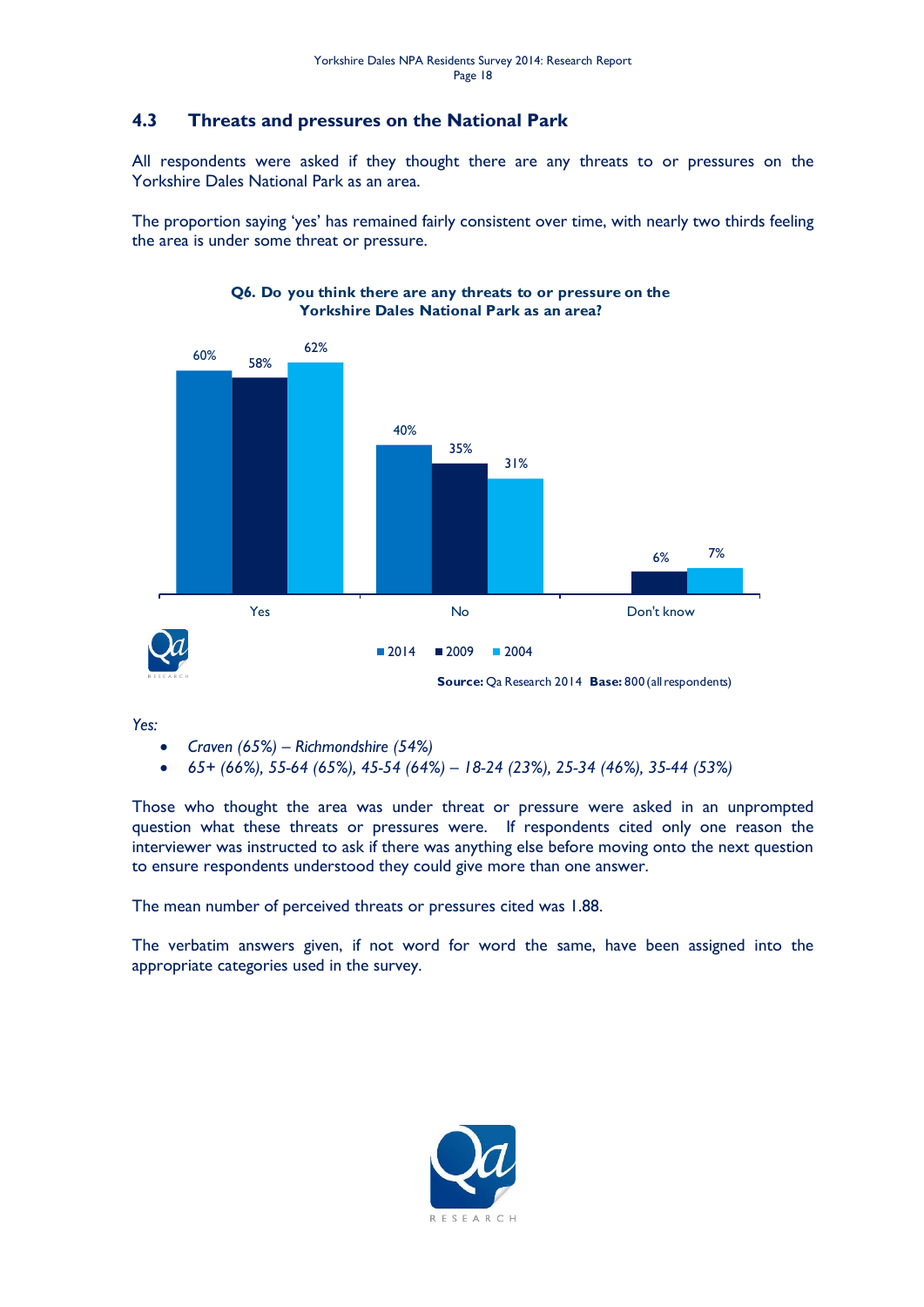The chart shows the percentage citing each threat or pressure, ranked in order of the most to least frequently given answers.



**Q7a. What perceive to be threats and pressures to the National Park**



**Source:** Qa Research 2014 **Base:** 482

#### *Pressure of modern agriculture on the environment:*

*Richmondshire (10%) – Craven (3%)*

#### *Too much tourism:*

*Craven (17%) - Richmondshire (9%)*

#### *Industrial / commercial development:*

*Craven (9%) - Richmondshire (7%)*

#### *Windfarms:*

*South Lakeland (22%) - Craven (3%), Richmondshire (6%)*

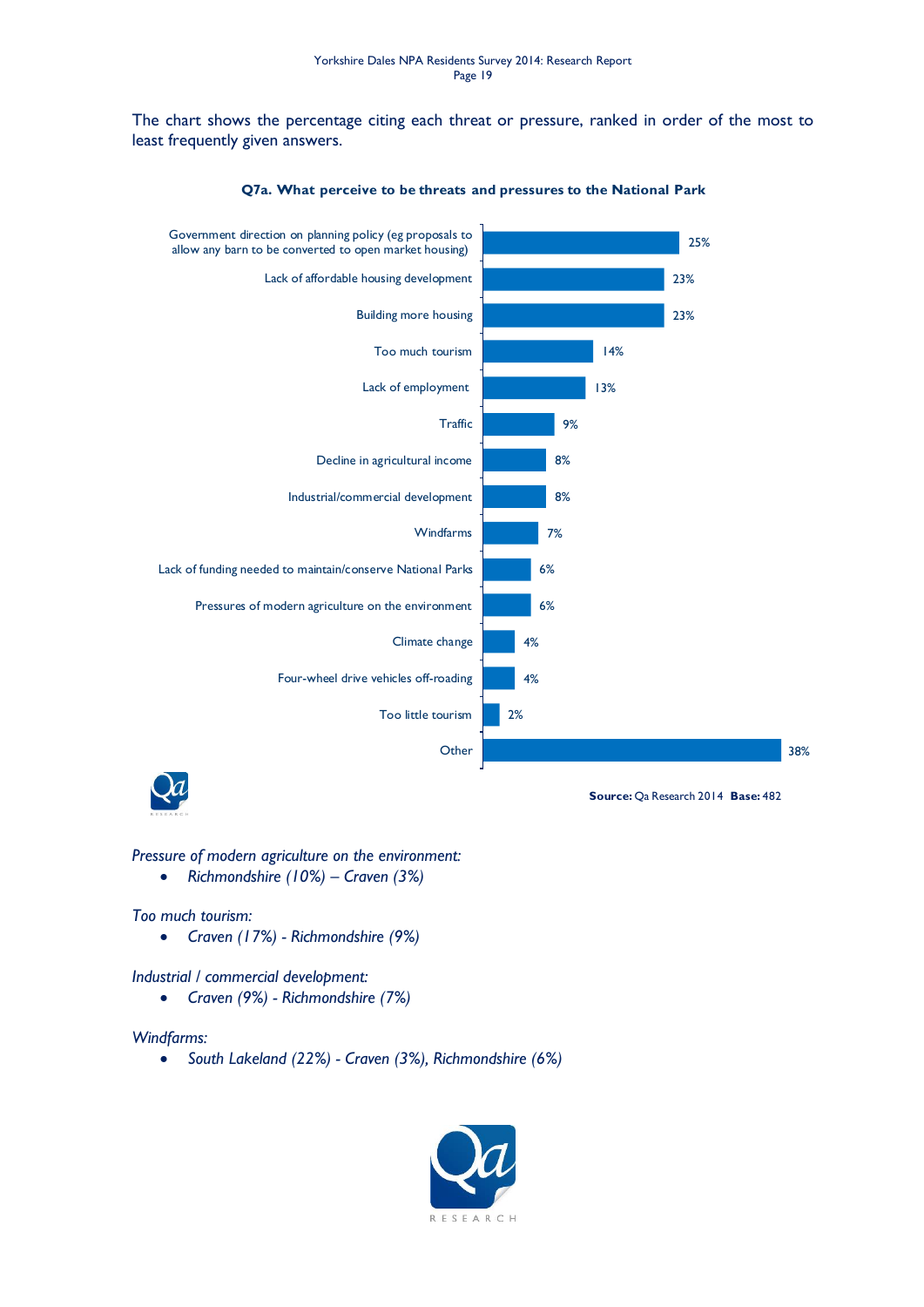*Lack of affordable housing development:*

*45-54 (33%) – 55-64 (16%), 65+ (18%)*

*Government direction on planning policy:*

*65+ (30%) – 45-54 (18%)*

Respondents who had said they thought there was a threat or pressure to the area were then read a prompted list of potential factors and asked to what extent these were considered to be a threat or pressure to the Yorkshire Dales National Park.

The table below shows findings from the 2014 research based on a nett score of those who agreed 'very much so' and 'quite a lot' that the option read out was a real threat or pressure, along with those who agreed 'very much so' that this was the case.

In the previous research the options were read out as a prompted list but with respondents asked to say which ones they saw as a threat or pressure, therefore care should be taken when comparing the results as the way the questions were asked is similar but not exactly the same.

Q7b Threats or pressures (prompted) 2014 **Nett** agree 2014 'very much so' 2009 yes 2004 yes Decline in agricultural income **66%** 40% 36% 42% Lack of affordable housing development  $\begin{array}{|c|c|c|c|c|c|c|c|c|} \hline \end{array}$  64% 38% 46% 69% Lack of employment 61% 31% 31% 45% Lack of funding needed to maintain / conserve National Parks 54% 28% 33% 27% Government direction on planning policy (e.g. proposals to allow any barn to be converted to open market housing) 52% 31% Four-wheel drive vehicles off-roading 1988 152% 34% 34% 34% 7% Traffic 40% 15% 32% 49% Building more housing 38% 22% Wind farms 38% 30% 17% Too little tourism and the set of the set of the set of the set of the set of the set of the set of the set of the set of the set of the set of the set of the set of the set of the set of the set of the set of the set of t Pressures of modern agriculture on the environment 30% 12% 27% 21% Industrial/commercial development 1 24% 10% 30% 23% Climate change 23% 11% 17% Too much tourism  $\begin{array}{|c|c|c|c|c|c|c|c|c|} \hline \end{array}$  13%  $\begin{array}{|c|c|c|c|c|c|c|c|} \hline \end{array}$  13%  $\begin{array}{|c|c|c|c|c|c|c|c|} \hline \end{array}$  29%  $\begin{array}{|c|c|c|c|c|c|c|c|c|} \hline \end{array}$ Base: 482 482 580 310

Missing figures for 2009 and/or 2004 indicate the option was not included in the list of answers.

The cross-tabulation analysis is all based on the nett of those saying the issue was a big threat or pressure (i.e. very much so or quite a lot).

*Government direction on planning policy:*

*65+ (52%), 55-64 (49%), 45-55 (51%), 34-44(60%), 25-34 (65%) – 18-24 (20%)*

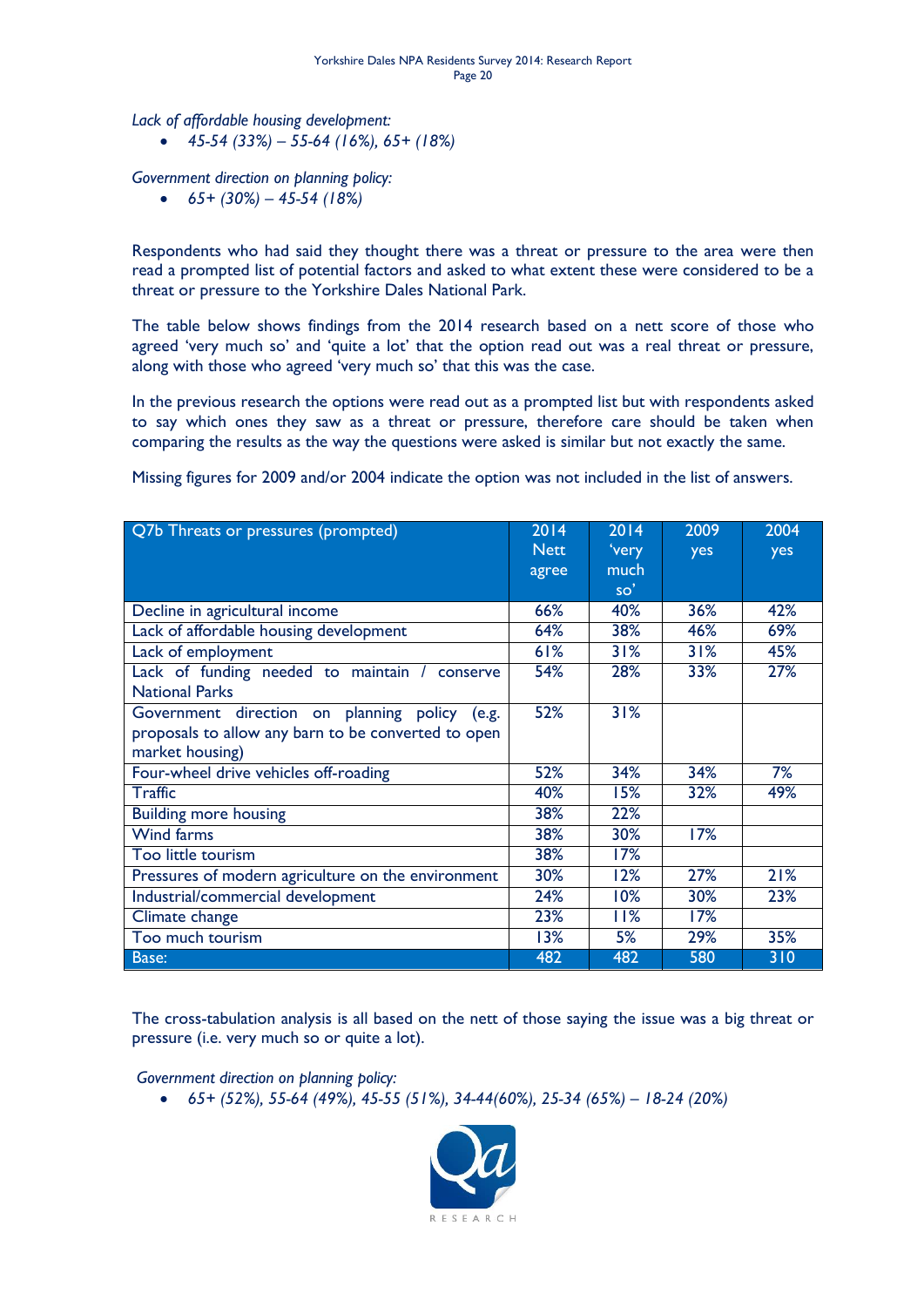*Too little tourism:*

- *South Lakeland (51%) – Craven (34%)*
- *35-44 (57%) – 55-64 (24%), 65+ (37%)*

*Decline in agricultural incomes:*

- *Richmondshire (70%), South Lakeland (77%) – Craven (60%)*
- *25-34 (77%), 35-44 (74%) – 18-24 (40%)*

*Lack of affordable housing development:*

- *Richmondshire (71%) – Craven (58%)*
- *25-34 (77%) – 65+ (58%)*
- *Recent resident (82%) – established resident (63%)*

#### *Climate change:*

- *South Lakeland (33%) – Craven (20%)*
- *Female (27%) – male (18%)*

#### *Traffic:*

*Craven (48%) – Richmondshire (31%), South Lakeland (33%)*

#### *Windfarms:*

*65+ (51%) - 25-34 (31%), 35-44 (30%), 45-55 (28%), 55-64 (32%)*

*Four-wheel drive vehicle off-roading:*

*65+ (62%) - 25-34 (38%), 35-44 (42%), 45-55 (44%)*

#### Comment:

There is a marked increase in the agreement that a particular issue is a threat or pressure when residents are asked and prompted directly rather than when asked unprompted.

When prompted it is economic issues which dominate the list of factors in terms of agricultural incomes, affordable housing and lack of employment.

The cross-tabulations throughout show most statistical differences are based on age, with a few variations based on where respondents live or gender but very few differences by how long they have lived in the area.

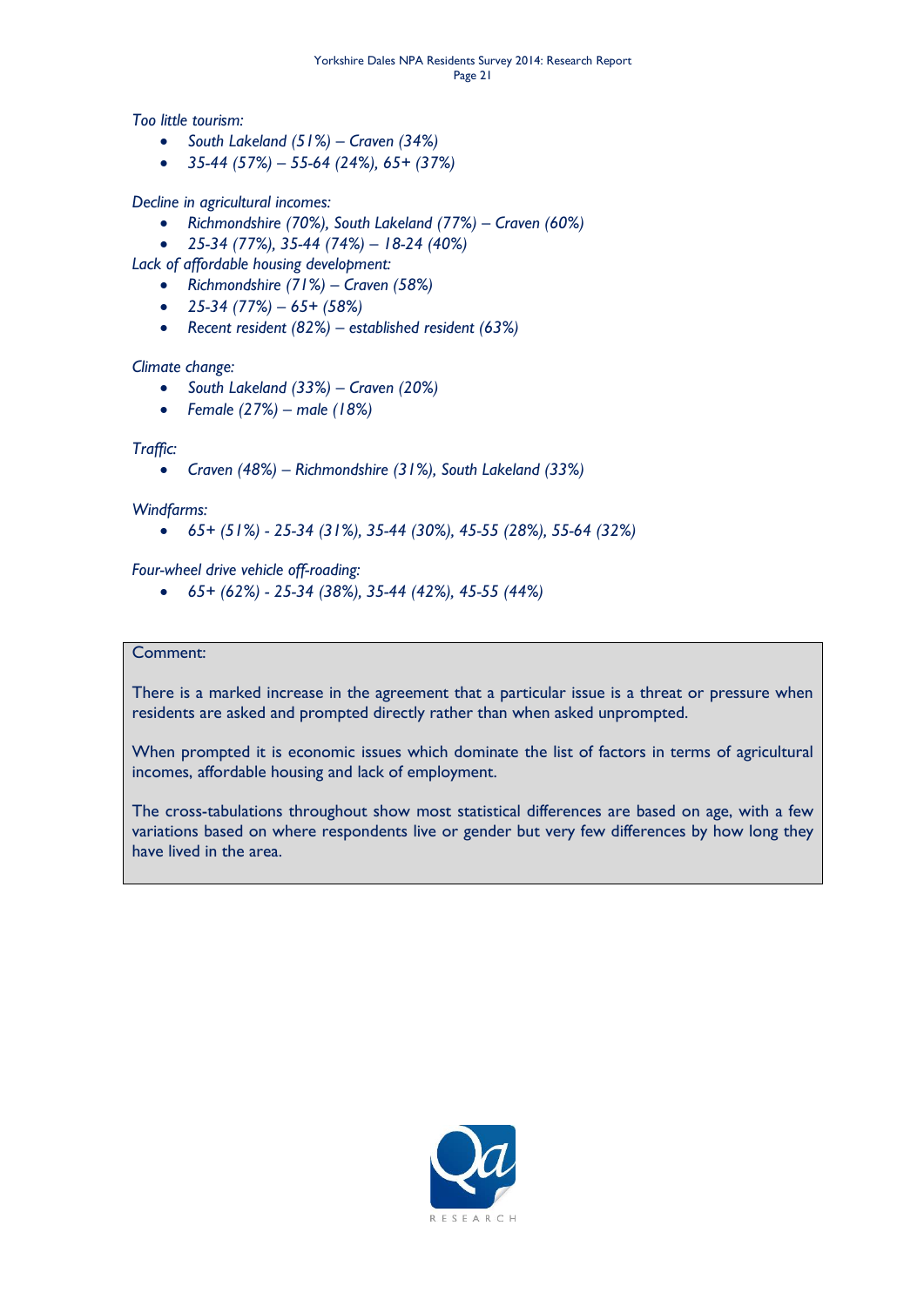### <span id="page-21-0"></span>**4.4 The National Park Authority and its Services**

Respondents were asked if, before the interview, they had heard of the Yorkshire Dales National Park Authority. The level of awareness has remained fairly constant over the last decade.



#### **Q8. Have you ever heard of the Yorkshire Dales National Park Authority?**

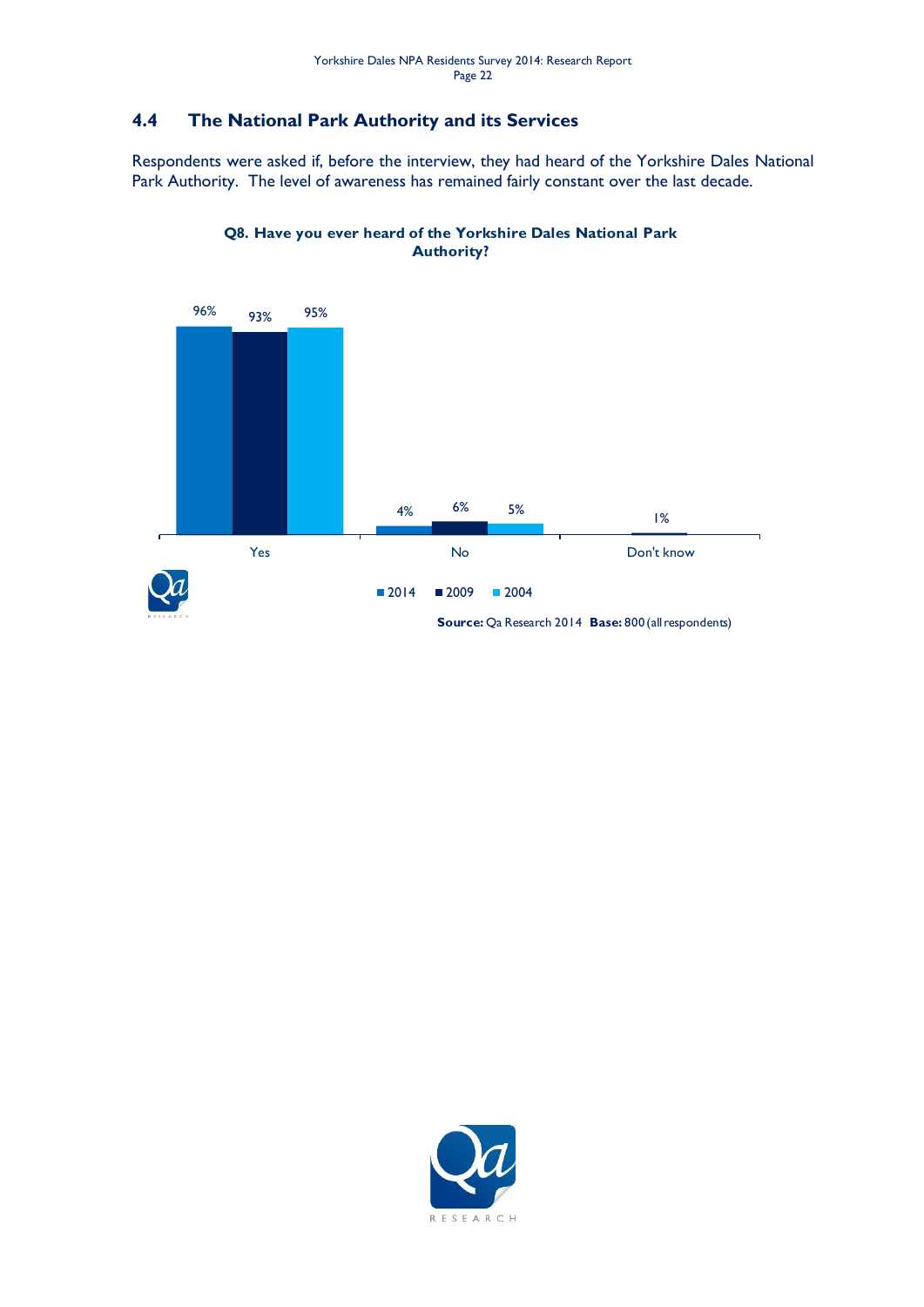Respondents were then asked in an unprompted question what they understand is the role of the Yorkshire Dales National Park Authority.

Answers given were assigned to a list of different roles and shown below in ranked order of the most to least cited role.

The previous research asked this question using a prompted list so the findings are not comparable and hence not shown alongside the 2014 findings.



#### **Q9. What understand role of the YDNPA is**

In total 5% included within 'other' said they had 'no idea' or 'did not know' what the role of the Yorkshire Dales Park Authority is.

#### Comment:

The 'top of mind' recognition of what the National Park's role is appears to be more focussed on its first statutory purpose of 'conserving and enhancing the natural beauty' rather than the second of 'promoting opportunities for the understanding and enjoyment of the area's special qualities'.

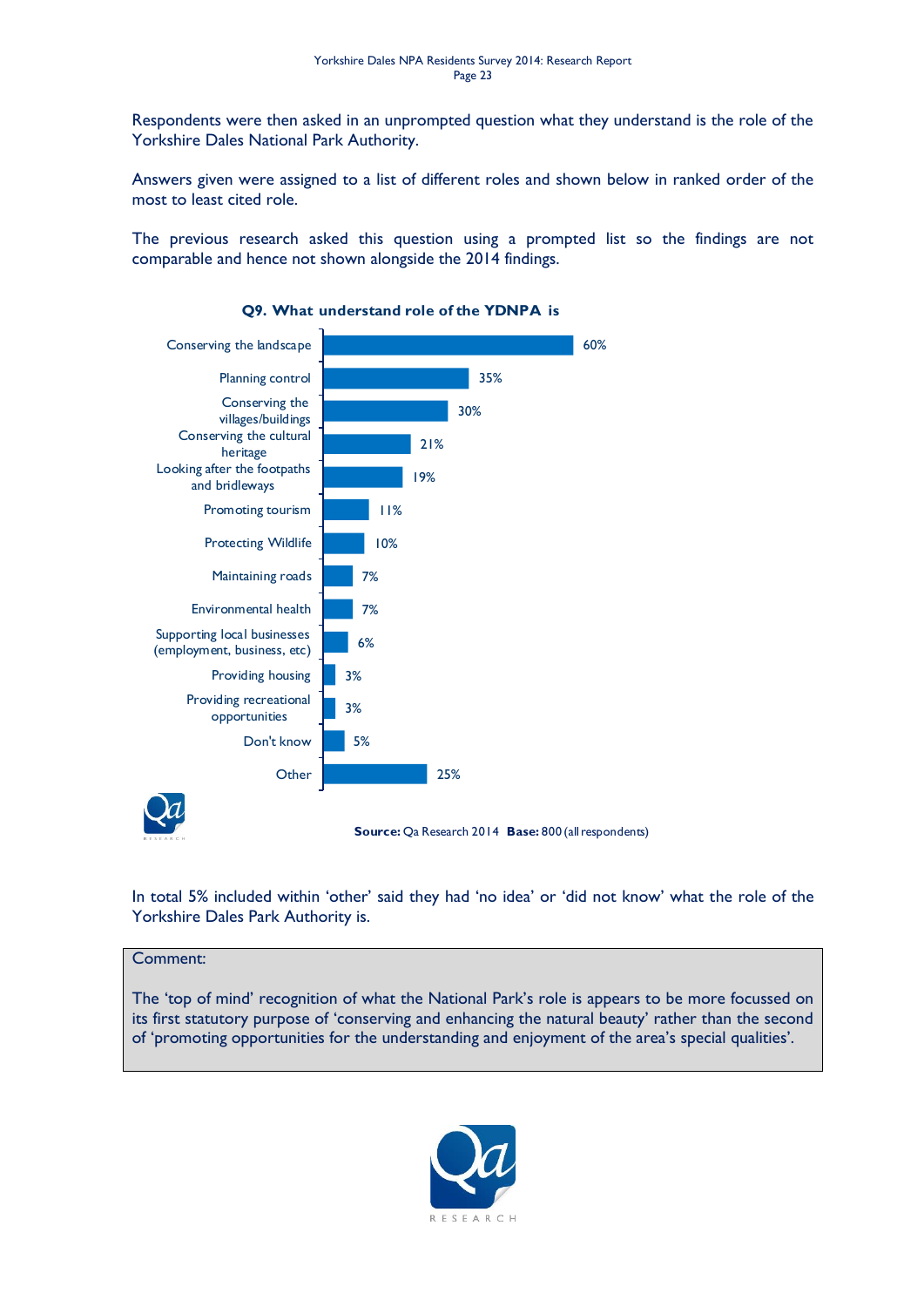#### **Services provided by YDNPA that residents have used**

Respondents were given a prompted list and asked which of the services provided by the National Park Authority they had used or come in to contact with during the last five years.

The answers have been ranked into the most to least used services.

The average number of services residents have come in contact with over the last five years is 6.46 suggesting they have experienced a wide range of different touch points.



#### **Q10. Services provided by YDNPA which residents have come into contact with during last 5 years**



**Source:** Qa Research 2014 **Base:** 800 (all respondents)

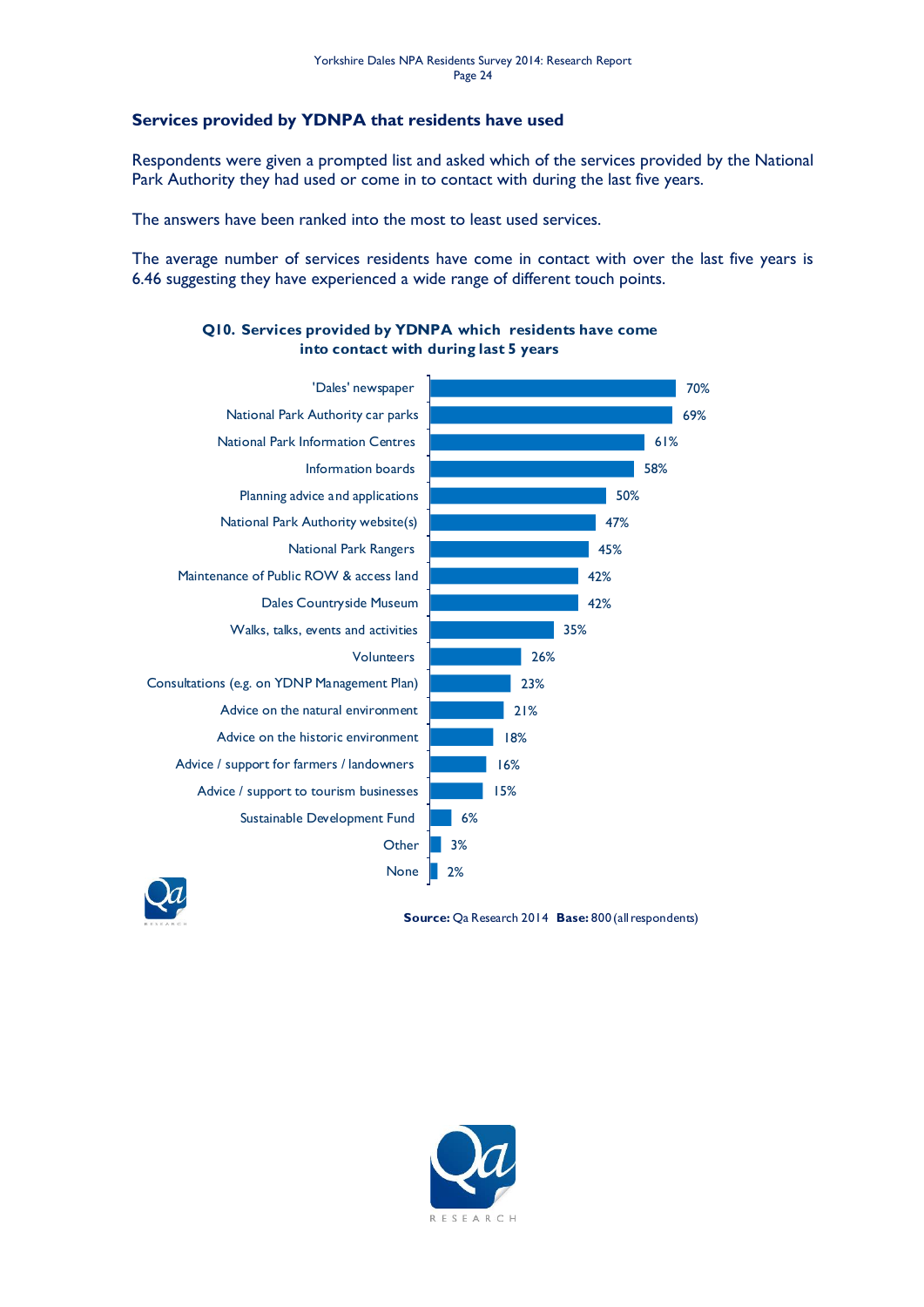Those who had used or come into contact with a specific service in the last five years were asked how satisfied they were with this interaction or experience, rating this from very dis-satisfied to very satisfied, with an option to say 'don't know / can't say'.

The information presented shows for each service the nett totals of those who rated the interaction or experience as either 'very dis-satisfied' or 'dissatisfied' (shown as the dark blue line) or 'very satisfied' or 'satisfied' (shown on the light blue line).

The findings show satisfaction is higher than dis-satisfaction; the wider the gap between the two lines the greater the level of satisfaction. The aspects where the two lines are closest, 'planning advice and application' and 'consultations', indicates the greatest split in opinion about the service.

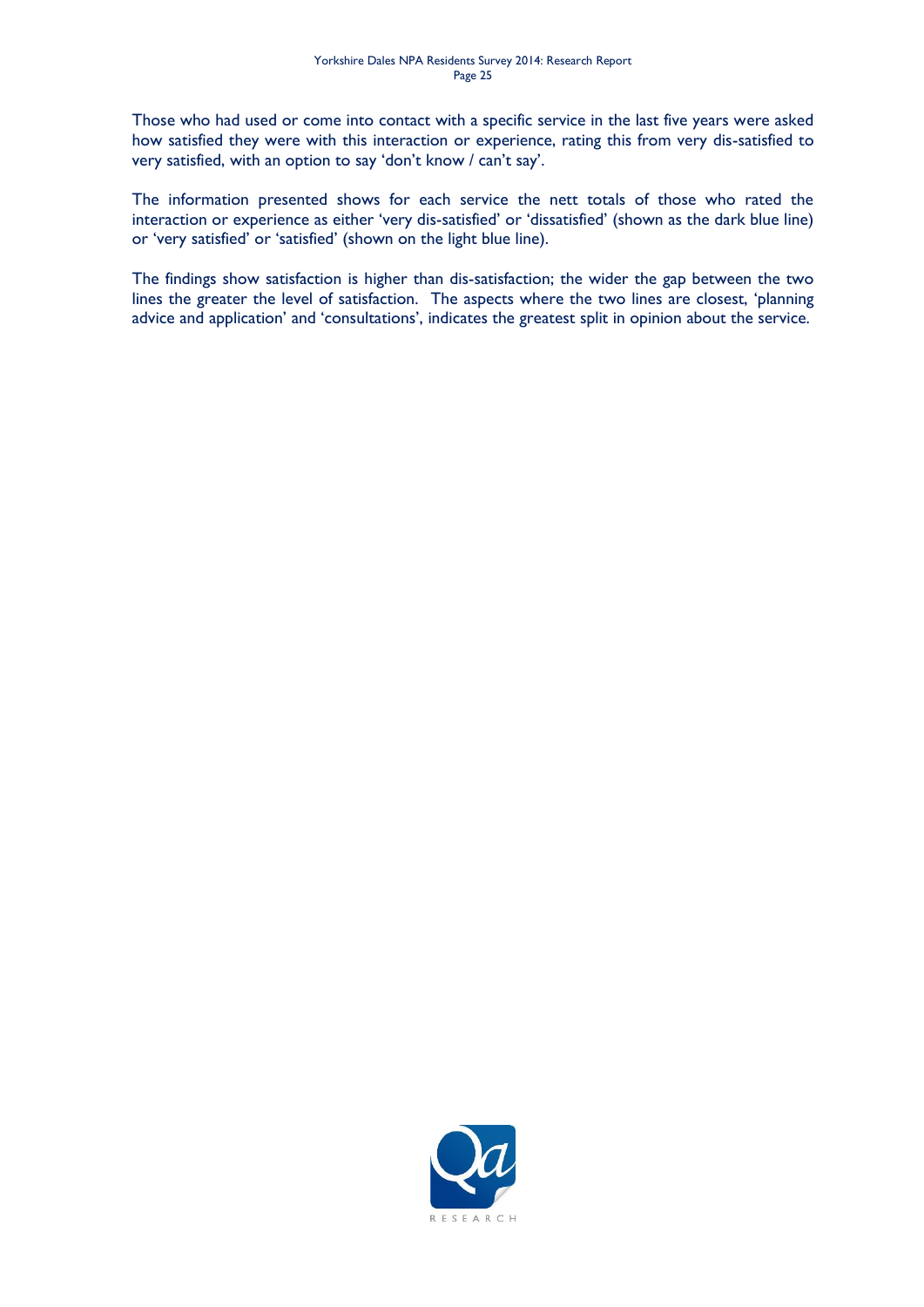#### **Q11. Satisfaction with services used (amongst users only)**



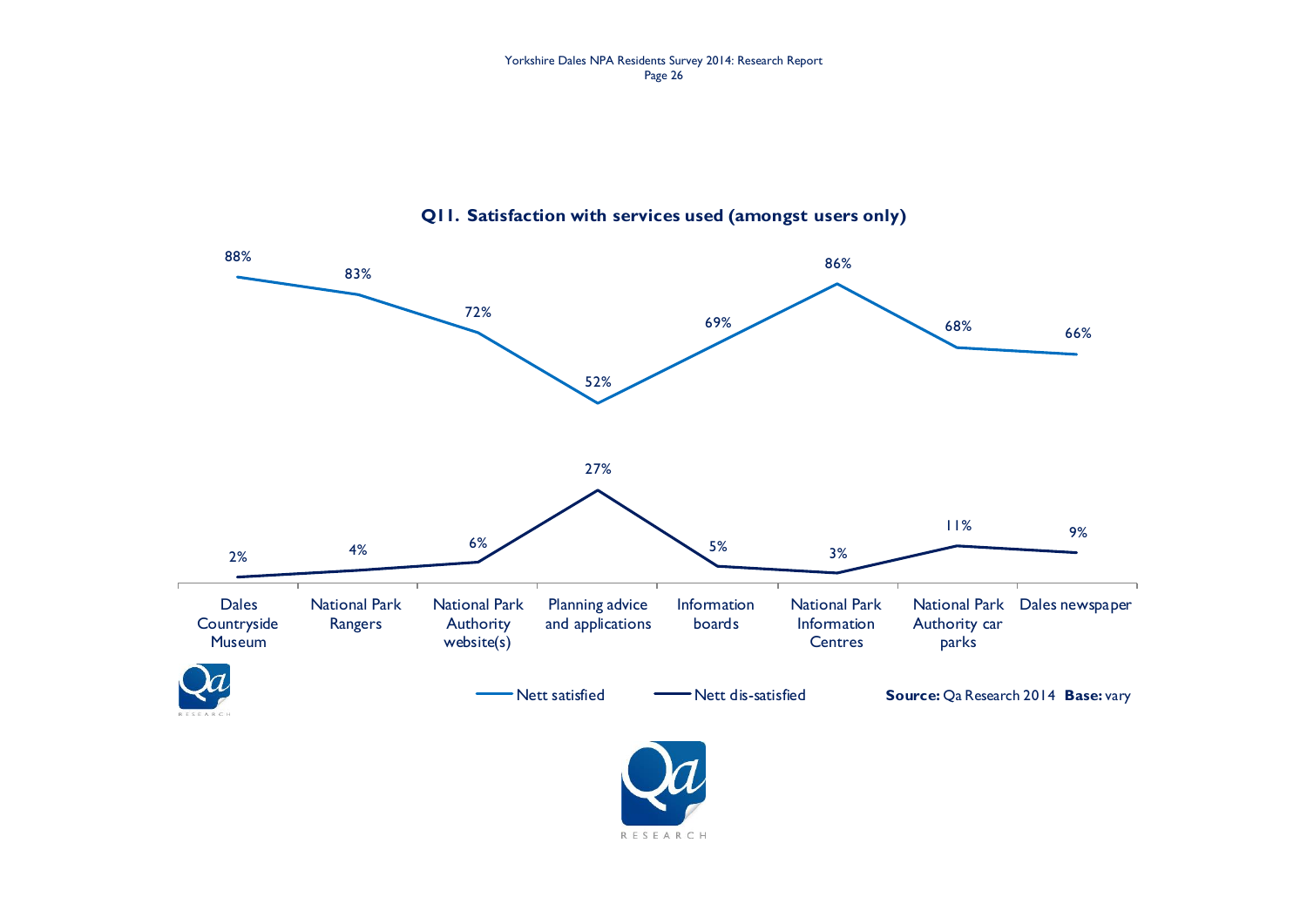#### Yorkshire Dales NPA Residents Survey 2014: Research Report Page 27

#### **Q11. Satisfaction with services used (amongst users only)**



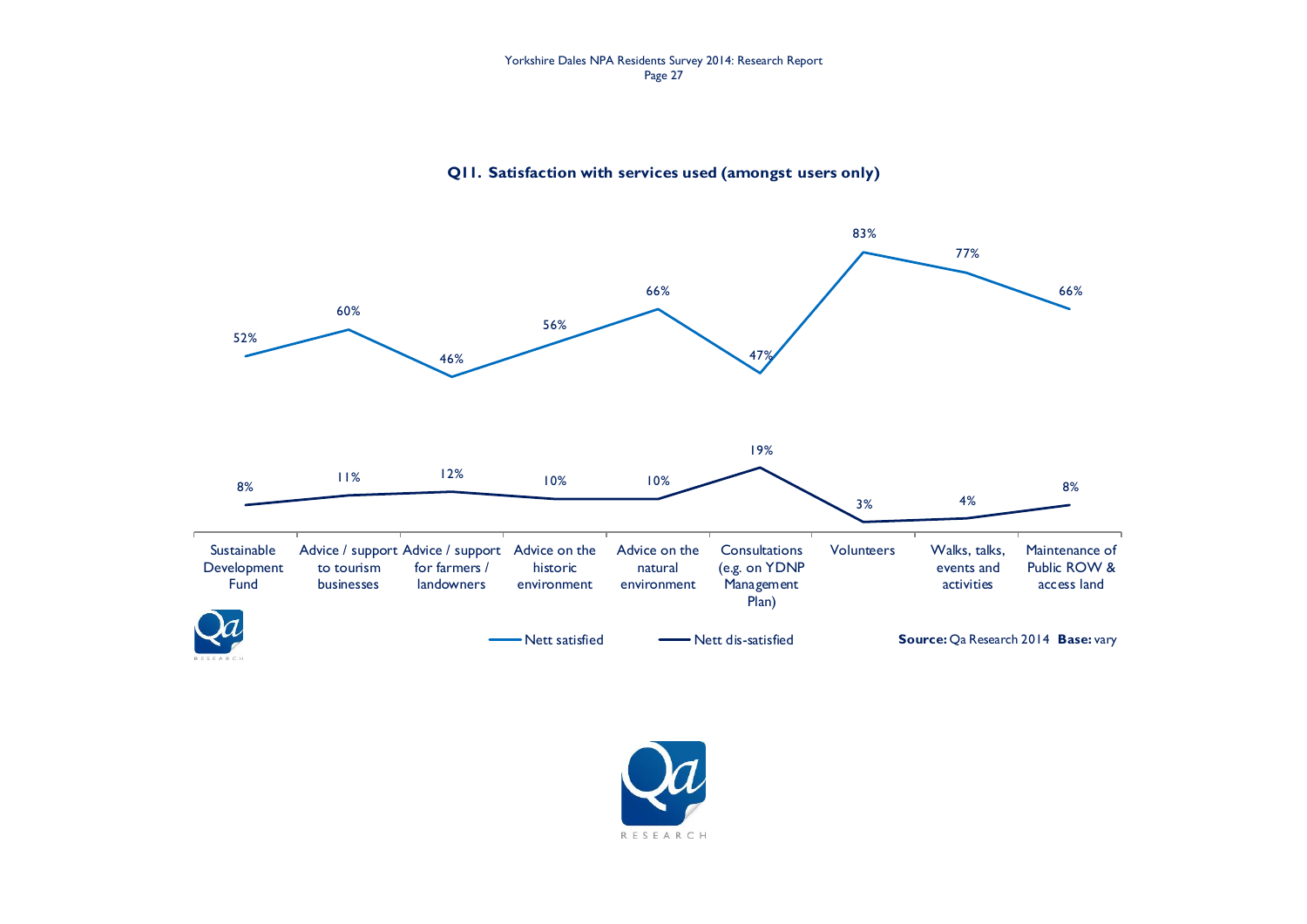#### **Importance of roles undertaken by the National Park Authority**

Respondents were read out a list of options and asked for each how important they felt it was that the Yorkshire Dales National Park Authority undertakes these roles, with answer rated on a five point scale from 'not at all important' to 'very important' (including an option to say 'don't know').

The options have been split in to two charts and ranked in order of the option that was rated as being most important (based on a nett total of those saying 'very' and 'fairly important'). This is shown in the charts overleaf as a bar chart.

The light blue line shows the percentage of respondents who rated this as 'very important' and the dark blue line shows the nett total of all those rating the role as either 'not at all important' or 'not very important'.

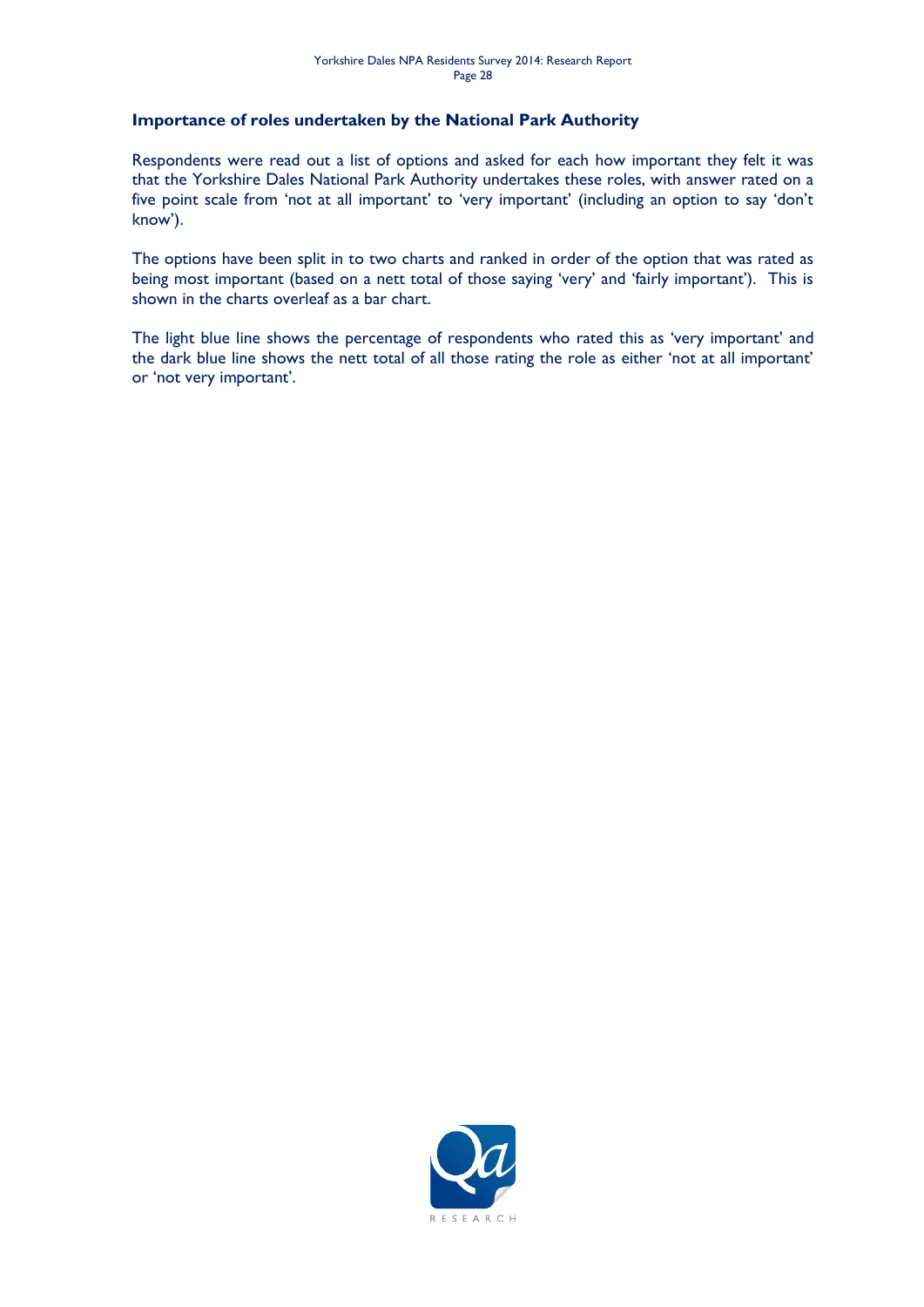#### Yorkshire Dales NPA Residents Survey 2014: Research Report Page 29



#### **Q12. How important is it that the Authority undertakes these roles?**

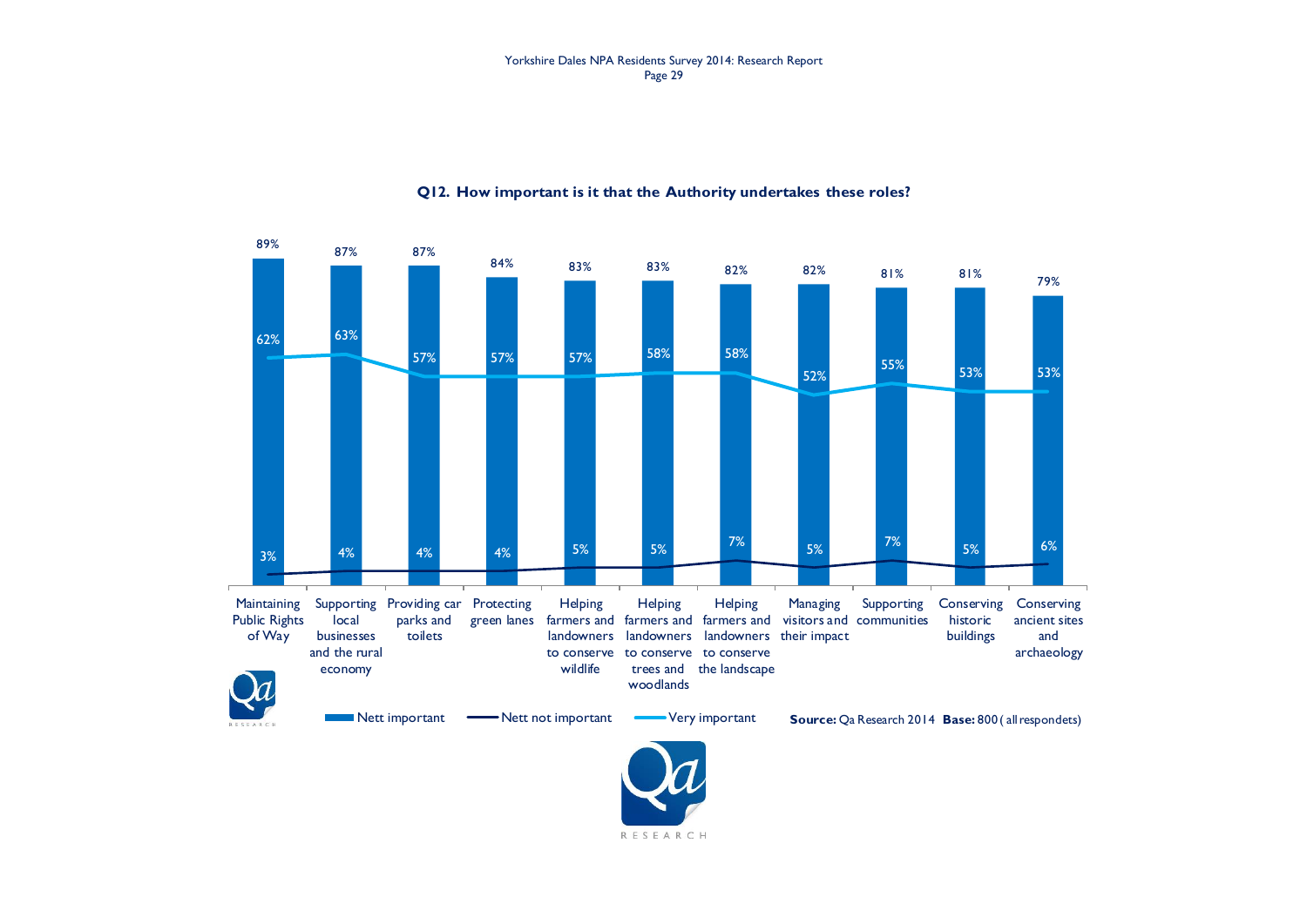#### Yorkshire Dales NPA Residents Survey 2014: Research Report Page 30

#### 76% 76% 75% 74% 73%  $67\%$  65% 64% 58% 55% 9% 6% 10% 8% 7% 12% 11% 13% 14% 22% 51% 45% 50% 42% 42% 35% 32% 33% 23% 30% Managing building development in the National Park (Planning) Managing access land Providing advice and support to farmers Promoting the National Park National Park recreational opportunities running the as a visitor destination Providing Information **Centres** Providing opportunities for residents for residents and visitors to Countryside and visitors to learn about enjoy the **National** Park's special qualities Providing the National Park and its special qualities Owning and Dales **Museum Organising** walks, talks, events and climate change activities Managing the effects of Nett important **-** Nett not important **Very important Source:** Qa Research 2014 **Base:**  $800$  ( all respondets)

#### **Q12. How important is it that the Authority undertakes these roles?**

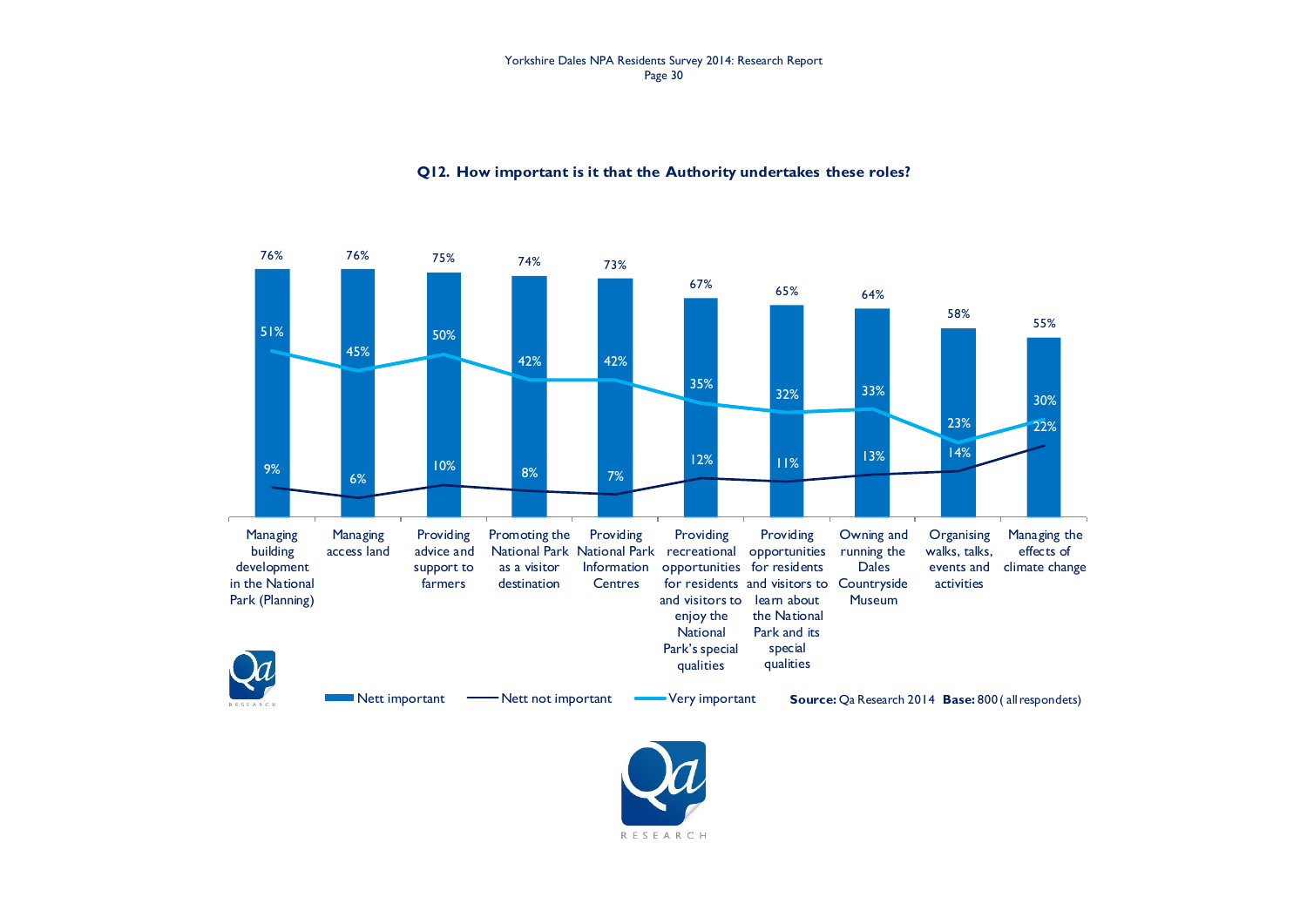#### Comment:

All areas were considered important with two thirds of all the aspects asked about being rated as important that the Authority undertakes this role by 75% or more of all residents.

The expected or desired roles of the National Park Authority are very varied from 'maintaining Public Rights of Way' to supporting farmers and landowners in a variety of ways through to 'managing visitors and their impact' and 'managing planning developments'.

There was no role where more residents than not felt it was 'not important' for the Authority to undertake, suggesting that most residents see a need for the Authority to continue undertaking these roles.

The cross-tabulations below do not show a consistent pattern of particular demographics feeling all roles are important (compared to other audiences), although there is often a gender imbalance in how important many aspects are seen as being.

*Nett important (i.e. very and fairly important) the Authority provides:*

*Proving opportunities for residents and visitors to learn about the National Park and its special qualities:*

- *Female (70%) - male (61%)*
- *Disability (76%) – no disability (64%)*

*Providing recreational opportunities for residents and visitors to enjoy the National Park's special qualities:*

- *Craven (69%) – South Lakeland (59%)*
- *Female (73%) - male (61%)*

*Supporting communities:*

*Female (88%) – male (75%)*

*Supporting local businesses and the rural economy:*

*Female (92%) – male (83%)*

*Managing building development in the National Park (planning):*

- *Female (79%) – male (73%)*
- *Recent residents (93%) – established residents (75%)*

*Providing advice and support to farmers:*

*Female (83%) – male (68%)*

*Helping farmers and landowners to conserve wildlife:*

*Female (86%) – male (80%)*

*Promoting the National Park as a visitor destination:*

- *35-44 (84%) – 45-54 (72%), 55-64 (70%), 65+ (74%)*
- *Female (80%) – male (68%)*

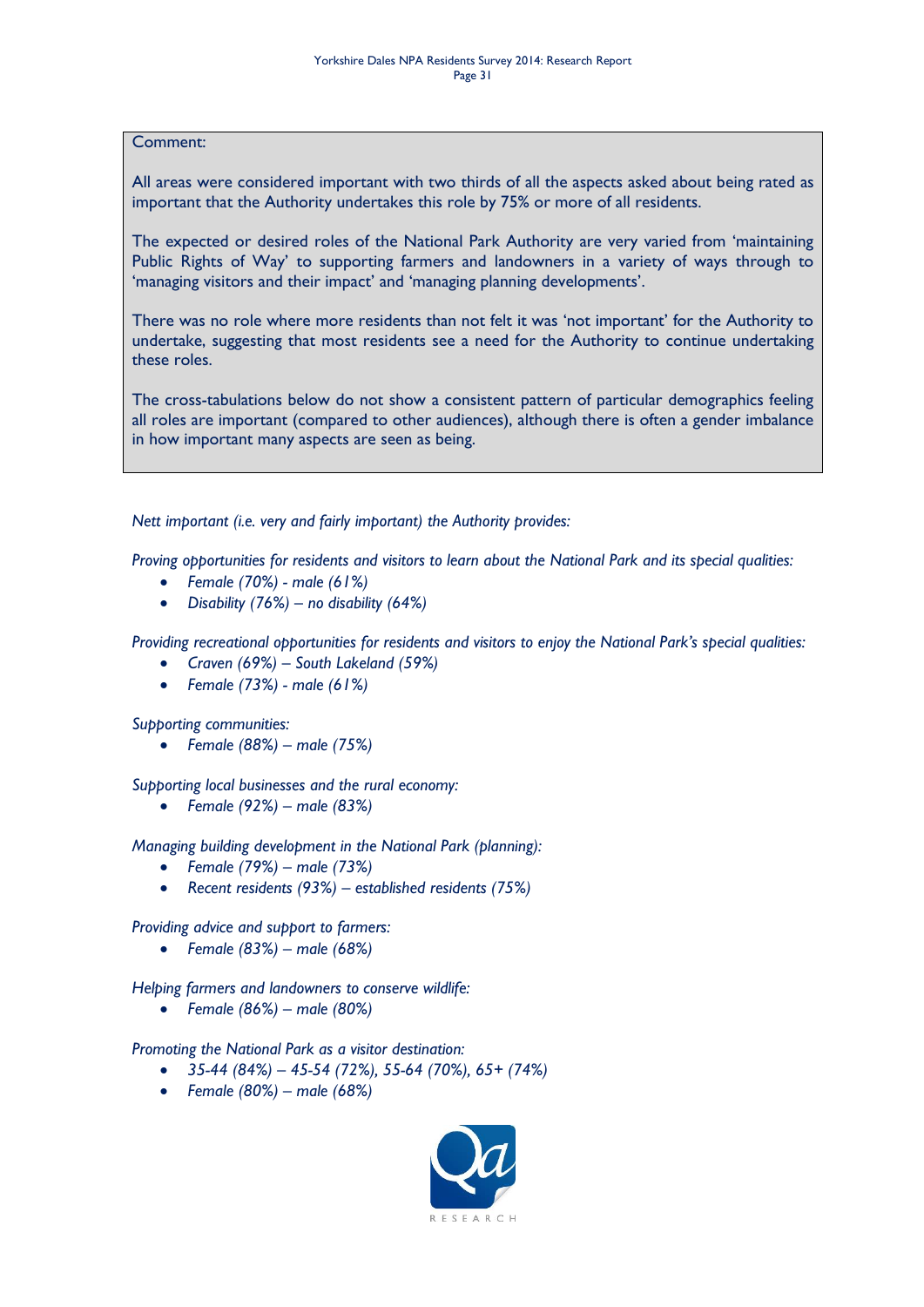*Managing visitors and their impact:*

*Recent residents (93%) – established residents (81%)*

*Managing Public Rights of Way:*

*Recent residents (97%) – established residents (88%)*

*Managing access land:*

- *Richmondshire (81%) – South Lakeland (71%)*
- *65+ (82%) – 18-24 (66%), 55-64 (72%)*
- *Female (81%) – male (72%)*

*Protecting green lanes:*

*65+ (90%), 55-64 (86%) - 18-24 (70%), 25-34 (72%), 35-44 (75%)*

*Conserving historic buildings:*

*Female (86%) – male (76%)*

*Providing National Park Information Centres:*

- *65+ (81%), 55-64 (73%) - 18-24 (61%), 25-34 (64%), 45-54 (60%)*
- *Female (78%) – male (68%)*

*Owning and running the Dales Countryside Museum:*

- *Richmondshire (73%) – Craven (59%), South Lakeland (59%)*
- *65+ (77%) - 18-24 (45%), 25-34 (59%), 35 -44 (57%), 45-54 (52%), 55-64 (60%)*
- *Female (69%) – male (58%)*

*Organising walks, talks, events and activities:*

- *65+ (66%) - 45-54 (47%), 55-64 (56%)*
- *Female (65%) – male (51%)*

*Managing the effects of climate change:*

- *25-34 (70%) - 45-54 (51%), 55-64 (52%), 65+ (54%)*
- *Female (66%) – male (43%)*

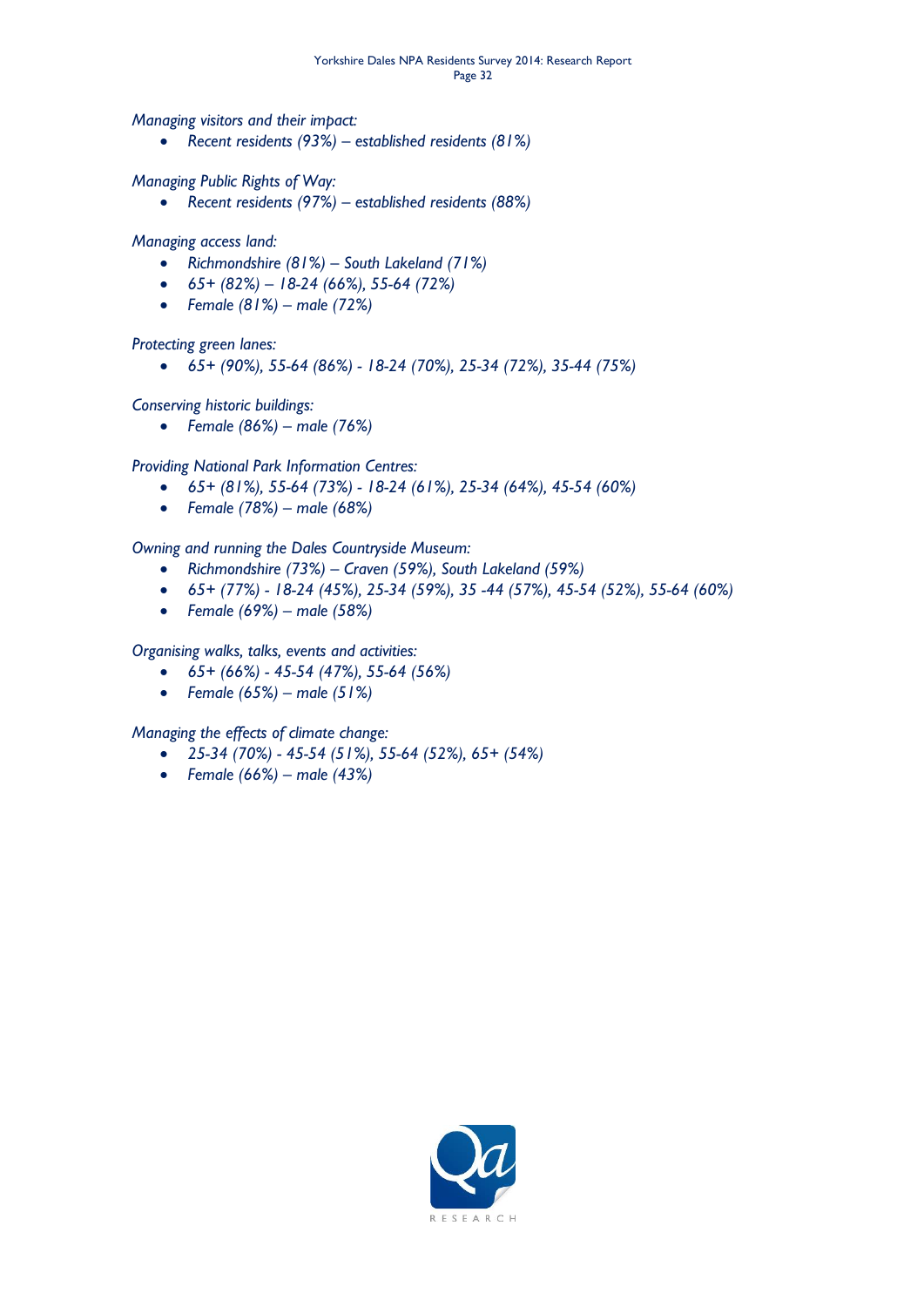#### **Opinions about the National Park Authority**

Respondents were asked to rate their level of agreement with a range of different statements, with an option to say 'don't know'.

The answers in the table have netted together those who gave a positive rating (strongly agree or agree) and those who gave a negative rating (strongly disagree or disagree), along with the percentage saying strongly agree to highlight that those agreeing with the statement were more likely to just 'agree' than 'strongly' do so.

| Q13 Agreement with statements about the YDNPA                 | <b>Nett</b> | <b>Strongly</b> | <b>Nett</b> |
|---------------------------------------------------------------|-------------|-----------------|-------------|
|                                                               | agree       | agree           | disagree    |
| It conserves and enhances the natural beauty, wildlife and    | 76%         | 39%             | 7%          |
| cultural heritage of the National Park                        |             |                 |             |
| It promotes opportunities for the understanding and           | 66%         | 25%             | 8%          |
| enjoyment of the special qualities of the area by the public  |             |                 |             |
| It fosters the economic and social well-being of local        | 40%         | 12%             | 24%         |
| communities within the National Park                          |             |                 |             |
| It is in touch with and understands the needs of local people | 33%         | 11%             | 32%         |
| It gives good support to local communities                    | 37%         | 12%             | 24%         |
| It gives good support to local businesses                     | 30%         | 10%             | 22%         |
| It responds in a timely way when contacted                    | 42%         | 18%             | 17%         |
| It gives good advice                                          | 46%         | 17%             | 15%         |
| It makes good planning decisions                              | 25%         | 8%              | 38%         |
| It provides good value for money                              | 38%         | 14%             | 17%         |
| <b>Base: 800</b>                                              |             |                 |             |

*Nett Agree:*

*It conserves and enhances the natural beauty, wildlife and cultural heritage of the National Park:*

*Female (80%) – male (72%)*

*It promotes opportunities for understanding & enjoyment of the special qualities of the area by the public:*

- *Female (71%) – male (62%)*
- *65+ (71%), 55-64 (71%) – 45-54 (59%)*

*It fosters the economic and social well-being of local communities with in the National Park:*

- *25-34 (46%), 65+ (45%) - 45-54 (28%)*
- *Female (44%) – male (35%)*

*It is in touch with and understands the needs of local people:*

*65+ (43%), 18-24 (41%) – 35-44 (23%), 45-54 (21%)*

*It gives good support to local communities:*

*65+ (44%), 18-24 (50%) – 35-44 (31%), 45-54 (26%), 55-64 (31%)*

*It gives good support to local businesses:*

- *Richmondshire (36%) – Craven (28%), South Lakeland (26%)*
- *65+ (35%), 25-34 (36%), 18-24 (50%) – 45-54 (19%)*

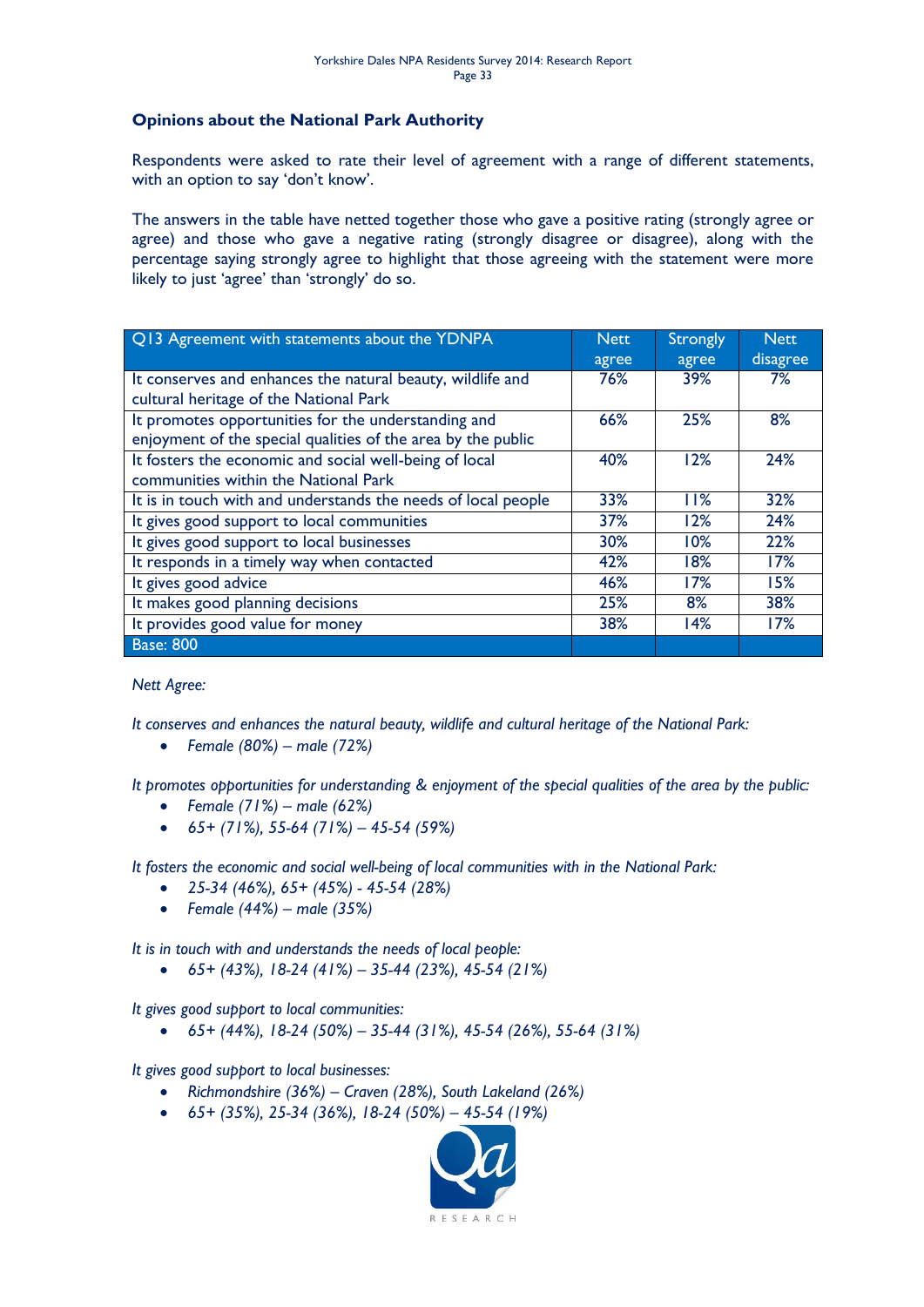*It gives good advice:*

*65+ (51%), 25-34 (54%), 18-24 (61%) – 35 – 44 (41%), 45-54 (37%)*

*It makes good planning decisions:*

*65+ (32%), 55 -64 (25%), 18-24 (36%) – 35 – 44 (13%), 45-54 (16%)*

*It provides good value for money:*

- *18-24 (45%), 25-34 (38%), 35-44 (35%), 55-64 (34%), 65+ (47%) – 45-54 (21%)*
- *Female (43%) – male (33%)*

#### **Attitudes towards planning decisions**

Previous surveys asked to what extent the National Park Authority made **reasonable** planning decisions, whereas the wording was changed in 2014 to '**good** planning decisions', so direct comparisons can't be made.

In 2014 25% agree or agree strongly that the YDNPA make **good** planning decisions.



**Q13. Agreement that the YDNPA makes good planning decisions**



**Source:** Qa Research 2014 **Base:** 800 (all respondents)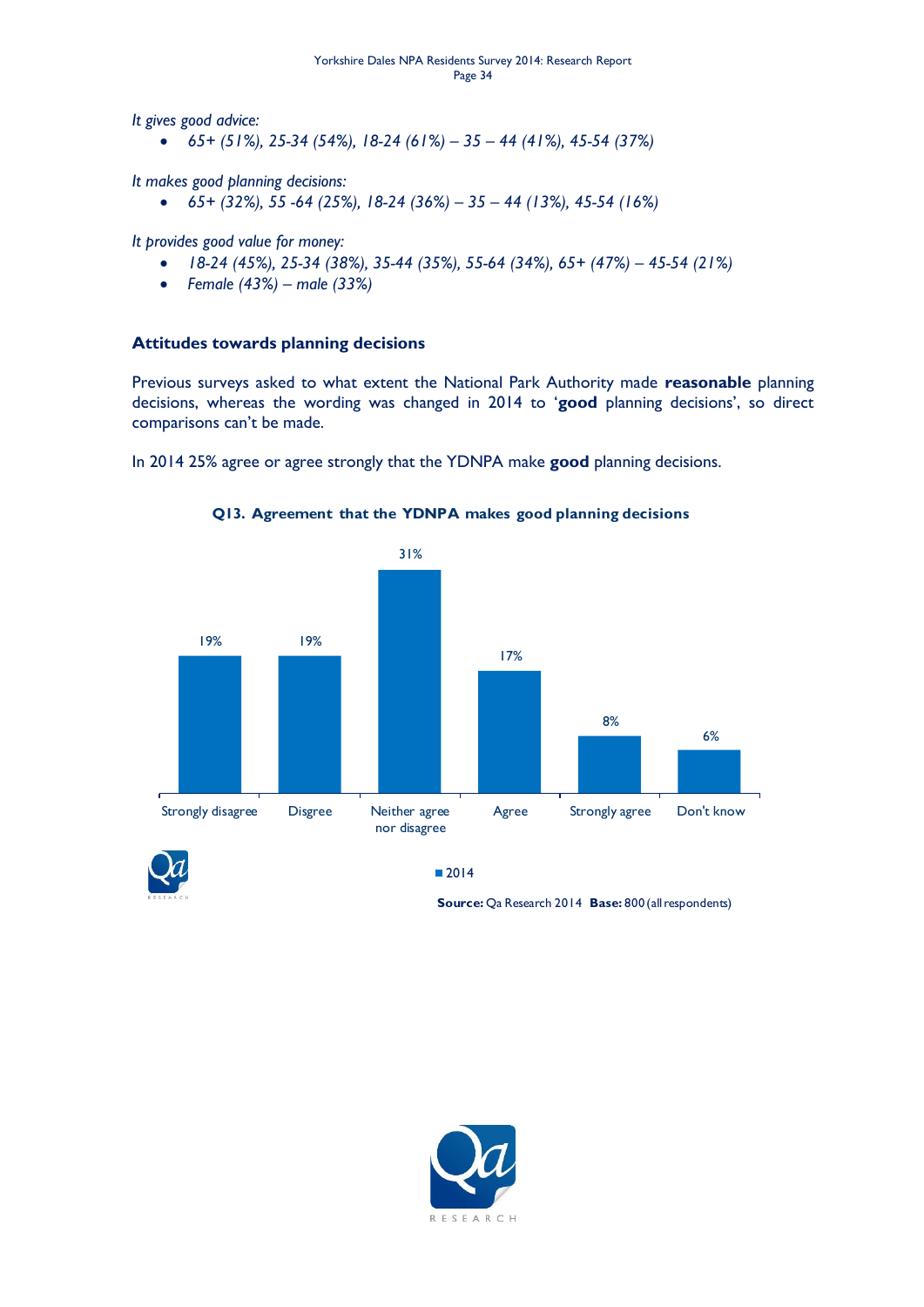In 2009 32% and in 2004 37% agreed or agreed strongly that the YDNPA made **reasonable** planning decisions. The 2009 survey did not include an option for 'don't know'.



#### **Q13. Agreement that the YDNPA makes reasonable planning decisions**

Amongst residents in the 2014 survey who had actually come into contact with 'planning advice and applications' services provided by the Yorkshire Dales National Park Authority (at Q10) is very slightly more positive with 27% agreeing with the statement 'it makes good planning decisions' (6% strongly agree and 21% agree) and 39% disagreeing (21% strongly and 18% disagree).

The surveys did not ask respondents 'why' they had given the answer about planning that they did.

#### **Rating amongst users of advice / support provided**

Amongst residents in the 2014 survey who had come into contact with 'advice / support for farmers and landowners' services provided by the Yorkshire Dales National Park Authority (at Q10) 51% agreed with the statement 'it gives good advice' (20% strongly agree and 31% agree) and 16% disagreed (7% strongly and 9% disagree).

Amongst residents in the 2014 survey who had come into contact with 'advice / support for tourism businesses' services provided by the Yorkshire Dales National Park Authority (at Q10) 55% agreed with the statement 'it gives good advice' (21% strongly agree and 33% agree) and 10% disagreed (2% strongly and 8% disagree).

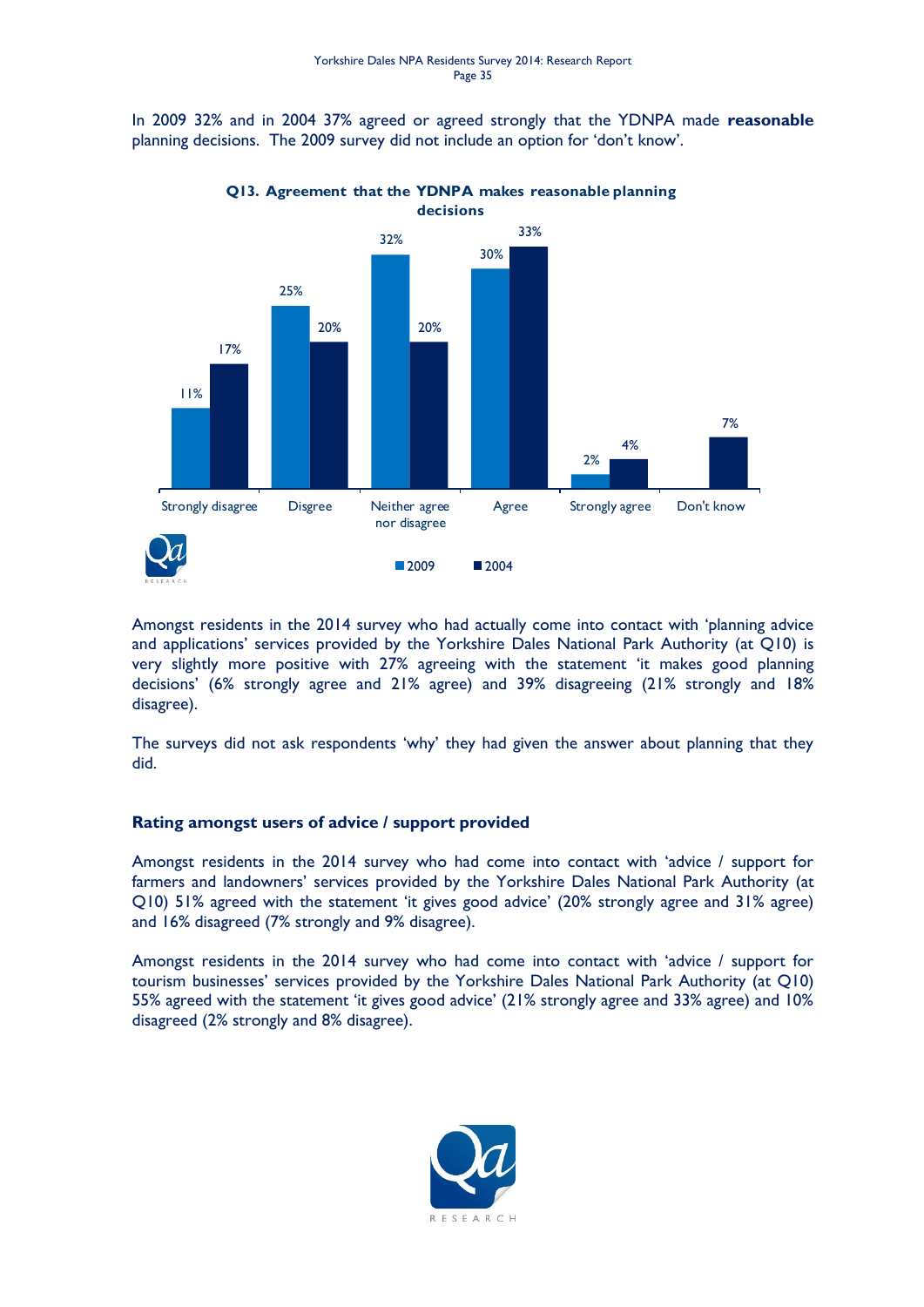#### **Overall satisfaction with the Yorkshire Dales National Park Authority**

Despite some mixed opinions above, on an overall level a majority of respondents are satisfied with the way the National Park Authority does its job with 60% being satisfied and only 15% dissatisfied.

### **Q14. How satisfied with way the National Park Authority does its**



**Source:** Qa Research 2014 **Base:** 800 (all respondents)

*Nett satisfied:*

- *65+ (69%), 18-24 (73%) – 35-44 (54%), 45-54 (48%), 55-64 (53%)*
- *Recent resident (76%) – established resident (59%)*

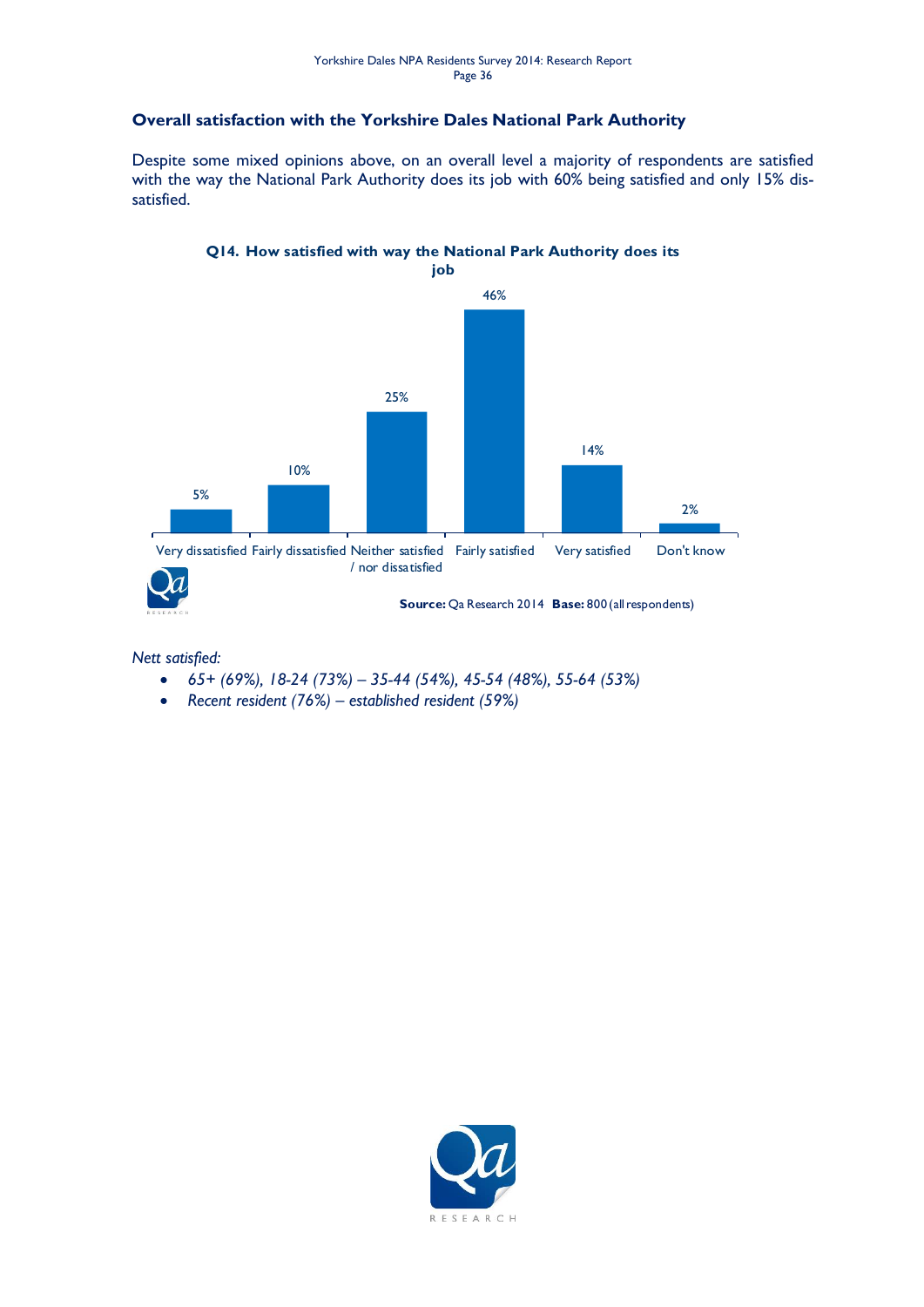### <span id="page-36-0"></span>**4.5 Communications**

Respondents were asked where they currently find out about the National Park and/or the work of the Authority.

Previous research in 2009 and 2004 asked which was the main information source used, but given the variety of ways people now access information this was changed to capture all the ways they use to access this information.

The mean average number of information sources used is 3.96.



#### **Q15. Where currently find out about the National Park and / or the work of the Authority**

#### Comment:

With an average of four sources of information used, residents appear to access information from a variety of sources to suit their needs.

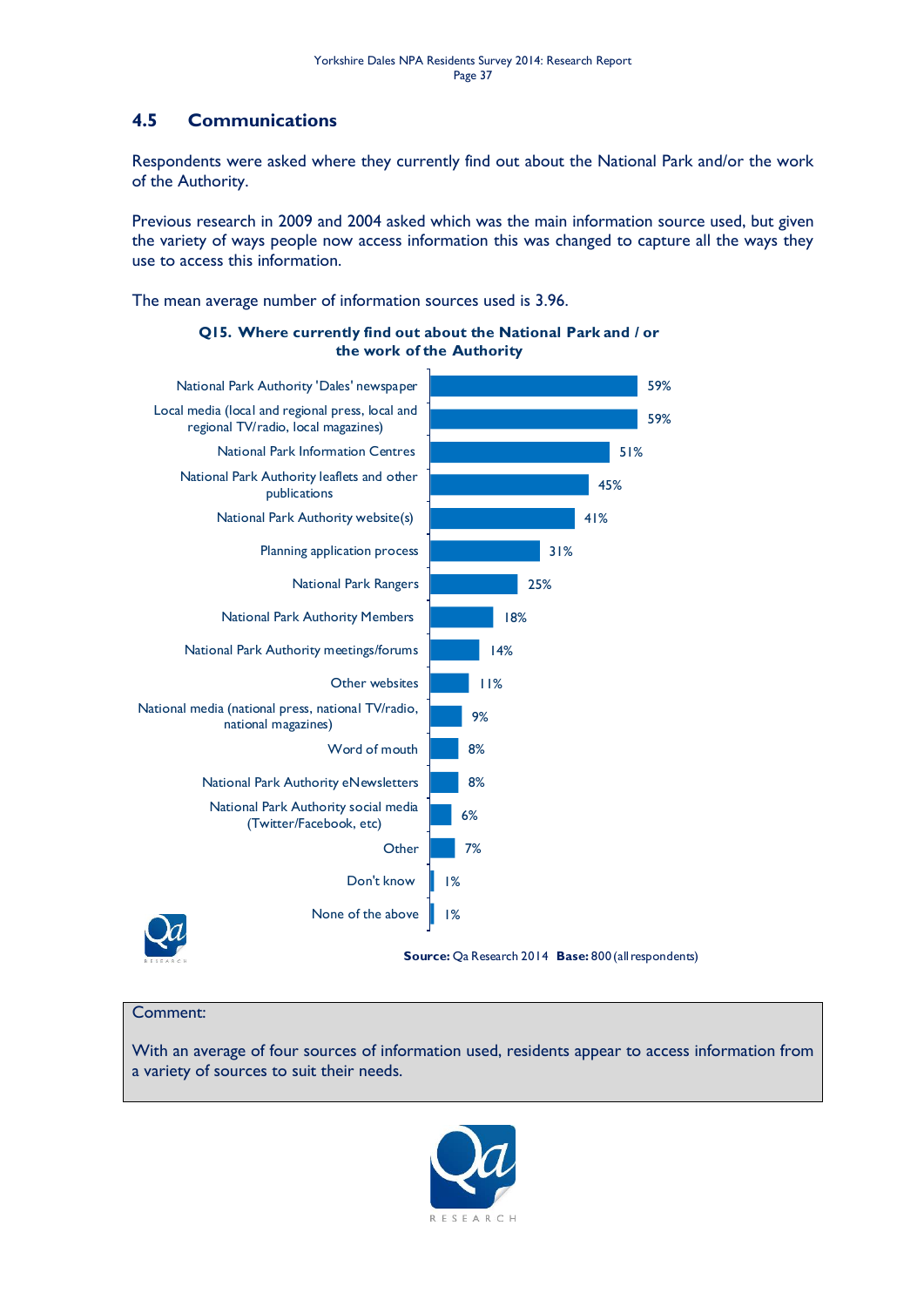Even if residents could be further informed about the work of the Authority only a small number (12%) actively felt they currently were not well informed.



**Q16. Agreement with statement: "I generally feel as informed as I need to about the work of the Yorkshire Dales National Park Authority"**

#### *Nett agree:*

- *65+ (73%), 45-54 (56%), 35-44 (59%) - 25-34 (41%)*
- *Disability (76%) – no disability (60%)*

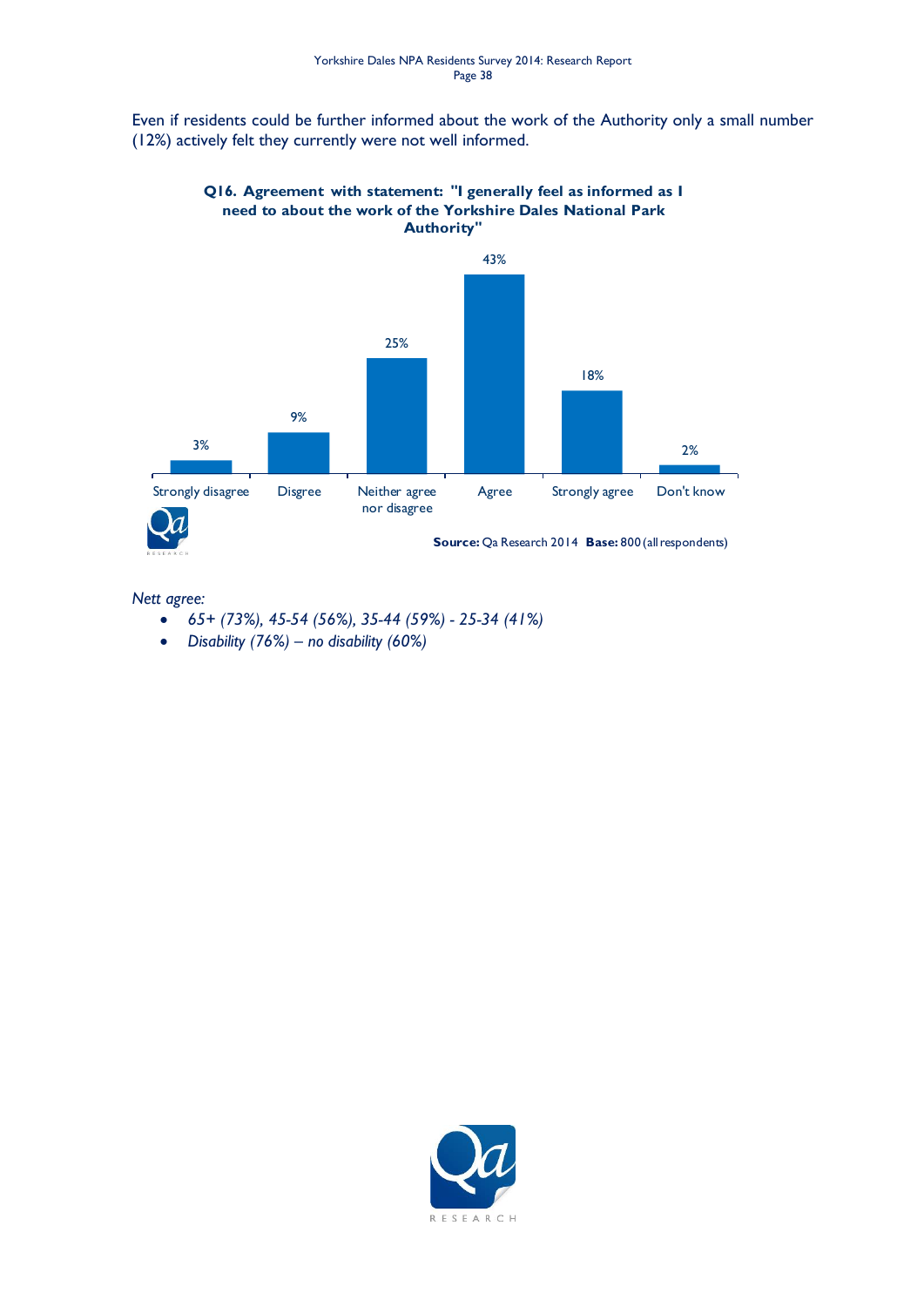The ways residents prefer to be kept informed about the work of the National Park Authority is broadly in line with how they currently find out about the National Park or the work of the Authority, but with an even greater desire to have information from local media sources and the Authority's website.

There also appears to be a desire to have more information digitally (with preferences for the website, e-newsletters and social media being higher than current usage). This may be an issue with provision or awareness that such communications can currently be accessed.



#### **Q17. How prefer to be kept informed about the work of the National Park Authority?**

*Cross-tabulations based on 'preferred sources for information'*

#### *Local media:*

*Richmondshire (74%), Craven (71%) – South Lakeland (61%)*

*By attending events and activities:*

- *Richmondshire (33%) – South Lakeland (23%)*
- *25-34 (43%), 45-55 (33%), 55-64 (34%) - 65+ (23%)*

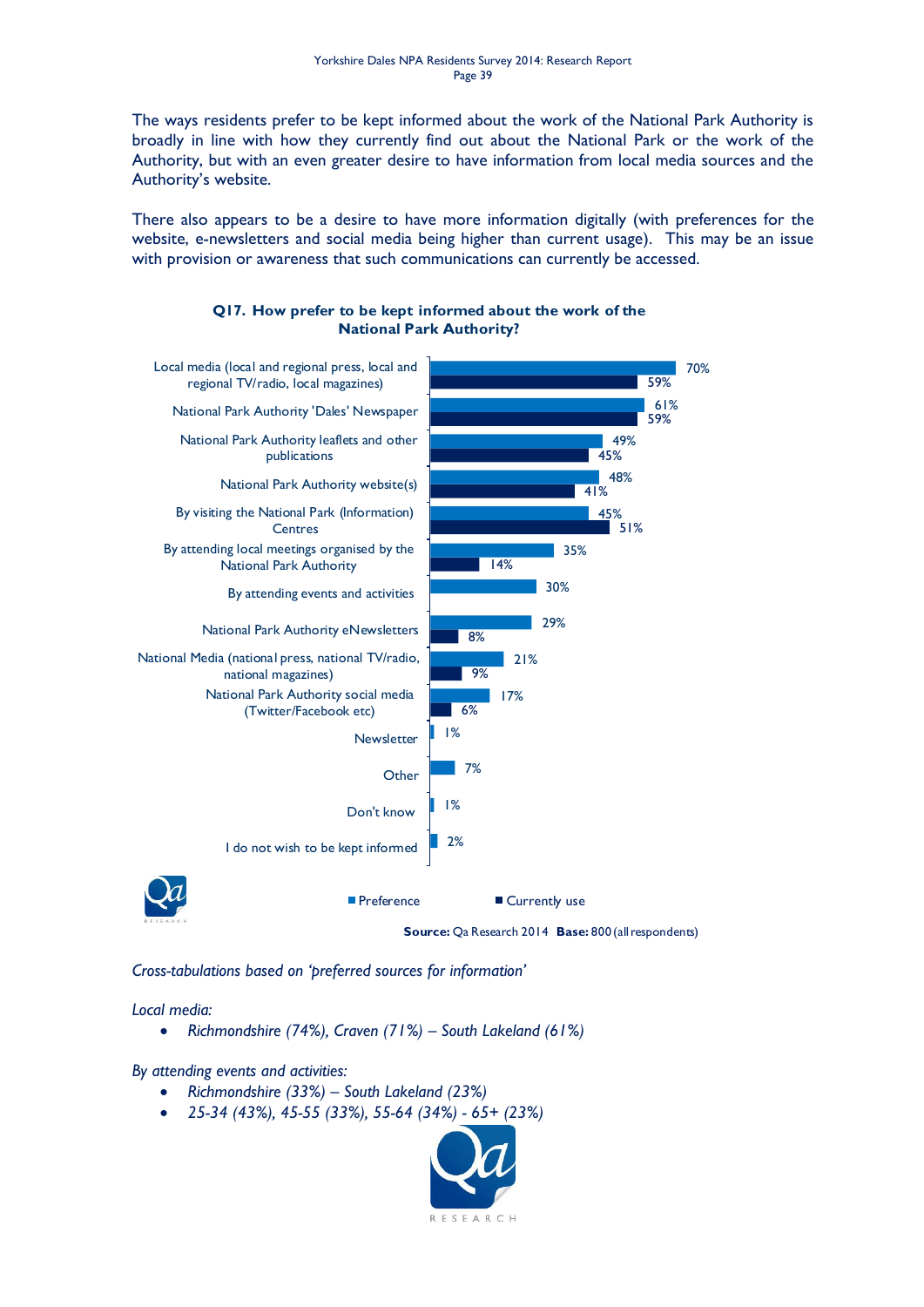#### Yorkshire Dales NPA Residents Survey 2014: Research Report Page 40

*National media*

- *18-24 (30%), 25-34 (25%), 55-64 (25%), 65+ (21%) – 45-55 (12%)*
- *Female (25%) – male (16%)*

#### *National Park Authority Dales Newspaper:*

*65+ (64%), 55-64 (60%), 45-54 (61%), 25-34 (64%) – 18-24 (43%)*

#### *National Park Authority social media:*

- *18-24 (55%), 25-34 (32%) – 45-55 (18%), 55-64 (15%), 65+ (8%)*
- *No disability (18%) – disability (8%)*

#### *National Park Authority website:*

- *18-24 (64%), 25-34 (61%), 35-44 (53%), 45-55 (52%), 55-64 (51%) - 65+ (37%)*
- *Male (51%) – female (44%)*

#### *National Park Authority e-newsletters:*

*25-34 (41%), 35-44 (33%), 45-55 (33%), 55-64 (36%) - 65+ (20%)*

*By visiting National Park (Information) Centres:*

*Female (49%) – male (40%)*

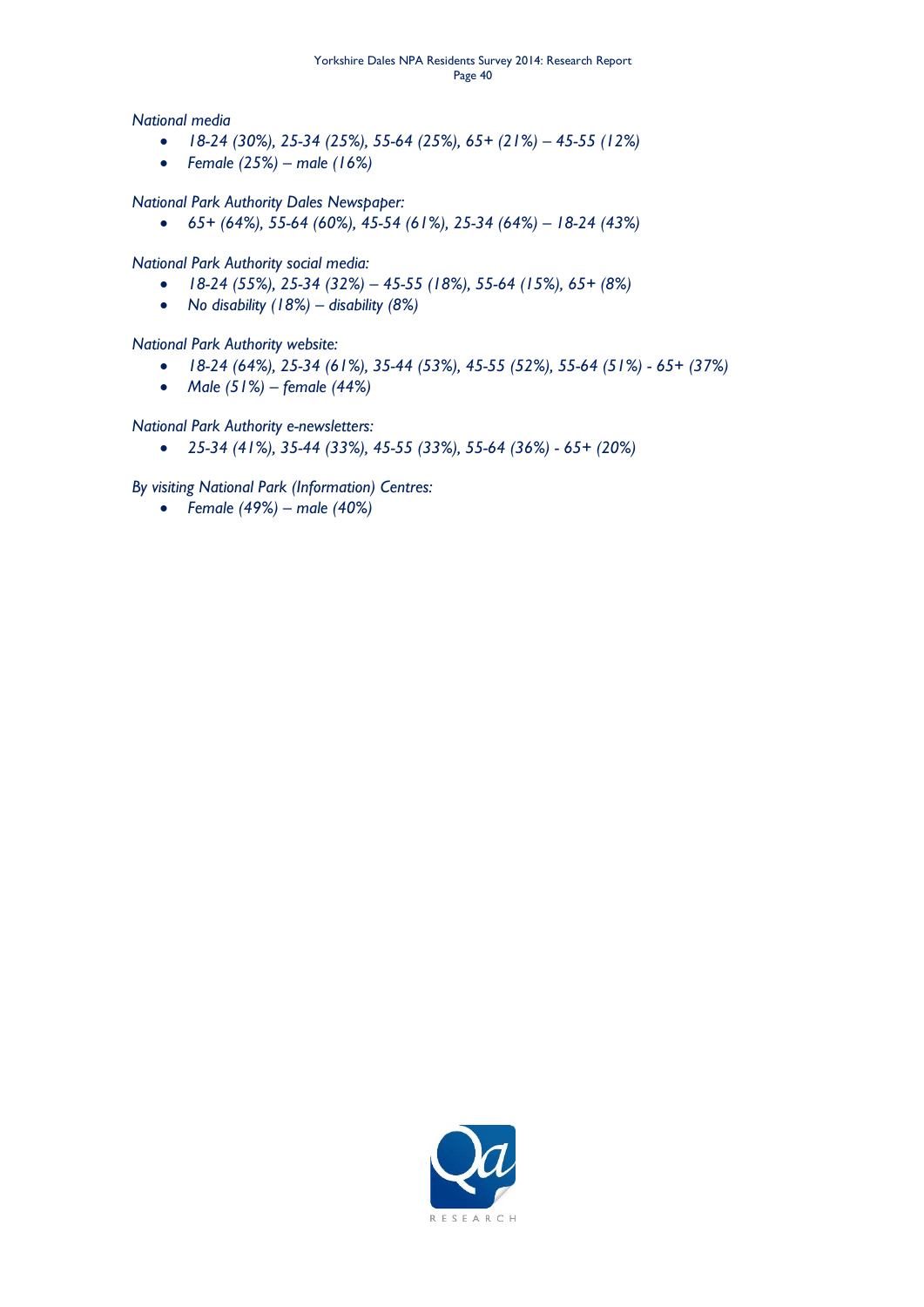### <span id="page-40-0"></span>**4.6 Additional comments**

Before capturing profile information, residents were asked in an open ended verbatim question if there was anything else that they would like the National Park to do for residents over the next few years.

The comments made have been grouped together and shown in percentage terms in the table below, ranked in order of the most to least commonly cited aspects, based on those who gave a comment or suggestion.

| Q18 Anything else you would like the NPA to do for           |                  |
|--------------------------------------------------------------|------------------|
| residents over the next few years?                           |                  |
| Be more lenient with planning policy                         | 13%              |
| Listen more to residents                                     | 13%              |
| More affordable housing                                      | 9%               |
| Better upkeep of the area                                    | 9%               |
| Keep people more informed about what you're doing            | 7%               |
| Do more for younger people in the area                       | 7%               |
| Other complaint about planning policy                        | 6%               |
| Allow barn conversions                                       | 6%               |
| Focus more on locals rather than tourists and visitors       | 6%               |
| Be more consistent with planning policy                      | 5%               |
| Do more to protect the environment/trees                     | 5%               |
| Support local businesses more                                | 4%               |
| Do more to improve or maintain bus services                  | 4%               |
| Cheaper or more car parking                                  | 4%               |
| Do more to improve or maintain public transport (in general) | 3%               |
| Avoid unnecessary building                                   | 3%               |
| General positive comment                                     | 2%               |
| Improve internet or phone signal                             | 1%               |
| General negative comment                                     | $\overline{1\%}$ |
| Other                                                        | 13%              |
| <b>Base: 456</b>                                             |                  |

There was an option to select 'no suggestions', which 43% of residents did select.

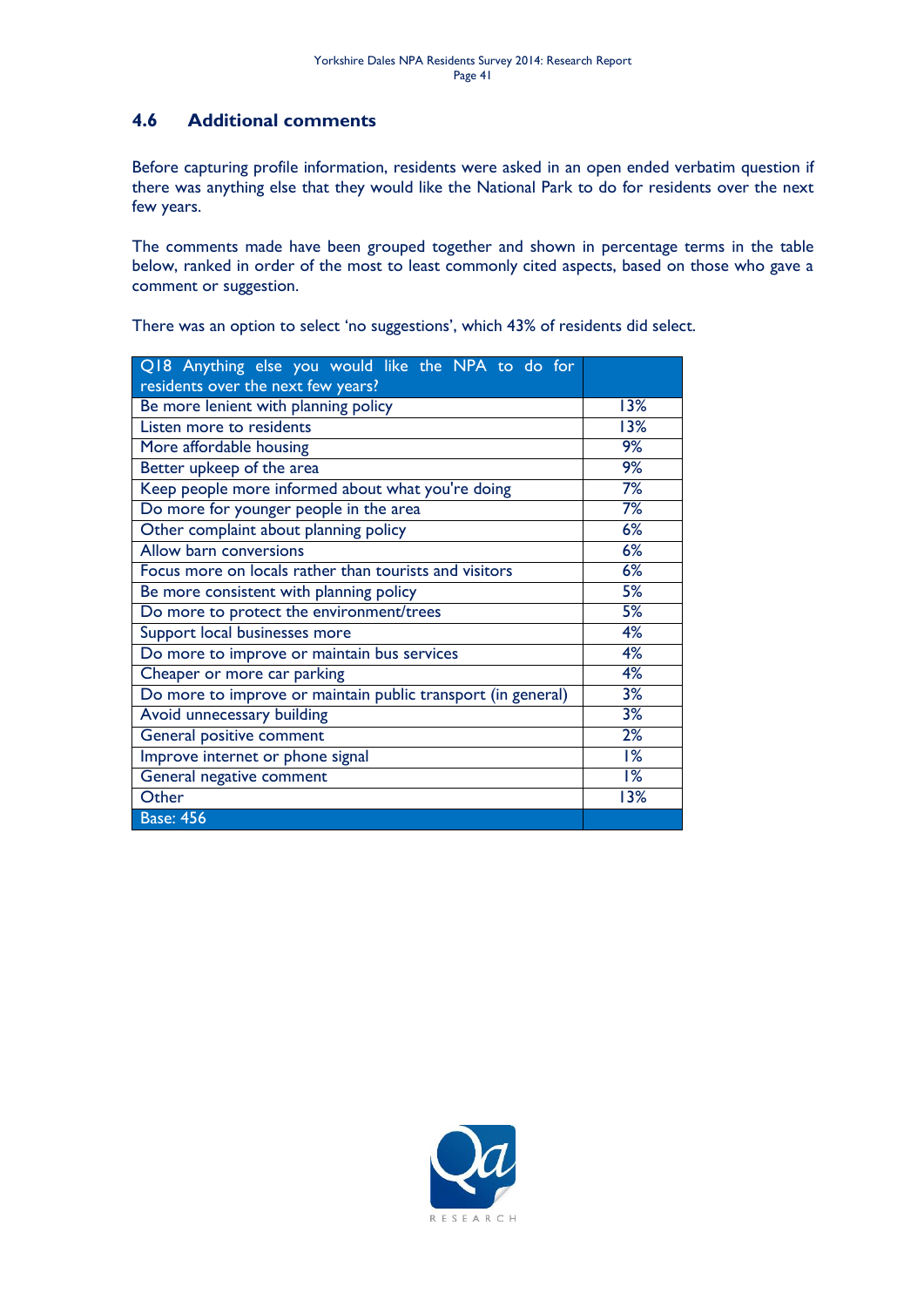## <span id="page-41-0"></span>**5. Conclusions and observations**

#### **Attitudes and perceptions about the area**

The Yorkshire Dales National Park is recognised as a special place, even though residents do not spontaneously reference a myriad of specific aspects beyond the 'natural beauty, scenery or views' that make it so special.

As with all previous research, many residents feel the area is faced with at least a couple of threats and pressures. When asked unprompted, planning issues were key with Government direction on planning policy, lack of affordable housing development and building more housing given as the top three threats or pressures. Other issues cited are varied and numerous, as well as some being conflicting (for example, as many see building more housing to be a threat as those who reference the lack of affordable housing development).

When prompted, the top three threats or pressures which emerge are all economic ones, namely a decline in agricultural income, lack of affordable housing and lack of employment.

#### **Satisfaction with the National Park Authority**

The vast majority (98%) have come into contact with one or more of the services provided by the Yorkshire Dales National Park, with 72% experiencing one of the face to face services involving interaction with a member of the National Park Authority staff in the last 5 years.

Overall satisfaction with the way the Yorkshire Dales National Park Authority does its job is high but there is scope to further increase these positive ratings (and move more residents from saying neither satisfied nor dis-satisfied or fairly satisfied up to giving a very satisfied rating).

This overall satisfaction is further emphasised with two fifths of all residents, despite having the opportunity, having no additional suggestions to make when asked in an open ended question what else they would like the National Park Authority to do for residents over the next few years. The variety of suggestions given show there is no single universal issue residents feel needs addressing.

Three quarters of residents agreed that the National Park Authority 'conserves and enhances the natural beauty, wildlife and cultural heritage of the National Park' and two thirds that 'it promotes opportunities for the understanding and enjoyment of the special qualities of the area by the public' suggesting there is still scope to further communicate what the Authority does and is doing to achieve their two statutory purposes.

Residents have come into contact with a wide range of different activities and services provided by the National Park Authority, with more users of each service being satisfied than dis-satisfied by their experiences and interactions.

Amongst users, the most highly rated services (taking into account the percentage difference between those who gave a positive against a negative rating) are the Dales Countryside Museum, National Park Information Centres, volunteers and National Park Rangers.

Although still with higher positive satisfaction ratings than negative, the areas where satisfaction is less pronounced amongst users of the service are the sustainable development fund, advice or

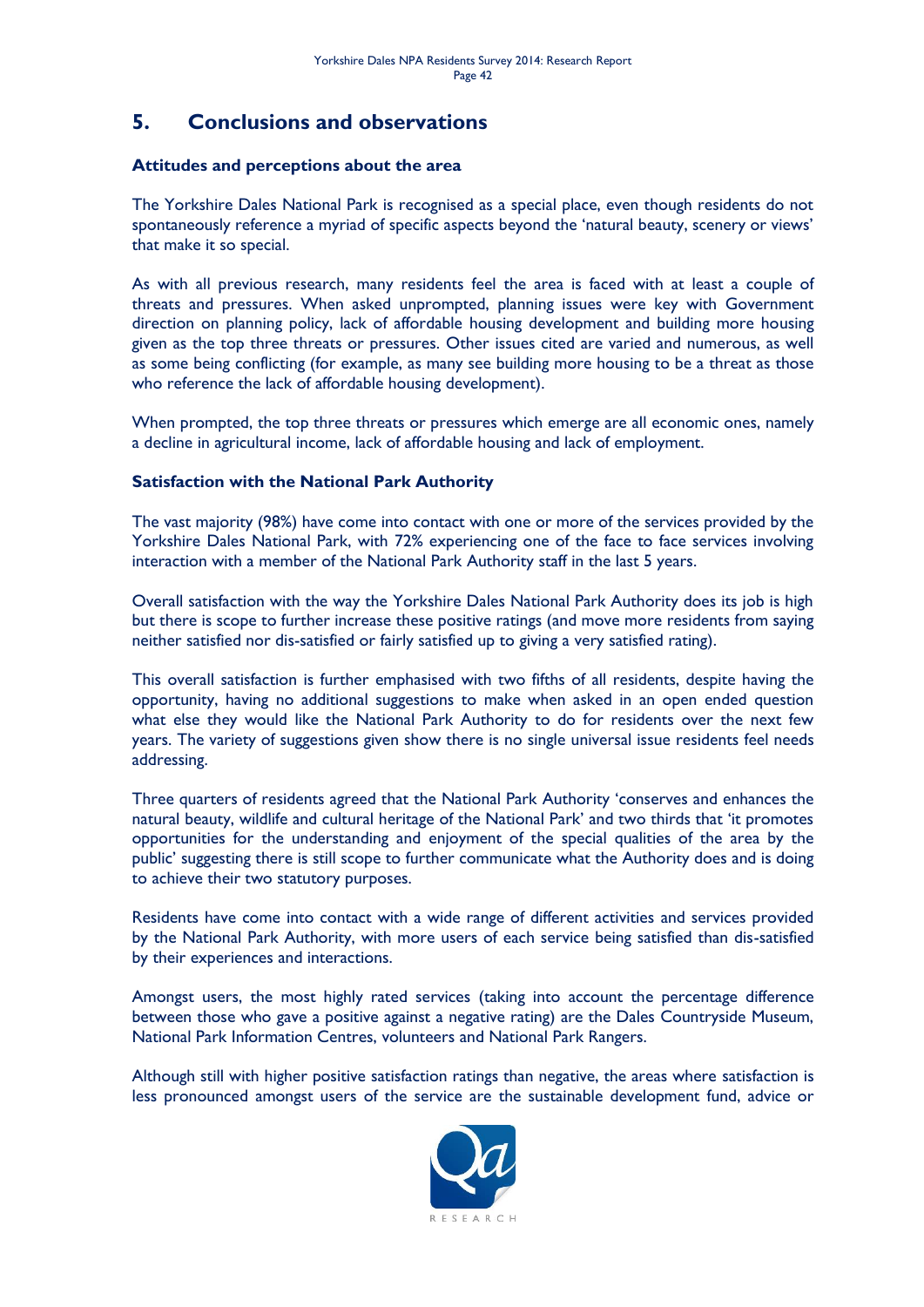support for farmers / landowners, advice on the historic environment, consultations and planning advice and applications. There is a split of opinion but overall more dis-satisfaction amongst residents who have come into contact with 'planning advice and applications' services provided by the Yorkshire Dales National Park than satisfaction about the decisions made, although the survey does not tell us specifically why residents gave the rating they did.

All areas were considered important with two thirds of all the aspects or roles that the Authority undertakes being rated as important by three quarters or more of all residents. There was no role where more residents than not felt it was 'not important' for the Authority to undertake suggesting most residents see a need for the Authority to continue undertaking these roles.

The aspects residents are less complimentary about are whether the Authority is in touch with and understands the needs of local people, with an equal split between those who agree and disagree with this statement; whereas more residents disagreed than agreed that the Authority makes good planning decisions.

#### **Communicating with residents**

Residents generally feel as informed as they need to about the work of the Authority, with an average of nearly four different sources of information being used; however there is scope to change those who 'neither agree or disagree' or those who 'agree' rather than 'strongly agree' into giving a higher rating.

There is no single form of communication which will suit all or a majority of residents living in the National Park.

Compared to how residents currently access information about the work of the National Park Authority, the desire to do so digitally (be this via the website, social media or e-newsletters) is likely to grow, with a higher number saying they prefer these formats than currently access information this way., There is, though, a distinct difference between how older / retired residents want to receive information compared to other age bands, suggesting a variety of options will still be needed to communicate to all residents for the foreseeable future.

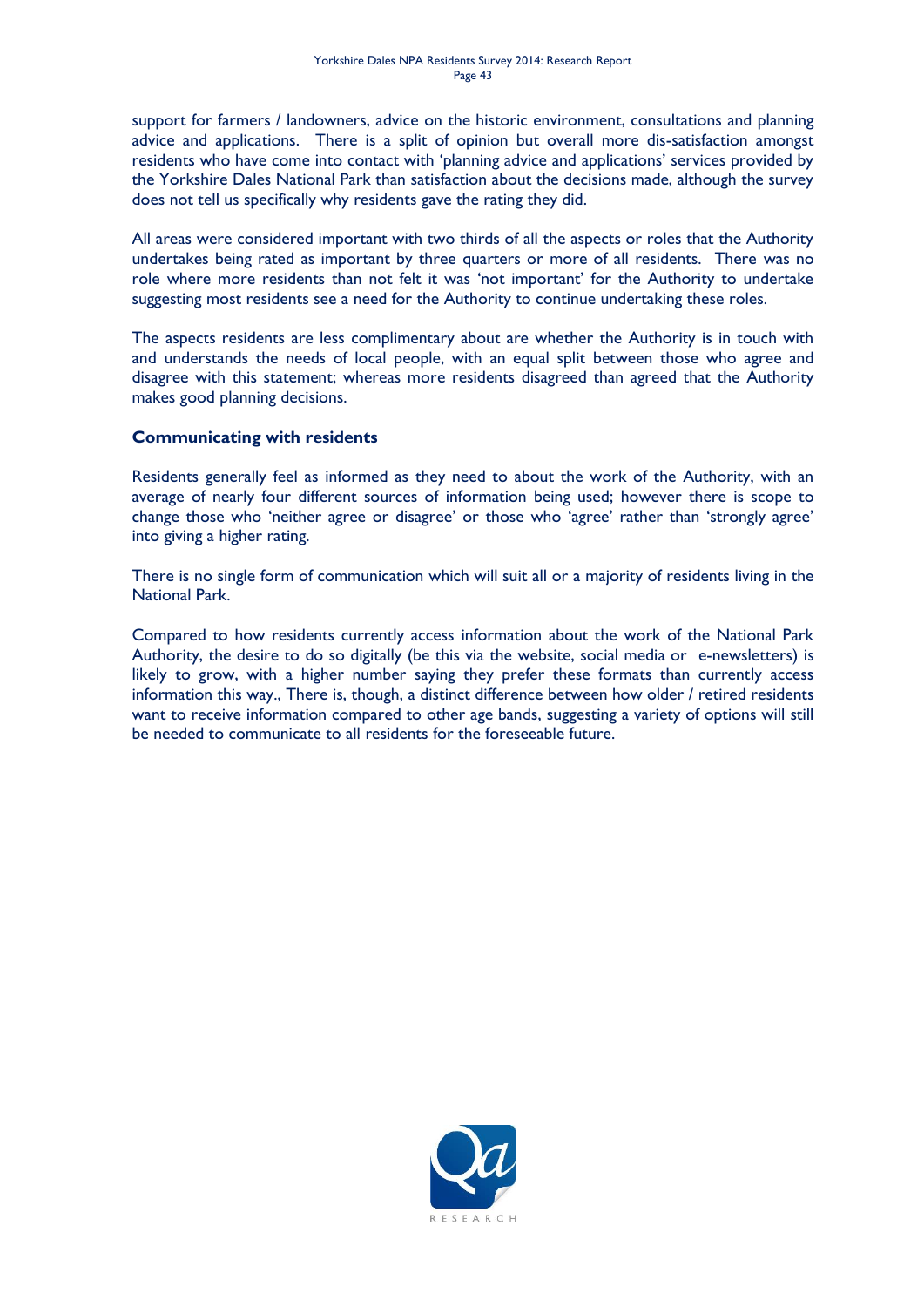## <span id="page-43-0"></span>**6. Appendix**

### <span id="page-43-1"></span>**6.1 Survey**

**Yorkshire Dales National Park Residents Survey 2014**

**Good morning/afternoon/evening, my name is [name] and I am calling from Qa Research on behalf of the Yorkshire Dales National Park Authority**

**We are conducting a survey for the Authority to understand the views and opinions of residents living within the National Park. Would you be able to spare some time now to answer some questions, the survey should last no more than 10 minutes.**

**Just to reassure you this interview will be carried out according to the Market Research Society's Code of Conduct. Your answers will be treated in confidence and the findings of this survey will be reported anonymously. If there are any questions that you do not wish to answer, then please let me know. The call may be recorded for quality purposes. Is that ok?**

**Q1 Can I check, do you live within the Yorkshire Dales National Park?** *Singlecode* Yes No Don't Know

*If no or don't know 'thank and close'*

**Q2 So we can achieve a suitable mix of residents can you tell me which of the following age bands you fall into?**

**[Interviewer to read if relevant] It's important we speak to a representative number of all age groups so that everyone has their say. At the moment we are very short of people between [age range] may I ask is there anyone in the household between these ages who may be able to spare us a few minutes.**

**Q3 [Interviewer to read if relevant] We are also trying to achieve a representative spread of both men and women. At the moment we are very short of [gender] may I ask is there anyone over 18 in the household who is [gender] who may be able to spare us a few minutes.**

**[DO NOT READ] Interviewer to record gender** *Singlecode*

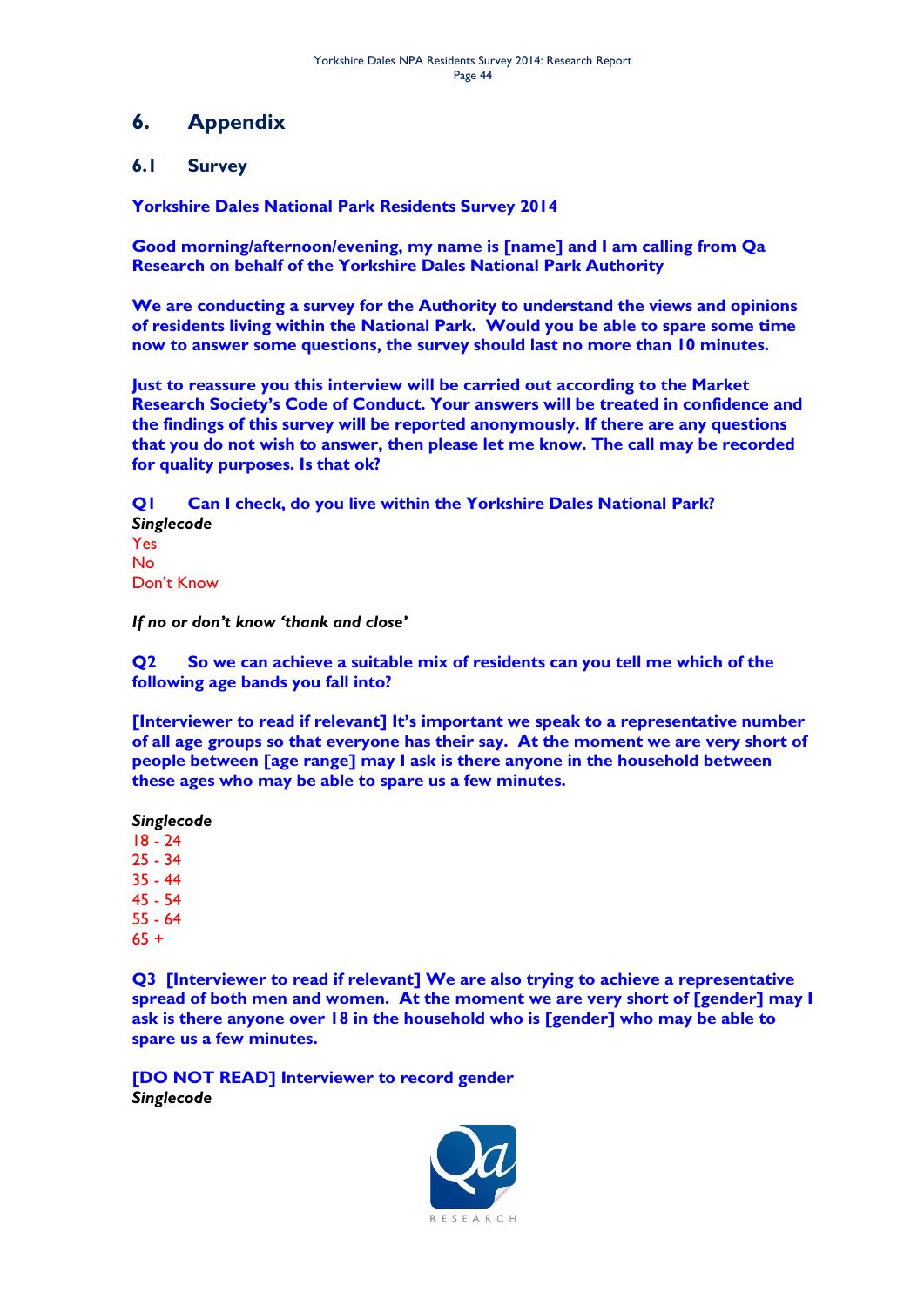Male Female

#### **About the National Park**

**Q4 Do you think the Yorkshire Dales National Park is a special place?** *Singlecode* Yes No

*If no go to Q6*

**Q5 With regard to the Yorkshire Dales National Park, what do you see as its special qualities? (Do not prompt) (If only one suggestion given by respondent interviewer to ask if anything else before moving onto next question)**

Open space/freedom/remoteness Limestone scenery Natural beauty/scenery/views Peaceful/ tranquil Walks and walking Hills/dales/valleys Villages/ traditional buildings Outdoor activities Clean/ unpolluted Hay meadows Barns and walls Social history **Waterfalls Wildlife** Other *(please specify)*  **Nothing** Don't know

**Q6 Do you think there are any threats to or pressures on the Yorkshire Dales National Park as an area?** *Singlecode* Yes No

*If 'no' go to Q8*

**Q7a What do you think these threats and pressures are? [unprompted but if only say one thing probe if anything else before moving on]**

Government direction on planning policy (eg proposals to allow any barn to be converted to open market housing) Too much tourism Too little tourism Industrial/commercial development Decline in agricultural income

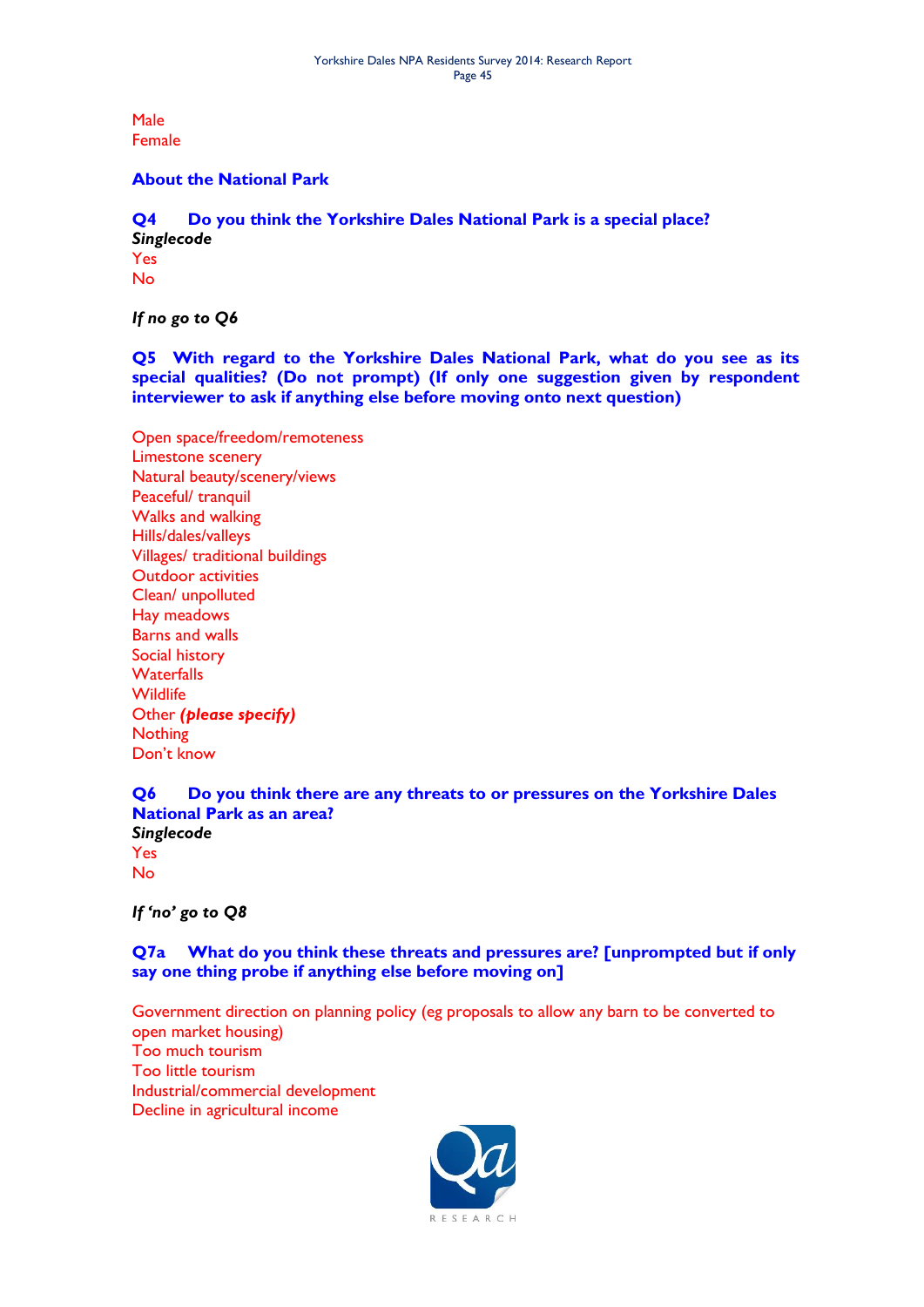#### Yorkshire Dales NPA Residents Survey 2014: Research Report Page 46

Pressures of modern agriculture on the environment Lack of affordable housing development Building more housing Climate change **Traffic** Lack of funding needed to maintain/conserve National Parks **Windfarms** Lack of employment Four-wheel drive vehicles off-roading Other (specify)

#### **Q7b On a scale of 1 to 5 with 1 being not at all and 5 very much so, to what extent do you think the following are threats or pressures to the Yorkshire Dales National Park?**

Not at all Not very much Occasional issue Quite a lot Very much so Don't know

#### *Rotate list*

Government direction on planning policy (eg proposals to allow any barn to be converted to open market housing). Too much tourism Too little tourism Industrial/commercial development Decline in agricultural income Pressures of modern agriculture on the environment Lack of affordable housing development Building more housing Climate change **Traffic** Lack of funding needed to maintain/conserve National Parks **Windfarms** Lack of employment Four-wheel drive vehicles off-roading **Other** 

#### **The National Park Authority and its Services**

**Q8 Before this interview today, had you ever heard of the Yorkshire Dales Park Authority?** *Singlecode* Yes No

**Q9 What do you understand is the role of the Yorkshire Dales National Park Authority?** 

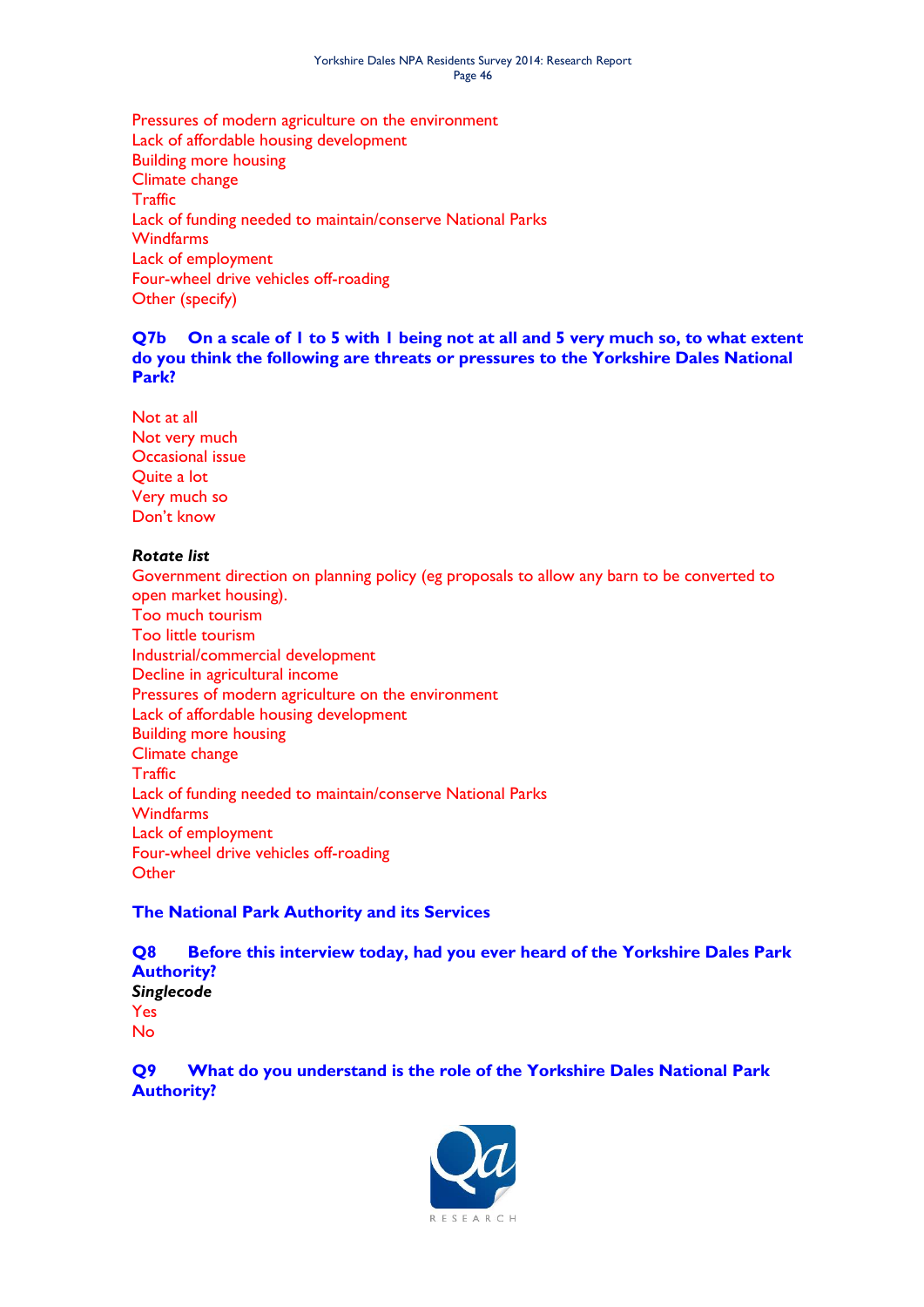### **[DO NOT PROMPT]**

#### *Multicode*

Conserving the landscape Conserving the villages/buildings Looking after the footpaths and bridleways Conserve the cultural heritage Planning control Protecting Wildlife Promoting tourism Providing recreational opportunities Maintaining roads Environmental health Supporting local businesses (employment, business, etc) Providing housing Other (Please specify)

#### **Q10 Which of the following services provided by the National Park Authority, have you used or come into contact with during the last five years?**

#### **[READ OUT]**

*Multicode* National Park Rangers Sustainable Development Fund Planning advice and applications Advice/support for farmers & landowners Advice/support to tourism businesses Advice on the natural environment (biodiversity, trees and woodlands) Advice on the historic environment (archaeology, listed buildings, Historic Environment Record) Maintenance of Public Rights of Way (footpaths) and access land Walks, talks, events and activities National Park Information Centres Dales Countryside Museum National Park Authority car parks National Park Authority website(s) 'Dales' newspaper Information boards Volunteers Consultations (e.g. on Yorkshire Dales National Park Management Plan and/or Local Plan) Other (please specify)

#### **Q11 How satisfied are you with each of the services you have used or come into contact with (that you mentioned)?**

#### *Import list from options ticked at Q10*

Very dissatisfied Fairly dissatisfied In the middle Fairly satisfied Very satisfied Don't know / can't say

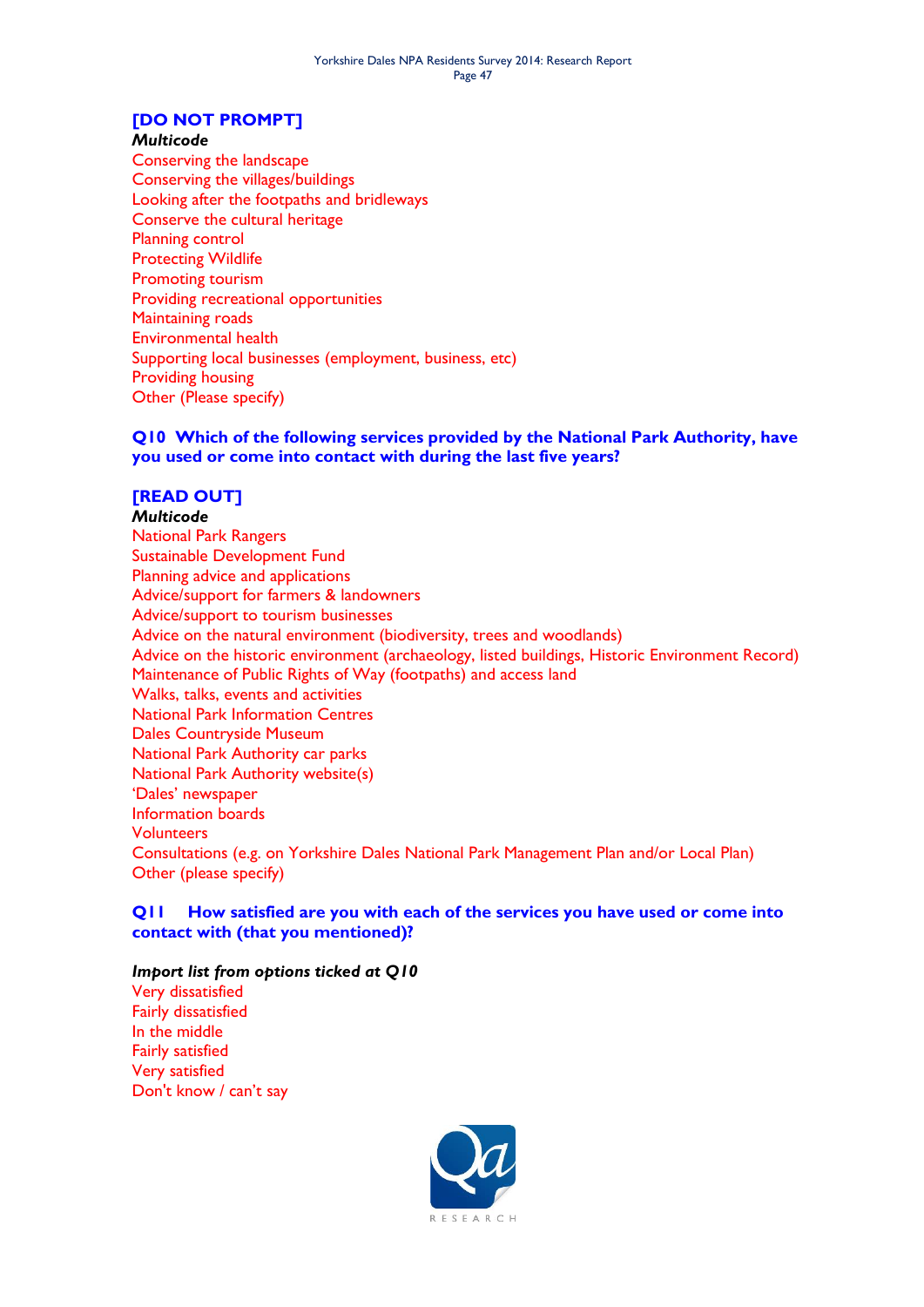#### **Q12 We have talked about the services provided by the Authority, I would now like to ask you for your opinion on what you think are the most important things the Yorkshire Dales National Park Authority should be doing.**

#### **On a scale of 1 to 5, with 1 being not at all important and 5 being very important how important is it that the Authority undertakes these roles?**

- 1 Not at all important
- 2 Not very important
- 3 Neither important nor unimportant
- 4 Fairly important
- 5 Very important
- Don't know

#### *Rotate list*

Providing opportunities for residents and visitors to learn about the National Park and its special qualities

Providing recreational opportunities for residents and visitors to enjoy the National Park's special qualities

Supporting communities

Supporting local businesses and the rural economy

- Managing building development in the National Park (Planning)
- Providing advice and support to farmers

Helping farmers and landowners to conserve the landscape

- Helping farmers and landowners to conserve wildlife
- Helping farmers and landowners to conserve trees and woodlands

Promoting the National Park as a visitor destination

- Managing visitors and their impact
- Maintaining Public Rights of Way
- Managing access land
- Protecting green lanes
- Conserving historic buildings
- Conserving ancient sites and archaeology
- Providing National Park Information Centres
- Owning and running the Dales Countryside Museum
- Providing car parks and toilets
- Organising walks, talks, events and activities
- Managing the effects of climate change

#### **Q13 To what extent do you agree or disagree with the following statements relating to the Yorkshire Dales National Park Authority?**

Strongly disagree **Disgree** Neither agree nor disagree Agree Strongly agree Don't know

#### *Rotate list*

It conserves and enhances the natural beauty, wildlife and cultural heritage of the National Park

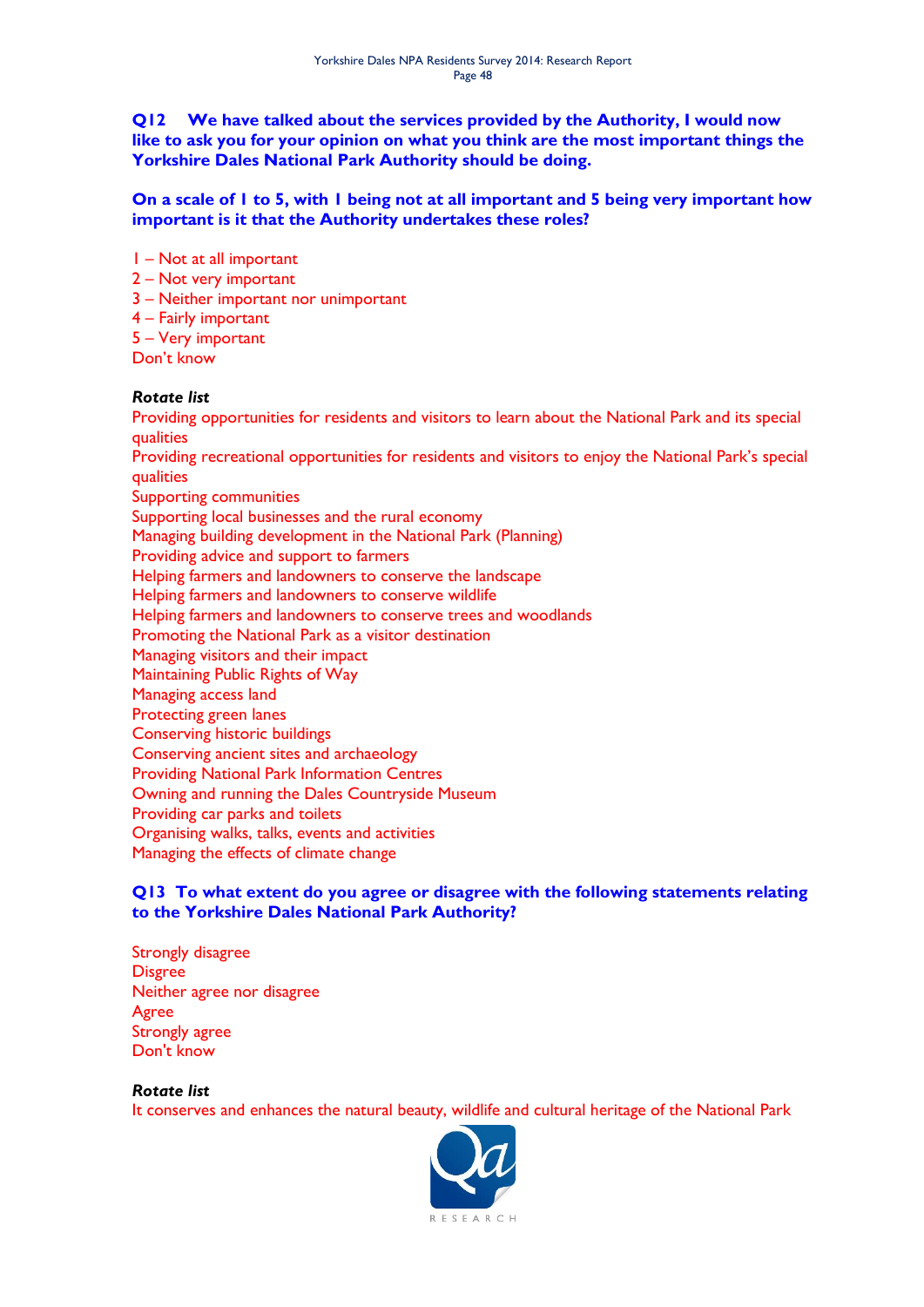It promotes opportunities for the understanding and enjoyment of the special qualities of the area by the public

It fosters the economic and social well-being of local communities within the National Park

It is in touch with and understands the needs of local people

It gives good support to local communities

It gives good support to local businesses

It responds in a timely way when contacted

It gives good advice

It makes good planning decisions

It provides good value for money

### **Q14 Overall, how satisfied are you with the way the National Park Authority does its job?**

#### *Singlecode*

Very dissatisfied Fairly dissatisfied Neither satisfied / nor dissatisfied Fairly satisfied Very satisfied Don't know

#### **Communications**

#### **Q15 Looking at this list, where do you currently find out about the National Park and/or the work of the Authority?**

#### **[READ OUT]**

#### *Multicode*

Local media (local and regional press, local and regional TV/radio, local magazines) if yes, please specify National media (national press, national TV/radio, national magazines) if yes, please specify National Park Authority 'Dales' newspaper National Park Authority social media (Twitter/Facebook, etc) National Park Authority website(s) Other websites National Park Authority leaflets and other publications National Park Authority eNewsletters National Park Rangers Planning application process National Park Authority Members National Park Information Centres National Park Authority meetings/forums Other (specify) Don't know None of the above

**Q16 To what extent do you agree with the statement "I generally feel as informed as I need to be about the work of the Yorkshire Dales National Park Authority"?**  Strongly disagree Disgree

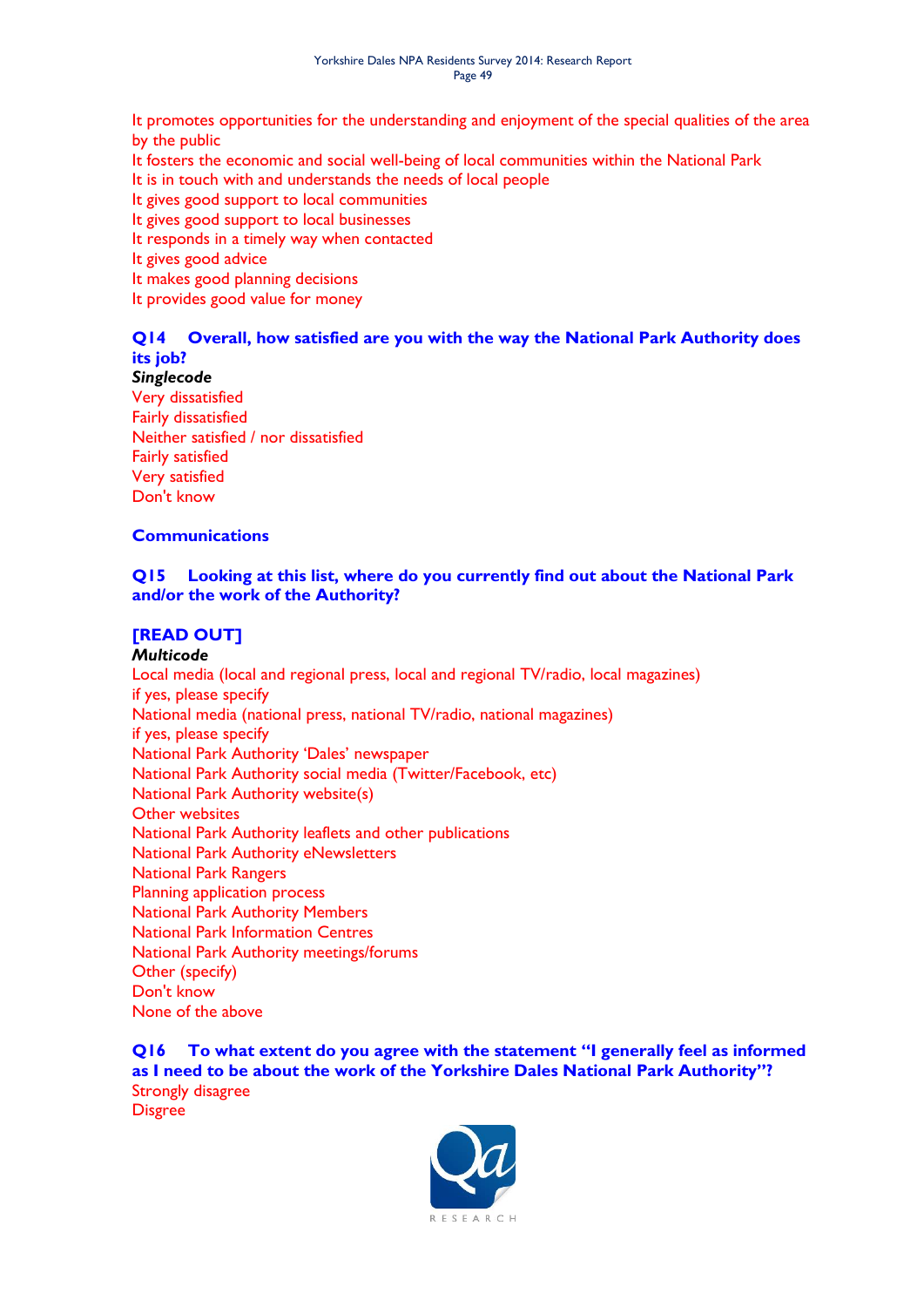Neither agree nor disagree Agree Strongly agree Don't know

#### **Q17 How would you prefer to be kept informed about the work of the National Park Authority?**

### **[READ OUT]**

#### *Multicode*

Local media (local and regional press, local and regional TV/radio, local magazines) National Media (national press, national TV/radio, national magazines) National Park Authority 'Dales' Newspaper National Park Authority social media (Twitter/Facebook etc) National Park Authority website(s) National Park Authority leaflets and other publications National Park Authority eNewsletters By visiting the National Park (Information) Centres By attending events and activities By attending local meetings organised by the National Park Authority Other (specify) Don't know I do not wish to be kept informed

#### **Q18 Is there anything else you would like the National Park Authority to do for residents over the next few years?**

*Verbatim comment* No suggestions

#### **About You**

#### **Q19 How long have you lived in this area?**

*Singlecode* Less than 1 year Over 1 year but less than 3 years Over 3 years but less than 5 years Over 5 years but less than 10 years Over 10 years but less than 20years Over 20 years Don't know

#### **Q20 Is this your principal residence?** *Singlecode* Yes No

#### **Q21a Are you currently in either paid employment or full time education?**

Yes, paid employment Yes, full time education No, neither